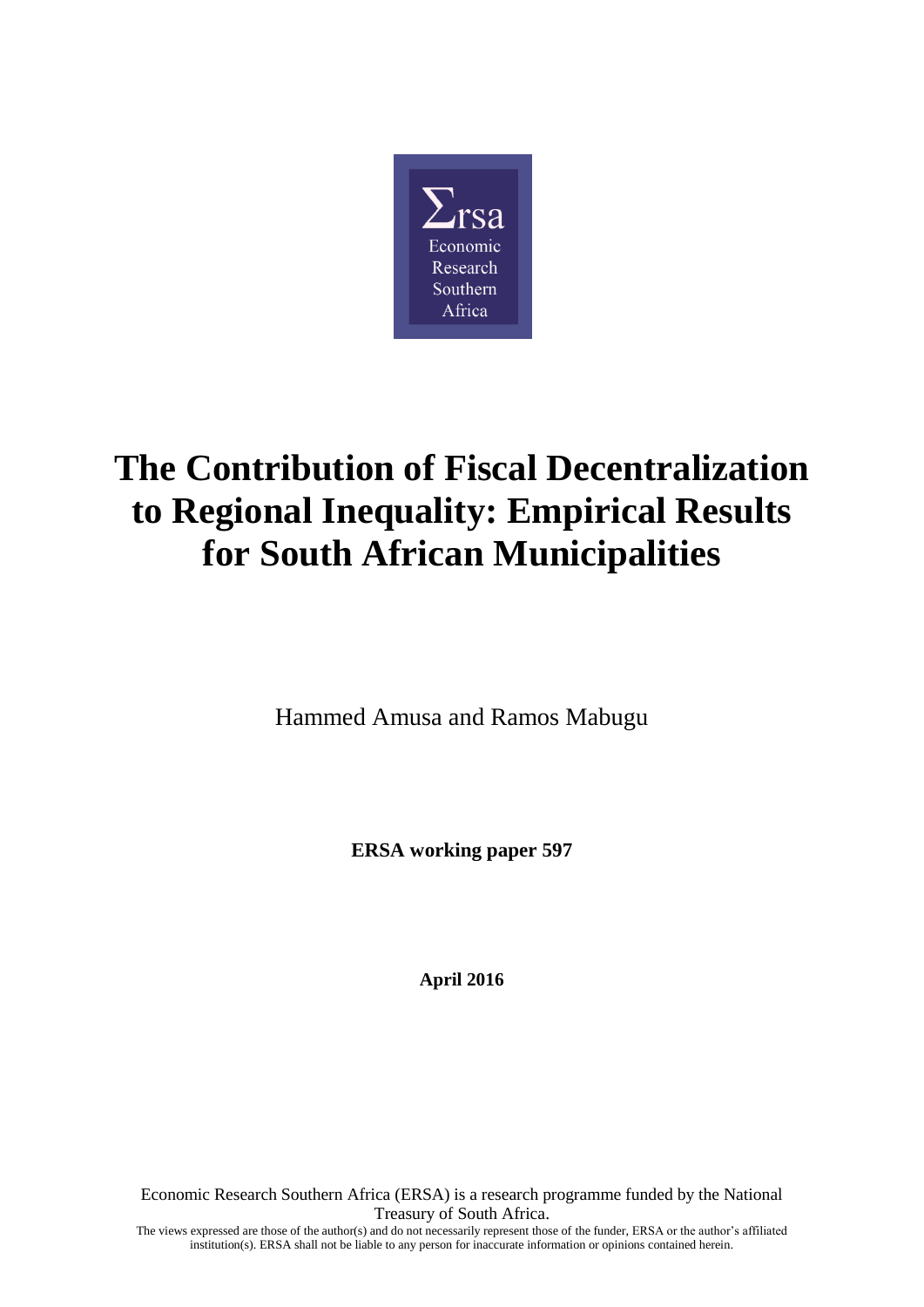## The Contribution of Fiscal Decentralization to Regional Inequality: Empirical Results for South African Municipalities

Hammed Amusa<sup>∗</sup><sup>1</sup> and Ramos Mabugu<sup>2</sup>

<sup>1</sup>Macroeconomics and Public Finance Unit, Research and Recommendations Programme, Financial and Fiscal Commission, Midrand, South Africa

<sup>2</sup> Research and Recommendations Programme, Financial and Fiscal Commission, Midrand, South Africa

#### Abstract

Over the past two decades, many African countries have carried out reforms aimed at decentralizing the political, administrative and fiscal structures of the public sector. The need to transform the structure of governance is informed by the view that decentralization increases the overall efficiency and responsiveness of the public sector in providing services, an outcome that enhances economic development and contributes to a reduction in regional disparities. Using panel data for South Africa's 234 municipalities over the period 2003–2012, we test whether the decentralization of some fiscal powers to municipalities acts as a commitment tool that motivates local authorities to implement policies that reduce inter–regional inequality. The results of the empirical analysis provide evidence of a statistically significant relationship between fiscal decentralization and inequality in the context of South Africa's local government sphere, with the specific nature of the relationship contingent on how fiscal decentralization is measured. In the case of revenue based measures of fiscal decentralization, the results support the hypothesis that the commitment device of fiscal decentralization provides incentives that decrease inter–municipal inequality. On the other hand, expenditure based fiscal decentralization contribute to increased inter–municipal disparities.

#### JEL Classification: H73, H77, O18, R11, R12.

Keywords: Decentralization, Inequality, Intergovernmental fiscal relations.

<sup>\*</sup>Corresponding author. 2<sup>nd</sup> Floor Montrose Place, Waterfall Park, Bekker Street, Vorna Valley,Midrand 1685, South Africa. Tel.:+27 11 207 2350. E-mail addresses: hammeda@ffc.co.za (H. Amusa); ramosm@ffc.co.za (R. Mabugu). The authors are grateful to Professors Jeremy Groves, Virginia Wilcox–Gök and Susan Porter–Hudak of the Department of Economics at Northern Illinois University in DeKalb, Illinois for their helpful comments and suggestions on earlier drafts of the paper. We also wish to thank Donald Sibanda and G'ayrat Hamraev for their generous assistance with the data used in this study. The usual disclaimer applies.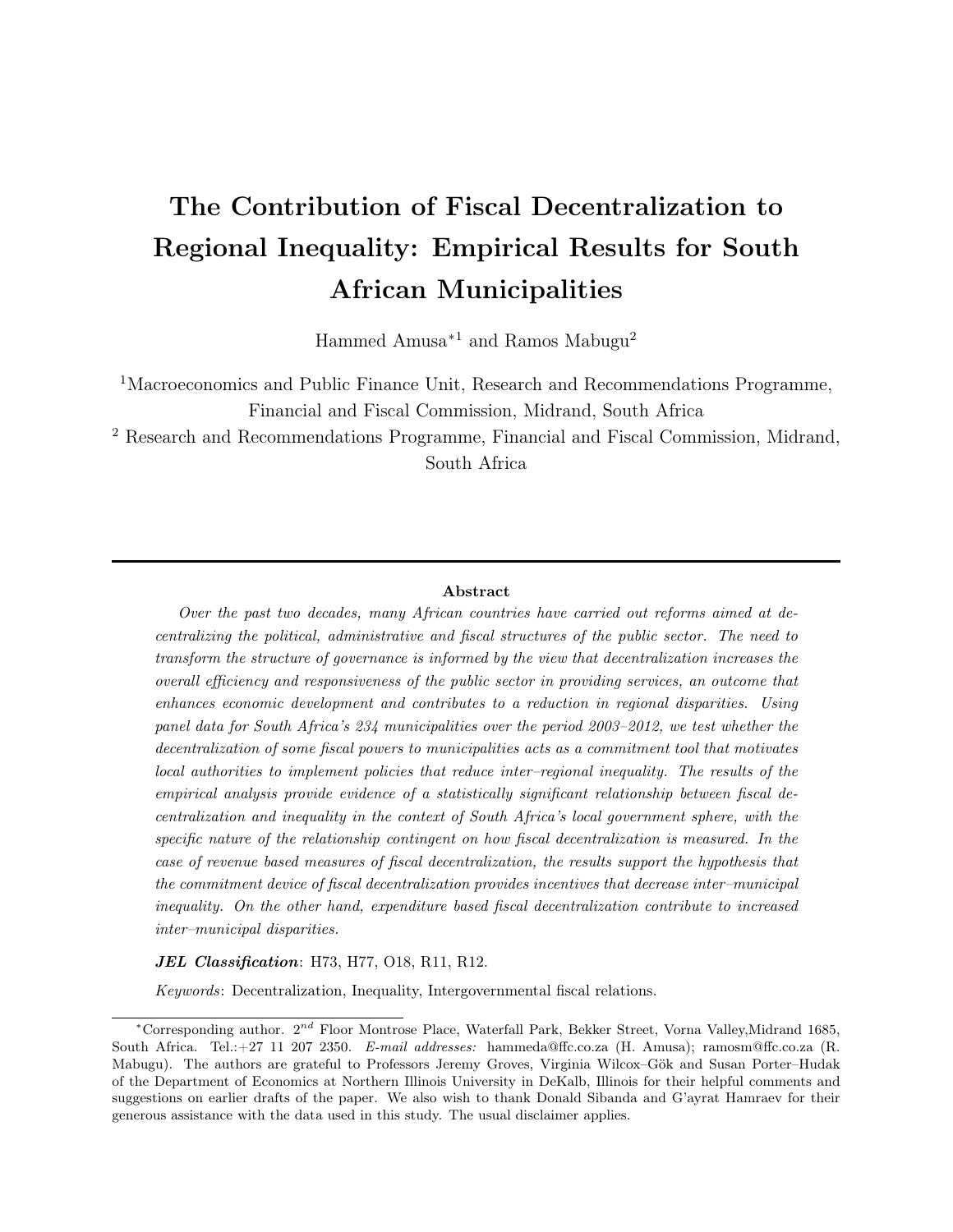#### 1 Introduction

In developing countries where growing spatial inequalities have threatened to undermine social cohesion and political stability, the structure underpinning the fiscal and administrative autonomy of sub–national units has generated considerable interest among politicians, policymakers and academics. To a large extent, this interest has arisen out of competing views about the redistributive consequences of fiscal decentralization, and its efficacy in addressing the spatial dimensions of inequality.

One strand of the literature argues that fiscal decentralization results in a more equitable distribution of public services across regions and provides increased opportunities for poor citizens. Electoral (and democratic) processes within decentralized governance structures offer citizens the opportunity the chance to remove sub-national authorities (or officials) perceived as poor performers in implementing fiscal measures that could boost regional economic growth and enhance social welfare. Hence, (fiscal) decentralization induced inter-jurisdictional competition can induce officials in poorer regions to innovate and adopt effective policies (such as lower tax rates and flexible labor markets) to attract growth-enhancing investments that benefit local citizens. Such actions create the potential for the process of regional convergence to occur without a need to resort to centrally mandated redistribution programs (Qian and Weingast, 1997).

In contrast to above view, a number of scholars have advanced arguments to support the view that interregional inequality (and resource distribution) may be exacerbated rather than mitigated by decentralization. Proponents of fiscal decentralization usually ignore the the fact that very often, different regions begin the process of decentralization with varying degrees of resource endowments and economic development. Relative to poorer jurisdictions, richer regions with access to larger tax bases are likely to be more adept at providing higher levels of public goods or the same quantity and quality of public services at lower tax rates. Thus, decentralization induced competition may exacerbate existing regional disparities as mobile factors of production relocate to richer regions that provide better socio-economic infrastructure and qualified human capital at lower comparative costs (Lessman, 2009).<sup>1</sup>Furthermore, by requiring sub-national units to exercise greater administrative autonomy and control over fiscal resources, fiscal decentralization represents a process similar to the downsizing of a corporate firm, ensuring that limits are placed on both the quantum of fiscal resources and extent of budgetary powers available to a central government. Such constraints are likely to curtail the ability of a central authority to implement redistribution programs that address interregional inequalities (Prud'homme, 1995).

The question on whether decentralization can address regional disparities is particularly important for the case of South Africa. Following the democratic transition of 1994, the process of establishing decentralized administrative and fiscal structures became an integral part of the

<sup>&</sup>lt;sup>1</sup>Lessman (2009) suggests that in such circumstances, the skewed concentration of mobile factors will boost the tax bases and income levels within richer regions, an outcome which in the absence of effective redistribution programs, may further widen the inequality gap between regions.Similarly, Kelejian and Robinson (1997) argues that the need to be competitive may also cause local authorities to ignore spatial spillovers, an outcome that increases the levels of inadequate and inequitable provision of public goods across different regions.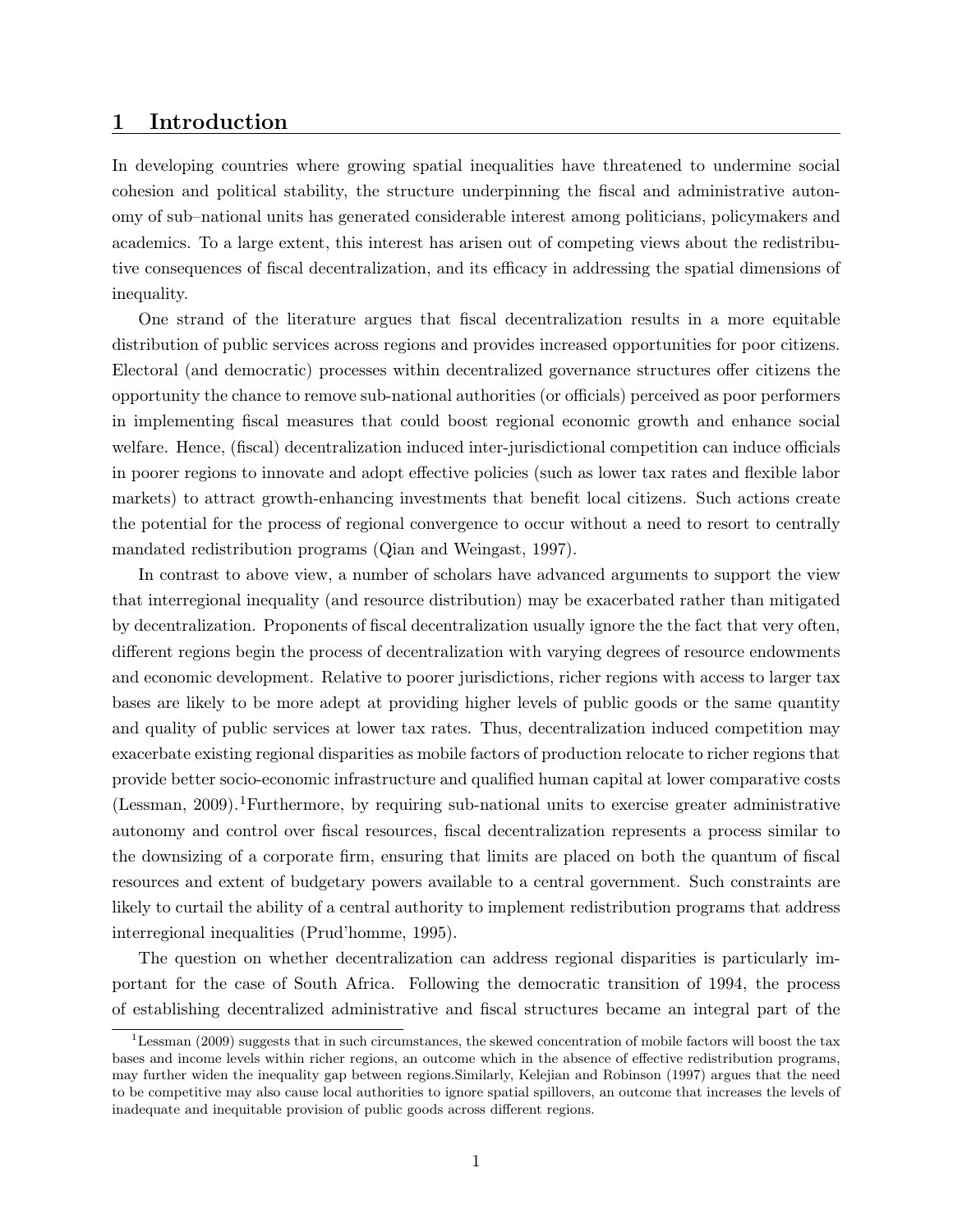significant political and economic reforms implemented in South Africa. Formal structures for decentralization was established with the enactment of the 1996 Constitution which set out an intergovernmental governance system consisting of three "spheres" – national, provincial and local government – that operate not along hierarchal lines, but as distinct, interdependent and interrelated units.2An important feature of this intergovernmental system is the mandated role of the local government sphere. As the sphere closest to citizens, the 1996 Constitution requires that the local government sphere play a "developmental " role by using its assigned fiscal functions as a tool to address the country's significant historical inequities in the distribution of, and access to resources. However, the trend across many municipalities where, citizens have increasingly sought to use (often violent) protest actions as a non–electoral mechanism to obtain improvements in the delivery of public services has prompted questions on whether, the process of fiscal decentralization within South Africa's local government sphere remains a viable strategy for reducing existing interregional inequalities.<sup>3</sup>

In an environment of significant levels of poverty and unemployment, the persistently poor state of service delivery, poor financial management and inadequate capacity to design and implement service delivery plans within many municipalities represents a major challenge to policies aimed at addressing historically inequitable patterns of income distribution and access to socio–economic infrastructure. These problems have triggered numerous support interventions, focused on enhancing the accounting systems, budget implementation and project management capacity of municipalities, from national and provincial governments as well as from private entities and international development agencies. However, the absence of post-intervention measurements of improvement, a one–size–fits all approach to the variety of capacity problems bedeviling many municipalities as well as the weak application of intergovernmental checks and balances meant, that intervention strategies became quick–fix, short–term solutions characterized by their failure to ensure that capacity and delivery improvements were sufficiently institutionalized (Financial and Fiscal Commission, 2012).

Rather than implement temporary intervention strategies, recommendations from the recent policy conference of the ruling African National Congress (ANC) held in 2012 advocated long–term solutions in the form of radical legislative and structural proposals aimed at reducing the size, and reforming the functions of sub-national governments. These proposals are premised on the

<sup>&</sup>lt;sup>2</sup>The interdependent and interrelated nature of the system is intended to foster a spirit of mutual co-operation and facilitate alignment in the implementation of policy, legislation and overall service delivery programs.

<sup>3</sup>At the beginning of 2004, South Africa experienced a wave of (often violent) protests which were initially centered in poor urban areas, but gradually spread to other municipalities in most parts of the country. While the exact nature of protests differed across municipalities, the underlying theme common to the protests was, deep-rooted frustrations with the (perceived) poor state of service delivery in the core functions of municipalities – water, sanitation, electricity and infrastructure required to support the provision of housing (Habib, 2010; Booysen, 2007). Closely linked with grievances over the poor state of service delivery was citizens' dissatisfaction with the performance of elected representatives (mayors and councillors), rising levels of inequality and unemployment (particularly among the youth) and the inability of local administrations and institutions to respond to the needs of local citizens in a timeous and adequate manner (Nleya, 2011). Between 2009 and 2012, an estimated 720 municipal service delivery related protests were recorded across South Africa's nine provinces, events that led to South Africa been labeled the "protest capital of the world" (Multi-Level Government Initiative, 2012).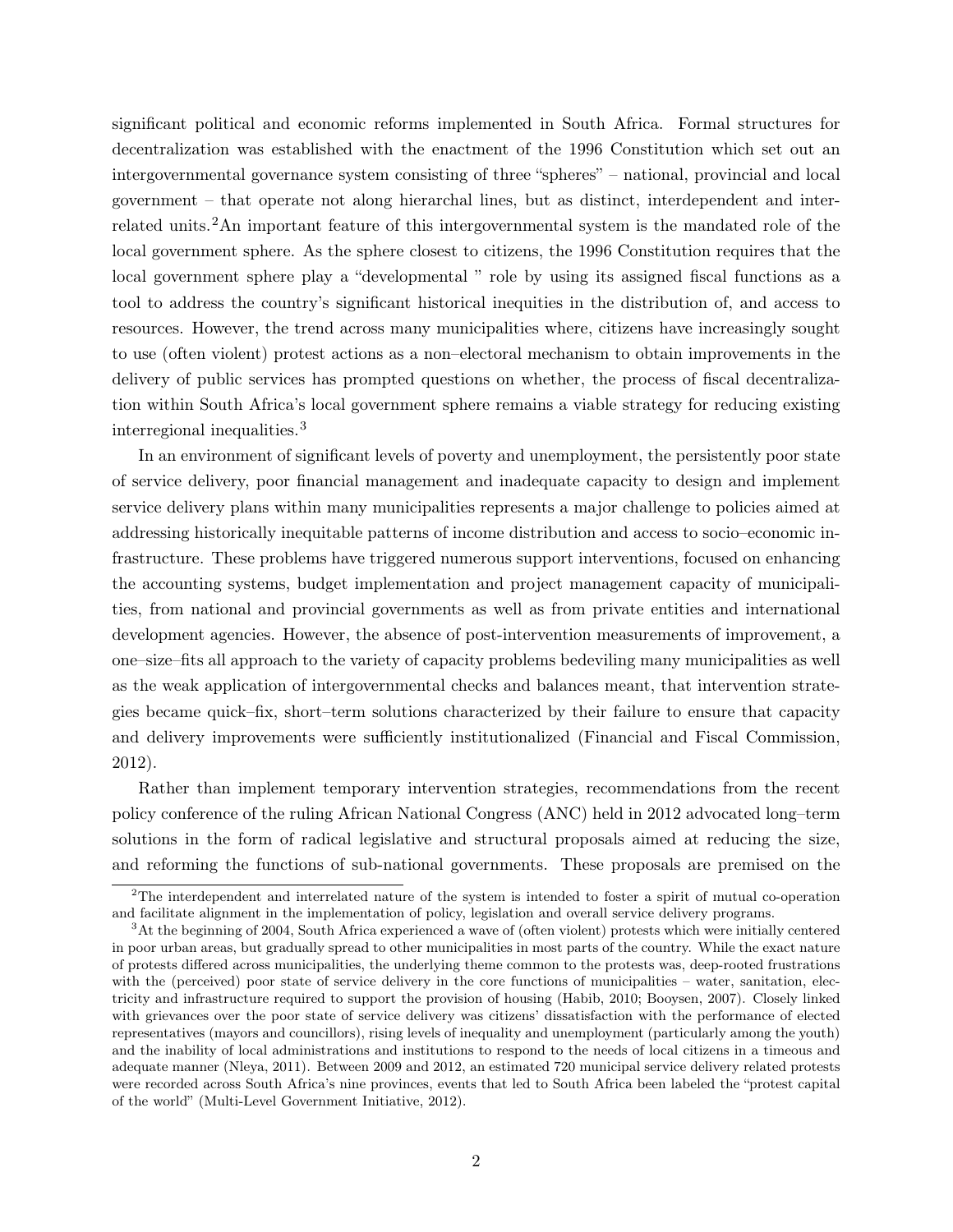argument that South Africa's three-sphere system of government is complicated and often leads to over-lapping roles, unnecessarily protracted decision taking and inefficiency. <sup>4</sup>With respect to the local government sphere, policy recommendations on addressing the failings of service delivery would could include among others, plans to either: (i) restructure district municipalities to ensure that district governance structures exist only in areas where there are weak municipalities, and transferring the powers of abolished districts to capable municipalities or provinces, (ii) incorporate financially distressed municipalities into provincial and national administrations, or (iii) where appropriate, the merger of administratively and financially weak local municipalities into metropolitan administrations which, in contrast to small district municipalities, are able to attract revenue and efficiently deliver public services. Either of these approaches is expected to provide for an intergovernmental system that is functional, effective, economically sustainable, and integrates communities in a manner that addresses large disparities in income and economic opportunities across the country's different regions (African National Congress, 2012).

With an emphasis on skills shortages and poor administration, the proposed reform agenda remains silent on the important link between municipal size and service delivery. Very often, municipalities are faced with the twin challenge of allocating small budgets towards the provision of public services to towns and cities spread over vast areas.<sup>5</sup> This thus raises the policy question of whether, municipalities within South Africa's local government sphere can function as effectively as nations that although similar or smaller in size, have a greater number of decentralized administrative units operating larger budgets.<sup>6</sup>Outside of the main metropolitan areas and secondary cities, the capacity of mainly rural municipalities is further stretched by the need to provide services to jurisdictions with low population densities. Overcoming such challenges will thus require that proposals on reforming service delivery by the public sector give serious consideration to the creation of a greater number of smaller municipalities (Holborn and Moloi, 2012).

Irrespective of whether a proposal of reduced or increased decentralized governance structure is eventually adopted, a very real issue for policymakers is that the chosen policy must be informed by a sound understanding of the effects of fiscal decentralization on inequalities. Unfortunately, for the case of South Africa, the debate on the redistributive effects of fiscal decentralization remains a subject for which detailed empirical evidence is lacking. Against this background, the primary purpose of this paper is to empirically investigate the relationship between fiscal decentralization and regional inequalities across municipalities in South Africa.

<sup>4</sup>This mirrors the hypothesis advanced by Tanzi (1996) who argues that decentralization may result in coordination problems, excessive regulation, higher administrative costs or poor quality of bureaucrats. Lessman and Markwardt (2010) also make the argument that in developing countries, decentralization might support corruption and cronyism and thus undermine potential efficiency benefits of having sub-national governments

<sup>&</sup>lt;sup>5</sup>Prior to the consolidation process in 1998, South Africa had 843 municipalities, with each municipality been responsible, on average, for three of the country's 2,345 cities and towns. This average increased to eight following the consolidation and re-demarcation processes of 2000 and 2011, respectively.

 ${}^{6}$ For example, the land area of South Africa's largest district municipality, Namakwa, is approximately the same as Greece. It is bigger than 70 countries including Switzerland, Belgium, and 7 states of Nigeria's south-west region. Yet, Namakwa district municipality comprises of 7 local municipalities, a far cry from the 774, 589 and 2,596 municipalities of Nigeria, Belgium and Switzerland, respectively.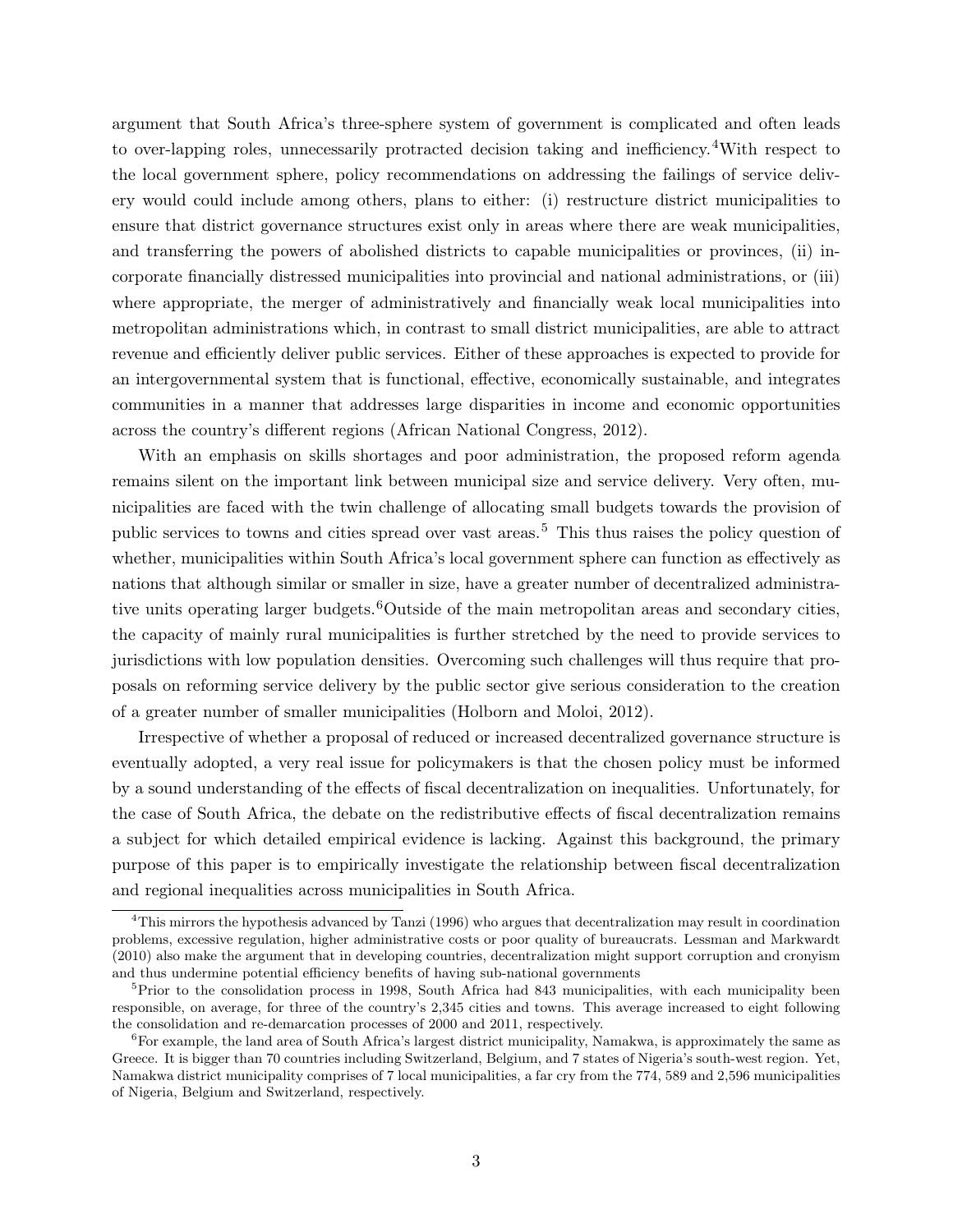Several reasons make the focus on South Africa a relevant empirical exercise. First, the administrative and political structures of many African countries function under Constitutions that are pro-decentralization and recognize the autonomy of sub-national governments. Despite this, the African evidence on the relationship between fiscal decentralization and regional inequality remains very limited. With the notable exception of the work by Akramov and Asante (2009) on Ghana, this limited evidence is primarily derived from the cross-country analysis of a sample of developing and developed countries (see for example, Shankar and Shah (2003) and Sepulveda and Martinez-Vazquez (2011)). In addressing the paucity of Africa related studies, the focus on South Africa represents a single country experience that yields more objective estimates of the impact of fiscal decentralization than those of cross-country analysis, which often ignore country-specific historical, cultural and institutional variations that affect the relationship between fiscal decentralization and regional inequalities. Second, the process of decentralization in South Africa, particularly at the municipal level, contrasts those in many other developing countries where challenges exist with establishing effective frameworks for inter-governmental relations, and developing appropriate degrees of autonomy for sub-national units (Bahl and Smoke, 2003). The Constitution has created an intergovernmental system in which two-thirds of municipal functions relate to providing crucial socio-economic services that have spillover effects, and to support these functions, a municipal fiscal framework characterized by some productive local revenue sources and a mechanism for recurrent intergovernmental transfers that have positive re-distributional effects. The study on South Africa thus adds a new dimension to the extant literature, namely that of the redistributive effects of fiscal decentralization in an African country with a maturing system of democracy and decentralized governance.

The rest of the paper is organized as follows. In the second section, we provide an overview of fiscal decentralization and discuss the nature of inequalities in South Africa. In the third, we outline the theoretical framework outlining the channels through which fiscal decentralization affects regional inequalities. In the fourth section, we present the empirical model and discusses the data. The fifth section describes the econometric strategy and presents the results of the empirical analysis. The main conclusions and implications of the study are summarized in the sixth and final section.

### 2 Stylized Facts of Fiscal Decentralization and Inequalities in South Africa

The present state of decentralization and inequality in South Africa is best understood in the context of the country's history. Prior to the democratic transformation in 1994, South Africa's system of decentralization was largely shaped by the country's experimentation with demarcating jurisdictions and organizing governance on the basis of race, rather than on the basis of functional linkages or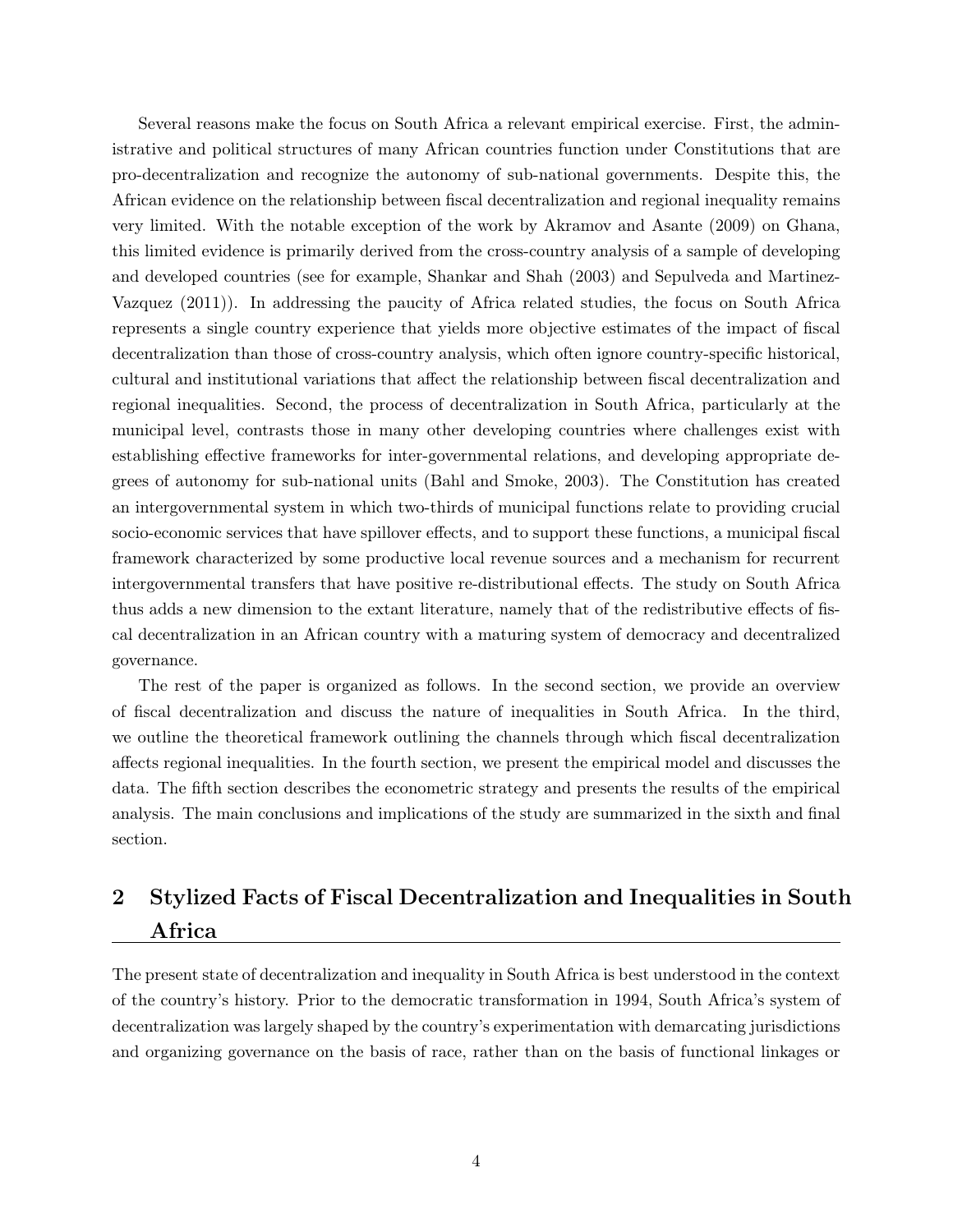similar criteria (van Rynevald, 1996).<sup>7</sup>Under apartheid, the geographical configuration of South Africa along racial lines created a system of fiscal and administrative decentralization organized along three tiers. The first tier was made up of the central/national government. The second tier consisted of three categories of government in the form of four provinces, and ten "Bantustans" that consisted of six self-governing territories (SGTs) and four independent homelands that were collectively termed the "TVBC" states.<sup>8</sup>

The last tier of government closely resembled a local government structure and consisted of two main categories: White Local Authorities (WLAs) and Black Local Authorities (BLAs). <sup>9</sup>WLAs represented the earliest example of fiscal decentralization in South Africa. Established in the early 1900s, they covered most of the country's urban commercial and industrial areas, and were primarily responsible for providing services to urban white, coloured and Indian citizens residing in areas outside of the homelands. Access to relatively wealthy sections of society meant that WLAs enjoyed a high degree of fiscal autonomy.<sup>10</sup> Unlike the SGTs and the TVBC states, the ability to levy property rates and charge trading services (on the provision of electricity, water and sanitation) meant that the WLAs were the only sub–central authorities that raised a relatively significant proportion of revenues from own sources (see Table 1).

| Government Category | Total Expenditure<br>(Millions of Rands) <sup><i>a</i></sup> | Own Revenue<br>$(\%$ of Current Expenditures) |
|---------------------|--------------------------------------------------------------|-----------------------------------------------|
| <b>TVBC</b>         | 15,553                                                       | 20.1                                          |
| <b>SGT</b>          | 14,485                                                       | 10.3                                          |
| Provinces           | 19,702                                                       | 11.4                                          |
| WLAs                | 25,692                                                       | 97.7                                          |

Table 1 Sub-Central Total Expenditure and Share of Own-Revenues in Expenditure Financing : 1993/1994

Source: van Rynevald (1996).

As one of the focal points in the practice of racial segregation, the BLAs were arguably the most inefficient and worst run sub-central administrations. Initially administered by adjacent WLAs, the BLAs evolved from the community councils that were introduced in response to the uprisings that

<sup>&</sup>lt;sup>7</sup>Lester et al. (2000) and Christopher (1994) provide a detailed analysis of segregationist practices and policies that obtained pre–1948.

<sup>8</sup>The four provinces were Transvaal, Cape, Orange Free State and Natal. The six non-independent homelands included Kwazulu, Lebowa, Kangwane, QwaQwa, KwaNdebele and Gazunkulu while Transkei, Bophuthatswana, Venda and Ciskei made up the four "independent" black homelands. Very little formal structures of local authorities existed in the TVBC states and SGTs. In most cases, conventional local government functions were handled by the respective central authorities.

<sup>9</sup>The development of segregated local government bodies for Coloureds and Indians followed a separate path from that for Africans. Under the Group Areas Amendment Act of 1962, provincial administrators constituted "Local Affairs Committees" or "Management Committees" in designated Coloured and Indian areas. In their initial phases, these committees were intended to act in a purely consultative capacity in relation to WLAs which retained administrative control over their areas. These committees were subsequently to be granted full local authority status in terms of the criteria set out by provincial administrators in relation to a prescribed range of local issues. Despite their transformation into wholly elected entities, very few attained full local authority as the majority of the committees status remained mere advisory bodies with little powers beyond granting trading licenses (Lemon, 1992)

 $10$ This autonomy carried a caveat; in line with the central government's goal of ensuring macroeconomic stability, the budgets of the WLAs had to be assessed and approved by the Department of Finance.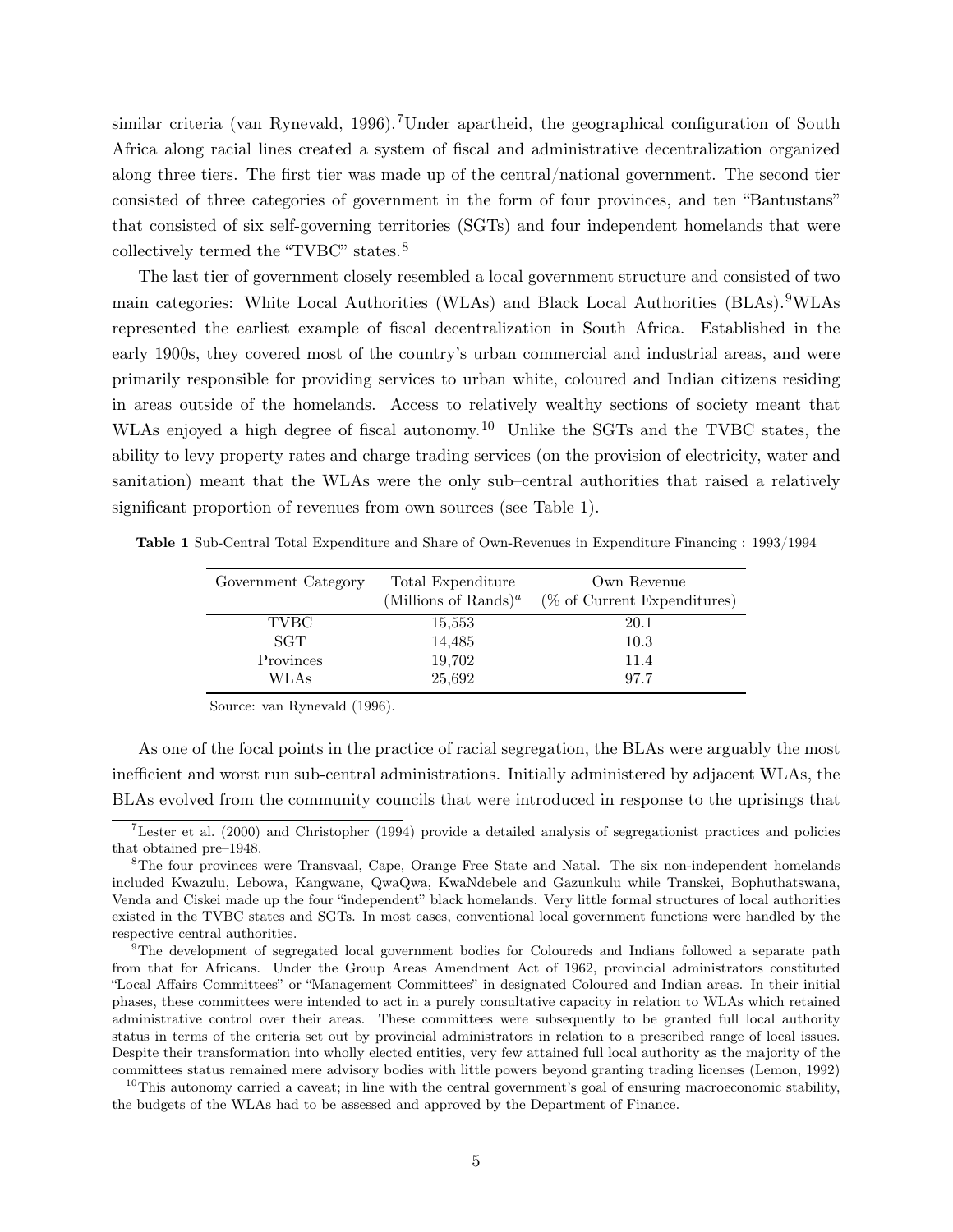occurred in June of 1976. Apartheid restrictions on economic development in black areas coupled with a hugely disproportionate allocation of socio economic infrastructure and a lack of access to property, quality education and formal employment amongst black South Africans impaired the capacity of BLAs to develop productive tax bases. As a result, BLAs generated very little own revenue, operated inefficient fiscal systems, and lacked capacity to provide necessary socio-economic services. Compared to WLAs, the inability of BLAs to raise revenue through fees on traded services was further compounded by the central government's provision of free housing and unmetered water services, as well as little or no electrification of black townships.<sup>11</sup>

Social engineering during the apartheid era had marked consequences for inequality in South Africa. In the major cities, segregation enabled the majority of South Africa's white population to reside within urbanized neighborhoods located around areas of relatively lucrative commercial activities, and with access to good municipal infrastructure. The stringent application of the Group Areas Act resulted in controlled urbanization as South Africa's non-white population were forced to reside in racially-designated group areas beset with high levels of poverty and minimal socio-economic infrastructure. The deprivations faced by the non-white population was further exacerbated by strict restrictions on construction that limited accommodation to neighborhoods that were either severely overcrowded or dominated by poor housing structures such as shack dwellings and small, matchbox houses (Seekings, 2010).<sup>12</sup>

Apartheid practices had also created substantial disparities in the provision of basic services related to water, sanitation and electricity. By 1994, an estimated 12 million people lacked access to drinking water, while adequate sanitation<sup>13</sup> remained inaccessible for 21 million citizens. Discriminatory spending on social infrastructure along racial lines meant that the poor state of service provision was especially acute for black South Africans, particularly for those resident in rural areas. Unlike the major urban and semi-urban centers with coverage rates of over 66%, sanitation in the semi-urban in the homelands reached less than half of the population, with many rural areas located in the Bantustans having zero sanitation coverage (Development Bank of Southern Africa,

<sup>&</sup>lt;sup>11</sup>The poor economic status worsened by the BLAs lack of political legitimacy that stemmed from been regarded as a facade instituted by the apartheid regime to give some form of democracy to blacks, while entrenching the system of racial segregation (Bahl and Smoke, 2003). General dissatisfaction with the weak financial positions within township administrations and stagnant economic development of the bantustans led to the creation of an additional administrative layers within the local governments. The Regional Services Council Act of 1985 established joint structures between local authorities termed "Regional Services Councils (RSCs)" and "Joint Services Boards" (JSBs), to operate a regional system for the provision of "bulk" infrastructure services in larger urban areas, especially poor black areas, as well as some rural areas. RSCs were funded by levying a turnover tax and a payroll tax on businesses located within their jurisdictions. Despite their officially stated aims of introducing multi-racial decision-making at local government level, and upgrading infrastructure within heavily disadvantaged non-white townships, RSCs were indirectly elected from constituent local authorities in a manner that assured whites retained political control (Lemon, 1992; Wittenberg, 2003).

<sup>12</sup>Very little difference existed in the material conditions of those residing in the homelands. Although 80% of the country's population were Africans, the land areas for the homelands constituted only 13% of South Africa and excluded the wealthy mining and industrial regions. With limited development and economic activity to sustain their populations, physically able residents of these homelands were forced to continually seek jobs in the major cities. As a result, homelands became vast, highly impoverished regions that were mainly populated by those who were very young, elderly, sick, or disabled, and women who were unemployed (Marks and Andersson, 1987; Price, 1986).

 $13$  Adequate sanitation is defined as full waterborne sanitation, septic tanks or ventilated improved pit (VIP) latrines.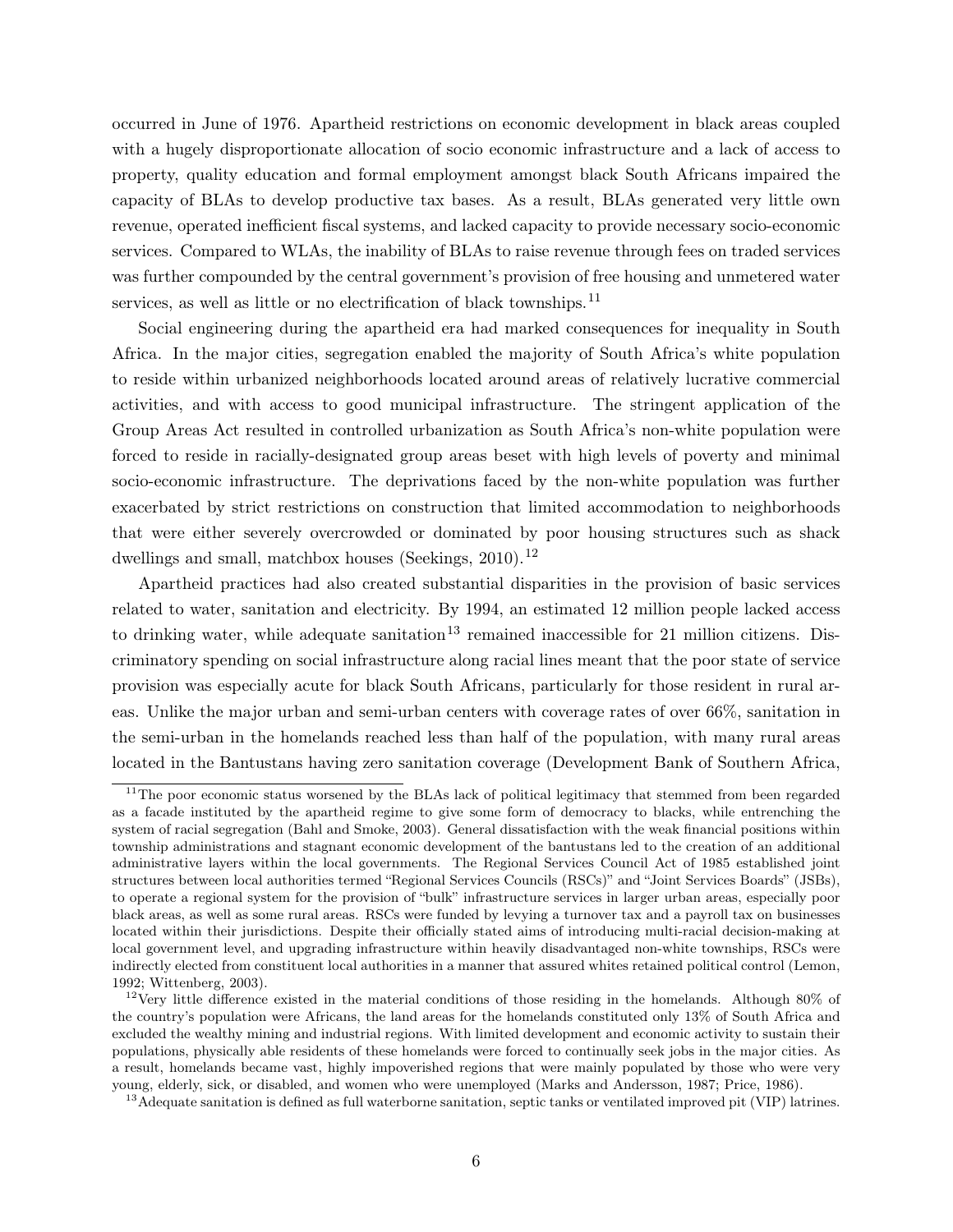1994). Similar disparities existed in the provision of electricity. In 1994, 64% of South Africa's households, the equivalent of 3 million families, had no access to electricity supply. As a result, some 4,000 predominantly rural linics and 19,000 African schools lacked any connection to the electricity grid, while household supply varied along income lines – from 100% for formal, middle to high income areas to an an average of between 1 and 4% for the rural districts of the homelands (Lester et al., 2000).

Following the first democratic elections in 1994, the ANC–led government of national unity (GNU) took office with a strong mandate from the electorate to develop the country, and address the formidable socio–economic inequalities inherited from the previous apartheid dispensation. As part of the administrative framework needed to fulfill this mandate, South Africa adopted a unitary governance structure made up of three spheres – national, provincial and local governments, operating not along hierarchical lines, but as distinct, interdependent and interrelated authorities (Smoke, 2001).<sup>14</sup>Formal structures of the unitary system was established with the enactment of the 1996 Constitution. The four provinces and nine homelands were scrapped and replaced by nine provinces, while the disparate system of racially based local administrations was consolidated into a local government structure  $15$  in which municipalities were divided into three categories: (i) Category A municipalities (metropolitan councils) that exclusively cover large urban areas; (ii) Category B municipalities (local councils) that administer non-metropolitan areas, which vary in terms of both size and extent of urbanization, and (iii) Category C municipalities (districts councils) that are successors to the previous RSCs.<sup>16</sup>

In the context of South Africa's unitary system, the 1996 Constitution outlined a 'developmental' role for the local government sphere as evidenced by substantial powers and functions granted municipalities, many of which are similar to those of the previous WLAs. About two–thirds of municipal functions relate to the provision of crucial socio-economic services including water, sanitation, roads, storm water drainage and electricity. In addition, the 1996 Constitution mandates municipalities to give priority to fulfilling the 'basic needs' of their communities.<sup>17</sup> In the post–1994

 $14$ The interdependent and interrelated nature of the system is intended to foster a spirit of mutual co-operation and facilitate alignment in the implementation of policy, legislation and overall service delivery programs.

<sup>&</sup>lt;sup>15</sup>Formal structures for the local government sphere were established following an elaborate three- stage process of transition outlined in the Local Government Transition Act of 1993. The first – the pre–interim phase (1993- 1995), began with the negotiated settlement in 1993. The second phase was concluded by the 1995 elections which, created 842 municipalities governed by Transitional Local Councils (TLCs) and Transitional Metropolitan Councils (TMCs).The third and final phase commenced with the municipal elections of December 2000. For an an excellent, comprehensive analysis of the history, demarcation and establishment of local government during the transitional period see Smoke (2001) as well as Steytler and de Visser (2009).

 $16$ Category C geographically encompass several B municipalities and are tasked with coordinating integrated development planning for the entire district, and providing services on behalf of less capacitated B municipalities located within their borders, particularly those in the country's most rural areas. The country's six largest urbanized and industrialized centers made up the Category A municipalities. Outside the metropolitan areas a two-tier structure was established with 231 Category B municipalities grouped under 47 Category C districts. Following local government elections in May 2011, changes to municipal boundaries by the Municipal Demarcation Board (MDB) reduced the number of municipalities to 278. Category A municipalities increased from 6 to 8, while the number of local and district municipalities decreased to 226 and 44, respectively.

<sup>&</sup>lt;sup>17</sup>While much debate persists about what services can be considered basic, the Bill of Rights which has informed many of the developmental policies implemented by the local sphere identifies nine public services – portable water,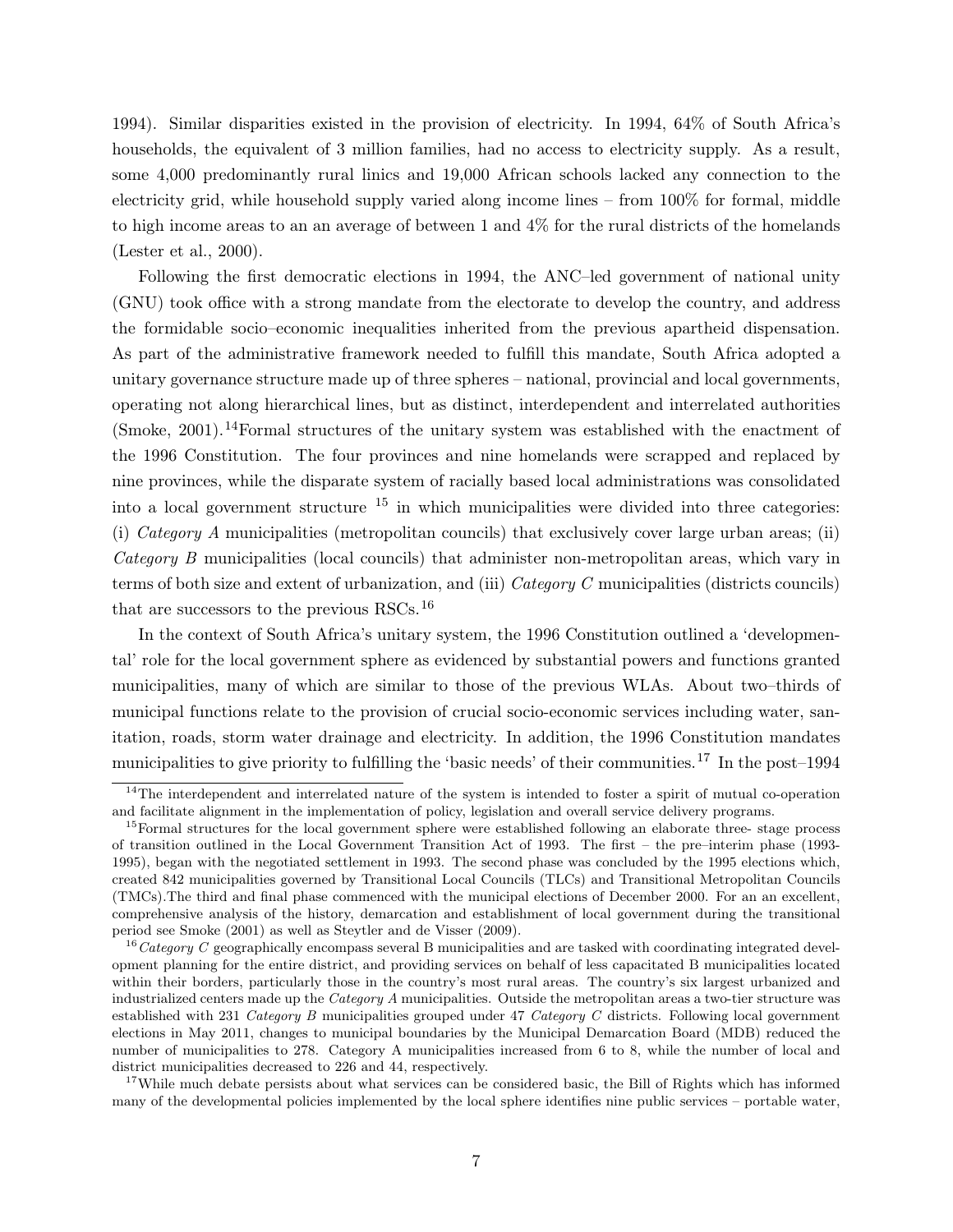era, fiscal decentralization within the local government sphere has been shaped by the objective of ensuring that municipalities are made fiscally capable to fulfill their Constitutional mandate. Given the importance of services provided by municipalities, the Constitution has granted the local government sphere a number of relatively broad revenue sources including rates on property and utility user fees on water, electricity and sanitation services provided by a municipality. The Constitution also entitles municipalities to an equitable share of nationally collected revenues. <sup>18</sup>

The decentralization of fiscal resources has enabled municipalities implement a range of expenditure programs aimed at reducing extensive inter–regional inequalities. Following local government elections in 2000, municipalities in cooperation with national government implemented a policy of providing a package of free basic services (FBS) in water, electricity, sanitation and refuse services to all citizens, especially those residing in poor households.<sup>19</sup> This strategy yielded some positive results, with the most impressive gains recorded in the expansion of socio-economic infrastructure and social service, particularly in rural areas. Between 1995 and 2003, the number of people with access to safe drinking water increased by 9 million. Over the same period, the proportion of households having access to sanitation increased from  $49\%$  to  $63\%$  2003. With the addition of 4 million people to the nation's electricity grid, the percentage of households with access to electricity supply increased from 58% in 1994 to over 70% by 2002 (The Presidency, 2003).

While notable strides were achieved in expanding the delivery of social services through government's pro-poor spending and redistribution policies, South Africa still faced high levels of inequality and poverty. The country's Gini coefficient had decreased slightly from 0.66 in 1993 to 0.63 by 2001. Between 1994 and 2003, the country's economy grew at an average of 3.2%, making it it's longest period of steady economic growth since World War II. However, this growth coincided with a period of rising unemployment rates. According to Seekings (2007), South Africa's unemployment exhibited a steady rise for most of the post-1994 period, and peaked in early 2003 at 31.2% (by the narrow or strict definition, including only active job-seekers) and 42.5% (using the broad or expanded definition, which included people who wanted employment but were not actively looking for work). The coincidence of steady economic growth, rising unemployment rates and stagnant employment growth led then President Thabo Mbeki to state that

"South Africa has two parallel economies, the First and the Second. The First Economy is modern, produces the bulk of our country's wealth, and is integrated within the global economy. The Second Economy (or the Marginalized Economy) is characterized by underdevelopment, contributes

sanitation, solid waste removal, electricity, roads, municipal health, storm water management, fire-fighting (and emergency services), and street lighting as basic services.

<sup>&</sup>lt;sup>18</sup>To make this requirement functional, transfers to municipalities' are undertaken using two funding instruments: direct and indirect allocations. Most intergovernmental transfers entail the direct transfer of funds to municipal coffers, either on a conditional or unconditional basis.

 $19$ The free basic services subsidy includes funding for the provision of free basic water (6 kiloliters per month for each poor household with formal connections or daily allocation of 25 liters of portable water within 200 meters from dwelling), energy (50 kilowatt-hours per month, which is the amount required for basic lighting and to power basic electrical appliances such as small radios and electric kettles) and sanitation and refuse (based on service levels defined by national policy). With the exception of free basic water, every household is entitled to these free services. However, most municipalities provide free basic water to all or almost all their residents. In 2012, the total cost of providing free basic services was worth R28billion (about \$2.5billion).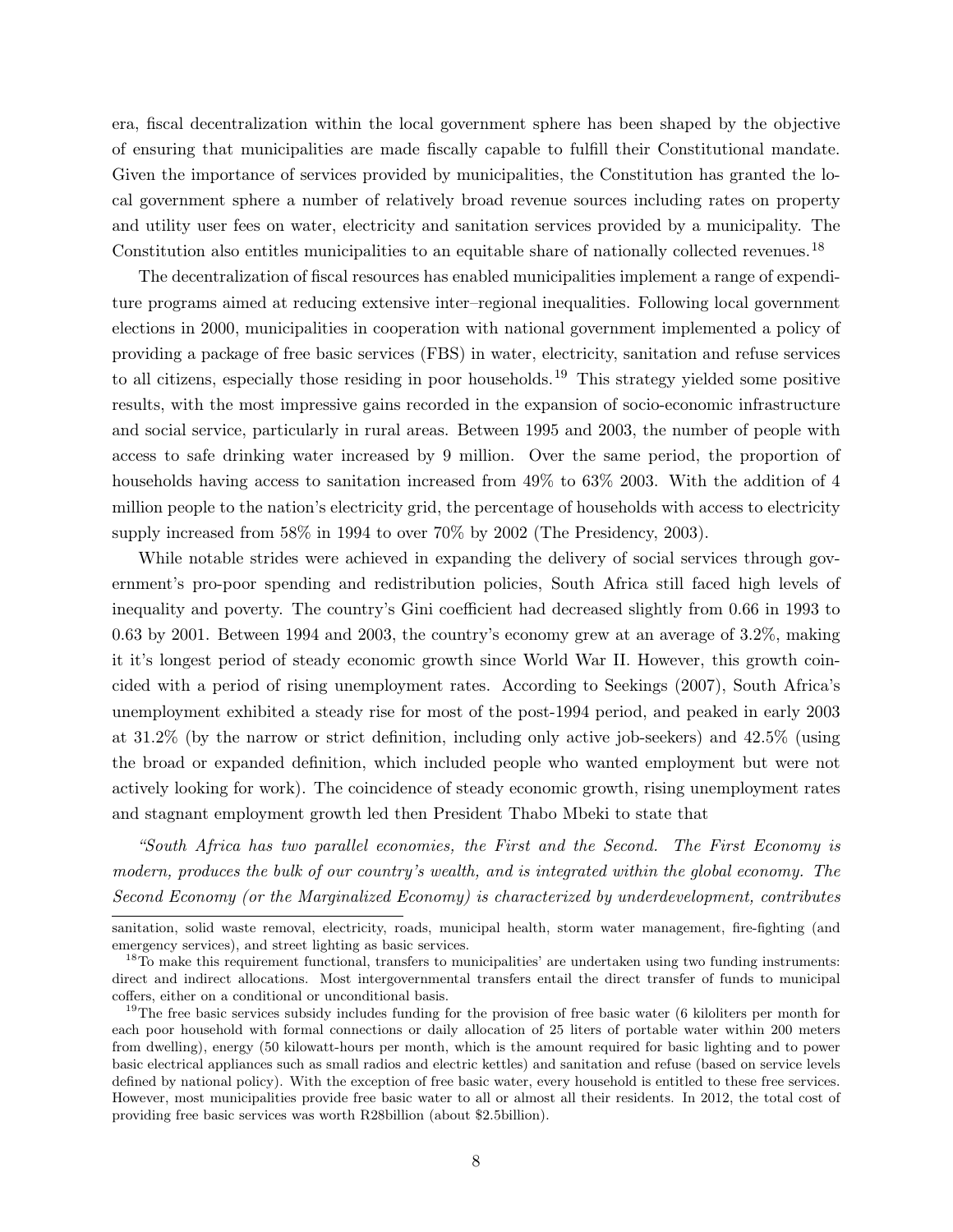little to the GDP, contains a big percentage of our population, incorporates the poorest of our rural and urban poor, is structurally disconnected from both the First and the global economy, and is incapable of self-generated growth and development."

The developmental role of the local government sphere had been conceptualized as an important bridge to link the two economies, which were distinguished by unequal access to infrastructure of all kinds, and unequal access to opportunities. However, wide variations in size and resource endowments meant that some municipalities, especially those in smaller towns and rural areas, lacked adequate administrative, technical, financial and project management capacity to effectively fulfill the task of combating poverty and inequalities through service delivery planning and implementation. Following its re-election in 2004, the central theme of the Mbeki administration's economic policy was inclusive growth and poverty reduction. To ensure a more effective role for the local sphere in achieving these twin objectives, the administration embarked on a process of local government reforms anchored on : (i) the deployment of expertise to boost the capacity in skills-deficient municipalities, and (ii) improved coordination of public spending on growth and poverty reduction initiatives, through more centralized intergovernmental relations (see Figure 1).  $^{20}$ 

Beyond capacity issues, local government reforms also focused on addressing inefficiencies in local expenditures meant to support national priorities, especially those focused in alleviating poverty and reducing inequalities through expanded access to basic services. The fragmented management of infrastructure grants by different departments meant that municipalities lacked budgetary control and administrative oversight over crucial infrastructure projects implemented within their jurisdictions. To address these shortcomings and ensure a more effective alignment of infrastructure grant allocations with municipal integrated development plans  $(IDPs)<sup>21</sup>$  the Municipal Infrastructure Grant (MIG) programme was launched in late 2003. As a consolidated, conditional grant mechanism,<sup>22</sup> MIG is intended to achieve two main objectives: (i) supplement municipal capital projects

 $^{20}$ <sup> $^{20}$ </sup>Project Consolidate" and "Siyanza Manje" (which in the isiZulu language, translates into "we are doing it now!') formed the two main programs of the national government's support to municipalities lacking the expertise to discharge their constitutional mandate to provide basic services. Implemented as a two-year plan, Project Consolidate deployed technical experts to 136 municipalities – mainly in rural areas or former homelands which had the highest backlogs in basic services and were economically depressed (Powell, 2012). Siyanza Manje was rolled out in 2006 as an intervention programme that allowed national government to leverage on the expertise and project management skills of the Development Bank of Southern Africa (DBSA) to build local government capacity. The programme had two main aspects– the first aspect focused on the deployment of retired/senior professional engineers, planners and finance professionals to municipalities with poor capacity, and the second entailed the deployment of "young professionals" to municipalities. Initially aimed at strengthening engineering and project management capacity, the programme was later expanded to include building municipal capacity in financial management, project appraisal and planning, as well as procurement and contract management. By April 2008, Project Consolidate and Siyanza Manje deployments totaled 1,124 in 268 municipalities (Financial and Fiscal Commission, 2013).

 $^{21}$ In order to implement their 'developmental' role, municipalities were required to undertake "integrated development planning" (IDP) process as the principle tool for addressing socioeconomic needs of local communities and achieving sustainable service delivery. The IDP process involves extensive consultations with local communities about their socio-economic needs and concerns. The feedback from the consultative process will then inform all planning, budget, management, and decision-making within a municipality

 $^{22}$ MIG replaced the existing system of capital grants for municipal infrastructure and merged previous infrastructure programmes including the Consolidated Municipal Infrastructure Programme(CMIP), the Local Economic Development Fund (LED), the Water Service Capital Grant, the Community Based Public Works Programme (CBPW), the Building for Sports and Recreation Programme (BSRP), the Urban Transport Grant (UTF) and the Integrated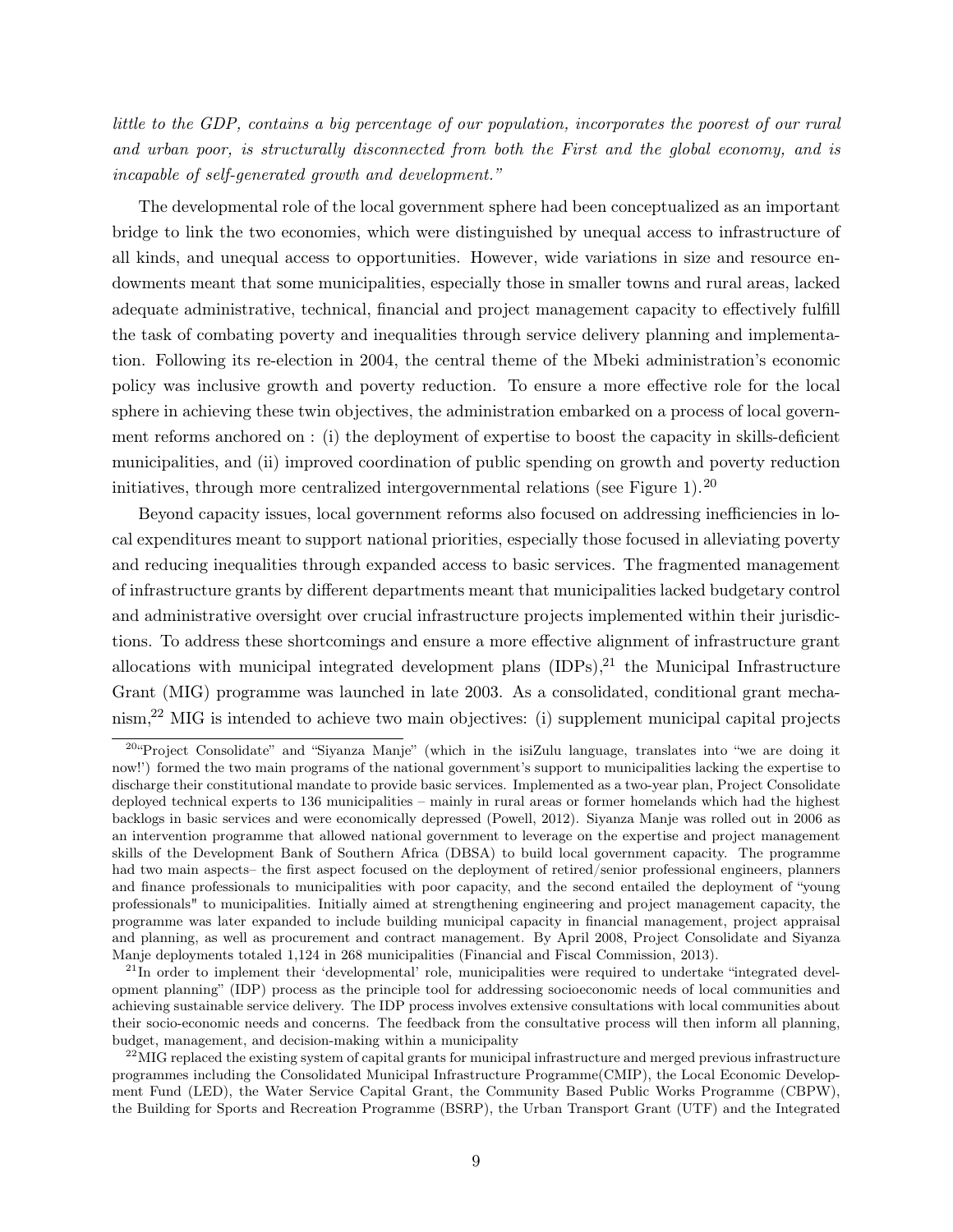

Figure 1 South Africa's Inequality and Government Policies: 2003 –2012.

Source: National Treasury (various years)

to eradicate backlogs in basic municipal infrastructure utilized in the provision of basic services for the benefit of the poor, and (ii) promote integrated service delivery by giving municipalities greater control over infrastructure programmes within their jurisdiction, and ensuring that local authorities have adequate resources to cater for maintenance and operation costs over the life-cycle of infrastructure assets (Department of Provincial and Local Government, 2004). <sup>23</sup>

Despite these policy initiatives, the Jacob Zuma led administration assumed office in 2009 and inherited a local government sphere generally beset by challenges of poor financial management, insufficient capacity due to a lack of scarce skills, and poor performance management that had contributed to a worrying mismatch between national policy objectives (of addressing the unequal legacy of apartheid) and the capacity of municipalities to implement them. In response to the numerous performance challenges and deteriorating levels of service delivery across municipalities,

National Electrification Programme (INEP) grant implemented by both municipalities and ESKOM, the national electricity utility company

 $^{23}$ With a total grant allocation of R15.5 billion (about US\$1.5 billion) in 2013, the MIG represents the largest infrastructure grant transfers from national government to municipalities. The MIG grant is allocated to individual municipalities via a formula consisting of percentage allocations for five different components representing aspects of municipal infrastructure needs, and is specified as:  $MIG = B + P + E + N + M$  where **B** represents the allocation for basic residential infrastructure (such as water, sanitation,roads, electricity, street lighting and solid waste removal);  $P$  denotes funding towards new and rehabilitated municipal service infrastructure;  $E$  is allocation catering for the construction of social service institutions and micro-enterprises;  $N$  is the allocation for nodal development and renewal strategies in targeted urban and rural municipalities, and  $\vec{M}$  is a performance related adjustment to the total MIG allocation for a municipality.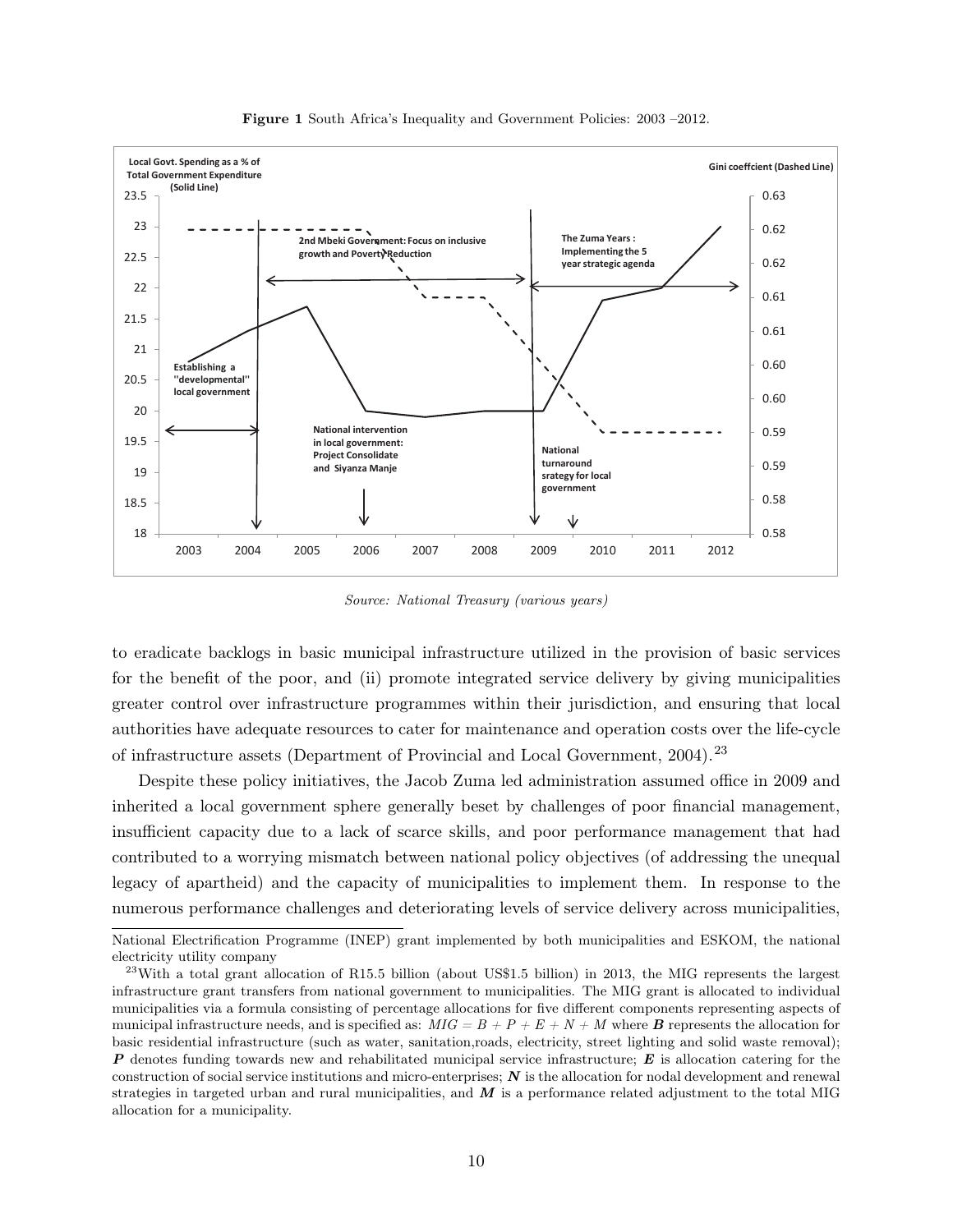the Zuma administration discontinued flagships policies such as the Five–Year Strategic Agenda and adopted an urgent and comprehensive intergovernmental Turn-Around Strategy (TAS) for the local government sphere (see Figure 1). Municipalities are expected to adopt the TAS as part of their infrastructure development and IDPs, and ensure that their planning is centered on the three key priorities of: (i) improving access to basic services, (ii) deepening participatory democracy, and (iii) enhancing financial management and administrative capacity.

In line with the TAS, municipalities have taken up increased responsibilities for implementing a range of expenditure programs aimed at alleviating poverty and addressing inequalities in both access to, and provision of socio-economic infrastructures that are critical to improving the lives of many underprivileged South Africans. The share of local government expenditure in consolidated government spending has steadily increased since 2009, and now accounts for about 23% of total public spending (see Figure 1). As a result, there has been significant progress towards meeting the goal of achieving universal access to basic services for all households. With redistribution initiatives by municipalities complemented by pro–poor spending strategies employed by successive post-1994 national and provincial administrations,<sup>24</sup> South Africa's Gini coefficient has slightly reduced and is now stabilized at around 0.6 (see Figure 1).

More than two decades following its democratic transition and despite the strong emphasis on social programs, high levels of inequality persists across South Africa's economic and social landscape. At local government level, capacity challenges have formed the underlying drivers of service delivery backlogs delivery backlogs – the percentage of the population either lacking access or not receiving services, estimated at  $19.3\%$  in the provision of water,  $32.6\%$  in terms of access to sanitation, 27.3% in access to electricity and  $40.1\%$  in access to refuse removal (Oberholzer, 2012). At the macroeconomic level, South Africa's unemployment rate remains stubbornly high at 24.7% and an estimated 3.3 million of the 10.4 million youth aged 15–24 lacking any formal employment, education or training in 2013 (Statistics South Africa, 2013). An analysis of the country's poverty profile reveals that between 2008 and 2009, about 26.3% of population lived below the food poverty line – the amount that an individual will need to consume enough food in a month, of R305 per person per month. Furthermore, 39% of South Africans were living below the lower-bound poverty line of R416 and 52% were living below the upper-bound poverty line of R577 per person per month. Using the international poverty lines, 10.7% of the population lived on less than US\$1.25 per day and 36.4% were living below the US\$2.50 per day poverty line. Using the food poverty line, South Africa's poverty gap was 8.5% , with about 3.8% of the population classified as living under severe poverty (Statistics South Africa, 2012).

In summary, the review of decentralization and inequality in South Africa shows that significant effort has been dedicated towards addressing the daunting legacy of apartheid–era social and

<sup>&</sup>lt;sup>24</sup>An important component of the pro–poor policy is South Africa's social security system, which is the largest and best-developed of its kind on the African continent. Made up of five components –the State Old Age Pension, the Disability Grant, the Child Support Grant, the Foster Child Grant and the Care Dependency Grant, the system of social grants benefits more than half of all South Africa's households, with the number of people receiving social assistance having increased from 2.4 million in 1994 to 16 million people (or 28% of the population) by 2012. Total spending in 2012/13 amounted to ZAR113 billion or 3.4% of GDP.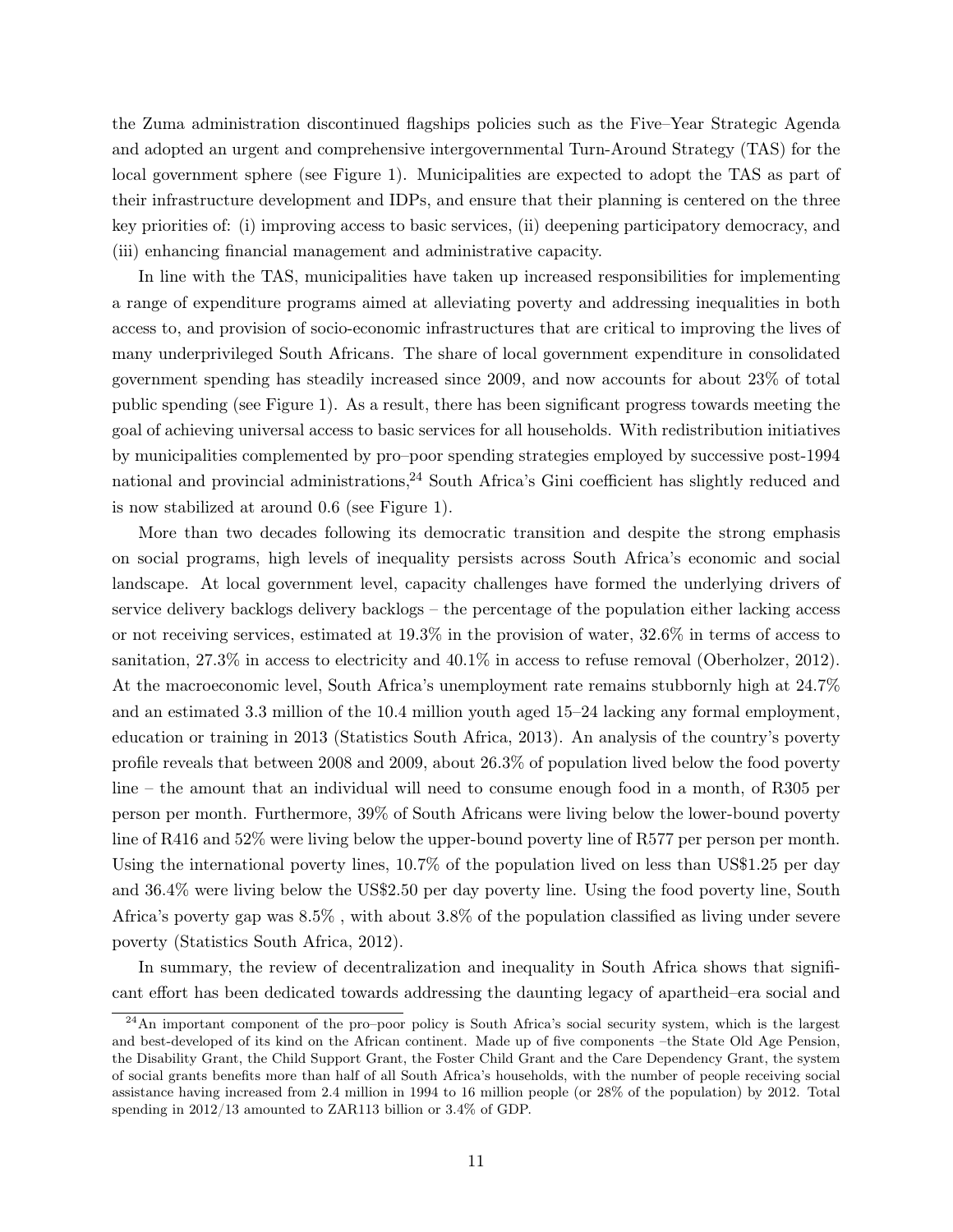economic inequalities. These efforts have yielded substantial improvements in citizens access to key socio–economic services. However, while the degree of inequality in South Africa has slowly declined and stabilized in the post–1994 dispensation, it remains very high by global standards.

#### 3 Theoretical Framework and Empirical Hypotheses

In the traditional theory of fiscal federalism, the argument commonly advanced in favor of decentralization is that sub-national governments are likely to have better information about local and needs and preferences and thus, can be expected to utilize such information to implement policies that may improve efficiency in the allocation of resources (Musgrave and Musgrave, 1973; Oates, 1972). The efficiency benefits associated with decentralization might be further enhanced by interjurisdictional mobility of factors of production. Where sub-national governments are autonomous, factor mobility can foster healthy inter-regional competition as officials can use their knowledge of local conditions to formulate policies to attract skilled labor and capital in a bid to promote (local) economic growth and development.

While broad consensus exists regarding the efficiency benefits of fiscal decentralization, questions remain about whether the implementation of redistributive policies under fiscal decentralization can yield substantial equity benefits. According to the traditional view, greater levels of equity can be attained when service delivery functions are exercised by subnational governments, and redistribution policies solely implemented by the central (or national) authority. Efficiency considerations inform the traditional view of the need to have a clear, jurisdictional delineation of service delivery and redistribution functions (Brown and Oates, 1987; Oates, 1968). To achieve a more equitable income distribution and improve the lives of poor citizens, sub-national governments should, ceteris paribus, raise the tax burden of the rich. In a scenario of free mobility of human and capital resources, the preference for redistributing resources towards the poor may encourage rich citizens to migrate to local jurisdictions that have lower tax regimes.<sup>25</sup> At the same time, the implementation of such a redistributive policy will attract poor residents from neighboring jurisdictions. For the redistribution implementing jurisdiction, the costs of its redistributive policies will tend to increase while simultaneously narrowing its tax base as a result of the migration of its rich citizens. Given that such outcomes are inefficient, the traditional public finance literature advocates that the responsibility for implementing redistributive policies be the preserve of the central government.

Tax-transfer schemes implemented by a central government can help ensure that resources are channeled from richer areas to poorer ones while minimizing the effects of factor mobility. According to Oates (1972), sub-national governments lack suitable redistributive instruments and as such, implementing a fiscally decentralized structure will only weaken the capacity of the only

<sup>&</sup>lt;sup>25</sup> Alternatively, according to Prud'homme (1995), richer regions tend to have larger tax bases and compared to poor regions, are more able to collect higher tax revenues in order to fund the provision of higher levels of public goods. Similarly, richer regions can also provide the same quantity and quality of public goods as poor jurisdictions but at lower tax rates. In both of these cases, industries/capital as well as household will prefer to reside within rich regions, a result that expands the tax base of such areas and widens inter-regional income inequality (Lessman, 2009).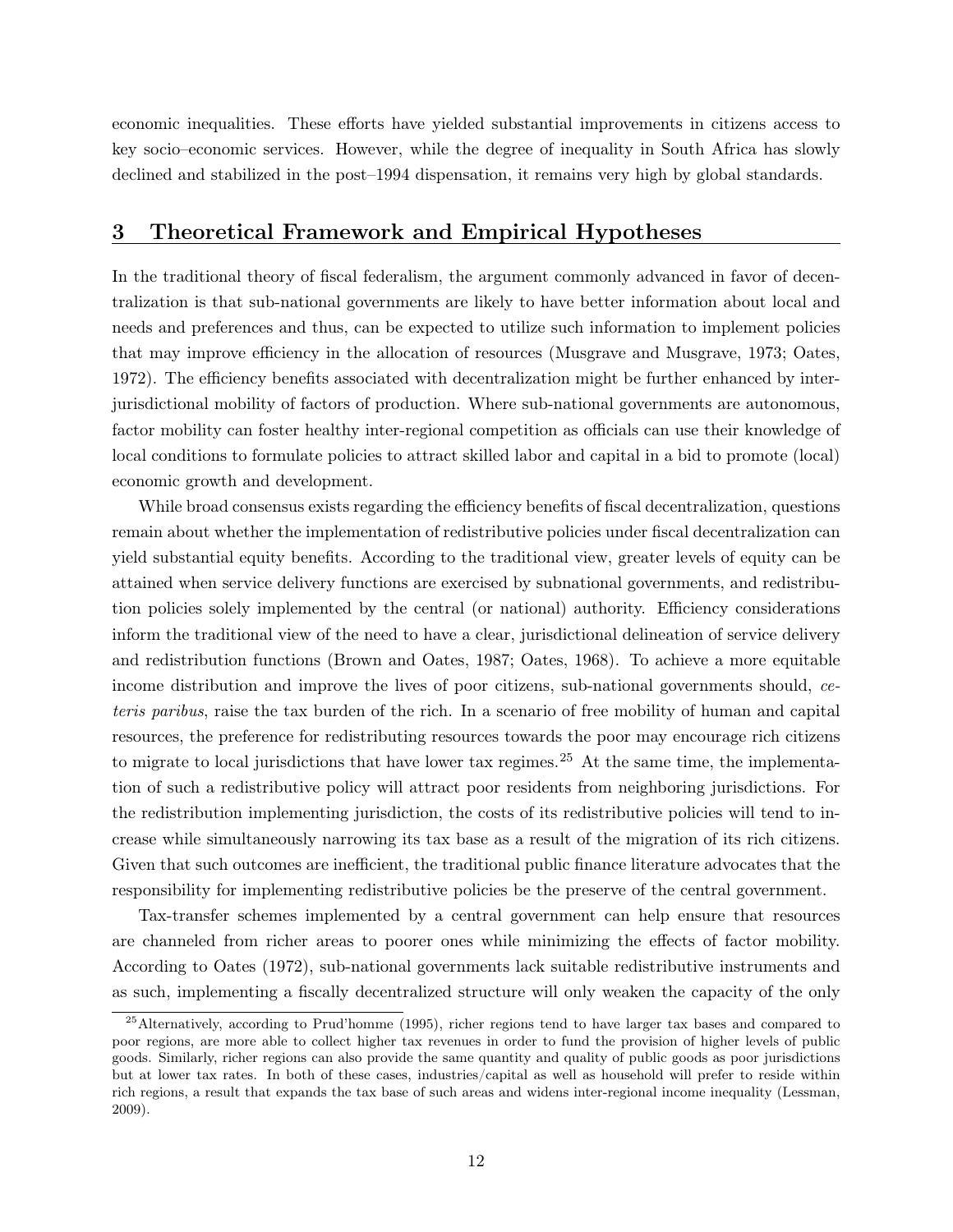level of government (i.e. the central one) to play an equalization role. With reduced resources for equalization programs, the capacity for economic performance of poor regions to converge with that of richer jurisdictions becomes limited. This argument provides the traditional hypothesis regarding the effect of decentralization on inter-regional inequalities:

Hypothesis I The reduction of equalization transfers through fiscal decentralization will increase existing inter-regional inequality

Contrary to the above hypothesis, recent literature have advanced the alternative hypothesis that fiscal decentralization generates positive redistributive effects, and has the potential to reduce inter-regional inequality. In "second–generation" models of fiscal federalism (see for example, Qian and Weingast (1997)), theoretical discussions on fiscal decentralization as a form of hard budget constraint has informed the view that in addition to enhancing efficiency at the local level, fiscal decentralization can assist in efforts to reduce inter-regional inequality without a need to use centrally-mandated redistribution policies.Within centralized fiscal structures, it is possible for a national (or central) government to impose a tax-transfer system to redistribute resources from rich to poor regions. While this approach can reduce regional inequality in the  $ex-post$  sense, it does not imply that when dynamic incentive effects of regions are considered, regional inequality becomes smaller when compared with  $ex-ante$  regional inequality. For instance, the central government can implement a system of intergovernmental transfers to bailout an  $ex$ - post poor region. While the bailout may soften the budget constraint of the recipient region  $ex-post$ , it might also have the effect of distorting the  $ex$ -ante incentive of regions that become poor  $ex$ -post without any effort, an outcome such a region might have avoided by exerting some effort. In this situation, devolving revenue sources and expenditure functions to lower tiers of government may act as a hard budget constraint, and signal a commitment by central government not to bail out regions that become poor ex–post (Akai and Sakata, 2005).

In a fiscally decentralized system, inter–regional mobility of human and capital resources and the need to render account of administrative stewardship to local citizens, raises the opportunity costs to local governments engaged in inefficient or wasteful allocation of resources. This suggests that with the commitment to non-bailout, fiscal decentralization endogenously hardens the budget constraints of sub-national governments. In such a scenario, there is a higher incentive for regions with the capacity to avoid being poor to increase efforts in formulating and implementing effective pro-development policies (Qian and Weingast, 1997). For richer jurisdictions, fiscal decentralization is an incentive mechanism that allows for the retention of resources that might have otherwise been transferred away to poorer regions, thereby increasing inter-regional income of richer jurisdictions.

In both fiscally decentralized and centralized settings, the extent of income inequality is determined by the difference in the incentive effects on rich regions and poor regions  $ex$ -ante. If the incentive effects of decentralization on an ex-ante poor region exceeds that on a rich region, the reduction inter-regional inequality may greater in a framework that devolves fiscal powers to sub-national units. The rationale for this conclusion is outlined in a theoretical model that is a straightforward adaptation of Akai and Sakata (2009).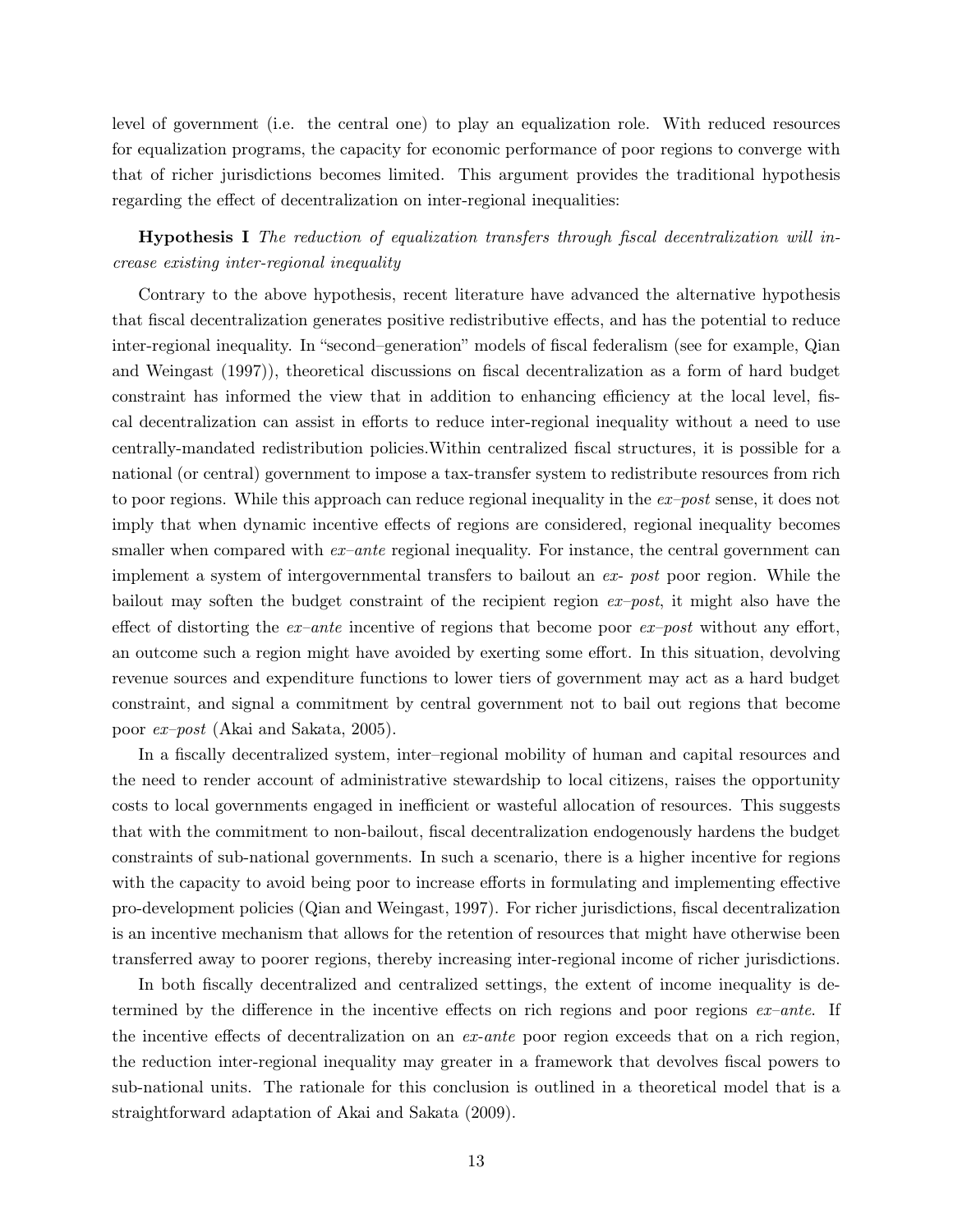Consider the case of an economy that consists of n poor  $(P)$  regions and a single rich region  $(R)$ . To make the model more tractable, population size in each region type is assumed to be one and residents are immobile.<sup>26</sup> Income in each region  $i$  is generated by two factors:

Income in region 
$$
i = \begin{cases} y^i : \text{Actual resource} \rightarrow \text{Endowment} \\ e^i : \text{Potential resource} \rightarrow \text{Generaled by effort} \end{cases}
$$

Suppose that regions do not function in isolation and there exists positive externalities of resources among regions, particularly the poorer jurisdictions. In this case, the potential income of region iwill depend not only on its endowment and resources generated by own efforts, but also on the complementaries of local resources that result from the efforts of other regions. The production function of the potential income in region  $i$  is

$$
h^{i} = y^{i} + f(e^{i}) + \alpha(\sum_{j \neq 1}^{n} f(e^{j})) - c(e^{i})
$$
\n(1)

where  $\alpha$  denotes the degree of spillover effects from other regions, and  $c(e^i)$  is the cost of the effort dedicated to attaining a region's potential resource,  $f(e^i)$ . The crucial assumption that positive externalities flow into poor regions is premised on the idea that with the main responsibility of authorities in poorer jurisdictions being the provision of basic skills and services, competition induced interactions across regions will tend to be more beneficial to poor regions than richer areas where, skills and services are more advanced and specialized (Akai and Sakata, 2009). In order to derive the main results as simply as possible, effort levels are categorized into two types,  $e^{i} = 1$  or  $e^{i} = 0$ . Depending on effort level chosen by region i

Potential resource in region 
$$
i = \begin{cases} f(e^i) - c(e^i) : & \text{if region } i \text{ makes effort } \to e^i = 1 \\ 0 & \text{otherwise} : & \text{if region } i \text{ selects no effort } \to e^i = 0 \end{cases}
$$

Assuming that each region exercises its autonomy and behaves independently, a region  $i$  will have an incentive to make effort only when

$$
f(e^i) - c(e^i) > 0^{27}
$$
 (2)

Inter-regional inequality will depend on how incentives inform the effort choices by regions, and the effect of such choices on income differentials between higher and lower-income jurisdictions within centralized and decentralized structures, respectively. Consider the case of a centralized fiscal system in which government can bailout regions that are poor  $ex-post$ , and have made no

<sup>&</sup>lt;sup>26</sup>This assumption mirrors what obtains in reality as relocation costs and non-monetary factors such as the need to adapt to new cultures and traditions often act as barriers to inter-regional migration

<sup>&</sup>lt;sup>27</sup>More specifically, region i will undertake efforts to realize its potential resource if the marginal benefit of such an action exceeds the cost, i.e. when  $f'(e^i) - c'(e^i) > 0$ , where  $f'(e^i) \equiv f(e^i = 1) - f(e^i = 0)$  and  $c'(e^i) \equiv c(e^i = 1)$ 1) –  $c(e^i = 0)$ . If region i makes effort,  $f(e^i)$  and  $c(e^i) = 0$ , yielding this particular condition.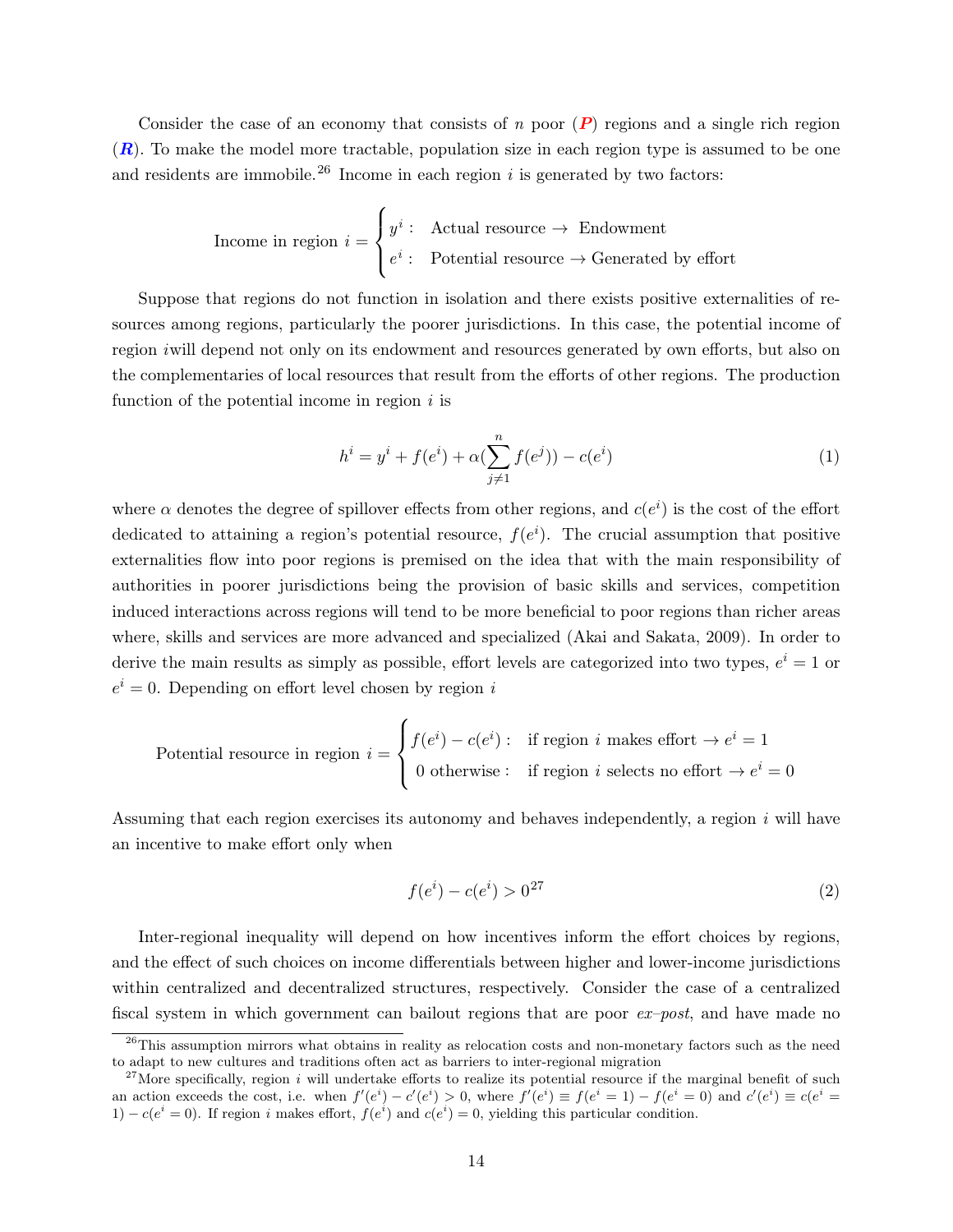efforts ex–ante to avoid being poor. Assume for simplicity that the bailout program requires that resources of  $T^i$  be shifted from the only rich region – **R**, to each of the *n* poor regions  $(P^1, P^2 \dots)$  $P<sup>n</sup>$ ). Under such circumstances, a poor region  $P<sup>i</sup>$ , will have no incentive to undertake a unilateral effort that could alter its low–income status when  $f(e^i) - c(e^i) < T^i$ . Note that if  $f(e^i) - c(e^i) < T^i$ holds for all  $P^1$ ,  $P^2$  ...  $P^n$ , then  $ex-post$  income for a poor region  $P^i$  that exerts zero effort  $ex-ante$ can be expressed as

$$
h^i = y^i + T^i \tag{3}
$$

For the rich region with  $ex-ante$  fixed income level of Y, the effect of all n poor regions choosing  $e^i = 0$  gives **R** an ex-post income of  $Y - \sum_i^n T^i$ . For simplicity of exposition and ease in solving the model, the  $n$  poor regions are assumed to be identical. Therefore, in the case of a centralized fiscal system where resources from a rich region  $(R)$  can be used to fund the bailout transfers to n identical poor regions, the resulting income differential between both region types may be written as

Inequality = 
$$
\underbrace{(Y - nT)}_{ex - post \text{ income of rich region}} - \underbrace{(y + T)}_{ex - post \text{ income of } n \text{ identical poor regions}} \tag{4}
$$

Within a fiscally decentralized system, the devolution of revenue and expenditure responsibilities signals the central/national government's commitment not to bailout sub-national units. In this case, the absence of a mechanism for ex–post redistributive transfers will cause officials in poor regions to make an effort towards formulating policies that may increase potential income. With the rich region retaining its resource,

Inequality = 
$$
\underbrace{(Y)}_{ex-post \text{ income of rich region}} - \underbrace{(y + f(e) - c(e) + \alpha(n-1)f(e))}_{ex-post \text{ income of poor regions when effort is exerted}} (5)
$$

Taking note of like terms  $(Y \text{ and } y)$  in Equations (4) and (5), the question of which approach – fiscal centralization or fiscal decentralization, does a better job of reducing regional income differentials will depend on whether

$$
nT + T \leq f(e) - c(e) + \alpha(n-1)(f(e))
$$
\n<sup>(6)</sup>

The left-hand side of Eqn. (6) denotes the standard effect of the decrease in income differentials resulting from a system of intergovernmental transfers or bailouts, while the right-hand side captures the incentive effect on inter-regional inequality when fiscal decentralization acts as a commitment device. To achieve a greater decline in inter-regional inequality following fiscal decentralization, the incentive effect has to exceed the *standard* effect. Mathematically, this condition is specified as

$$
nT + T < f(e) - c(e) + \alpha(n-1)(f(e))\tag{7}
$$

For condition in Eqn. (7) to hold, it will require that  $f(e^i)$  be high or the degree of spillover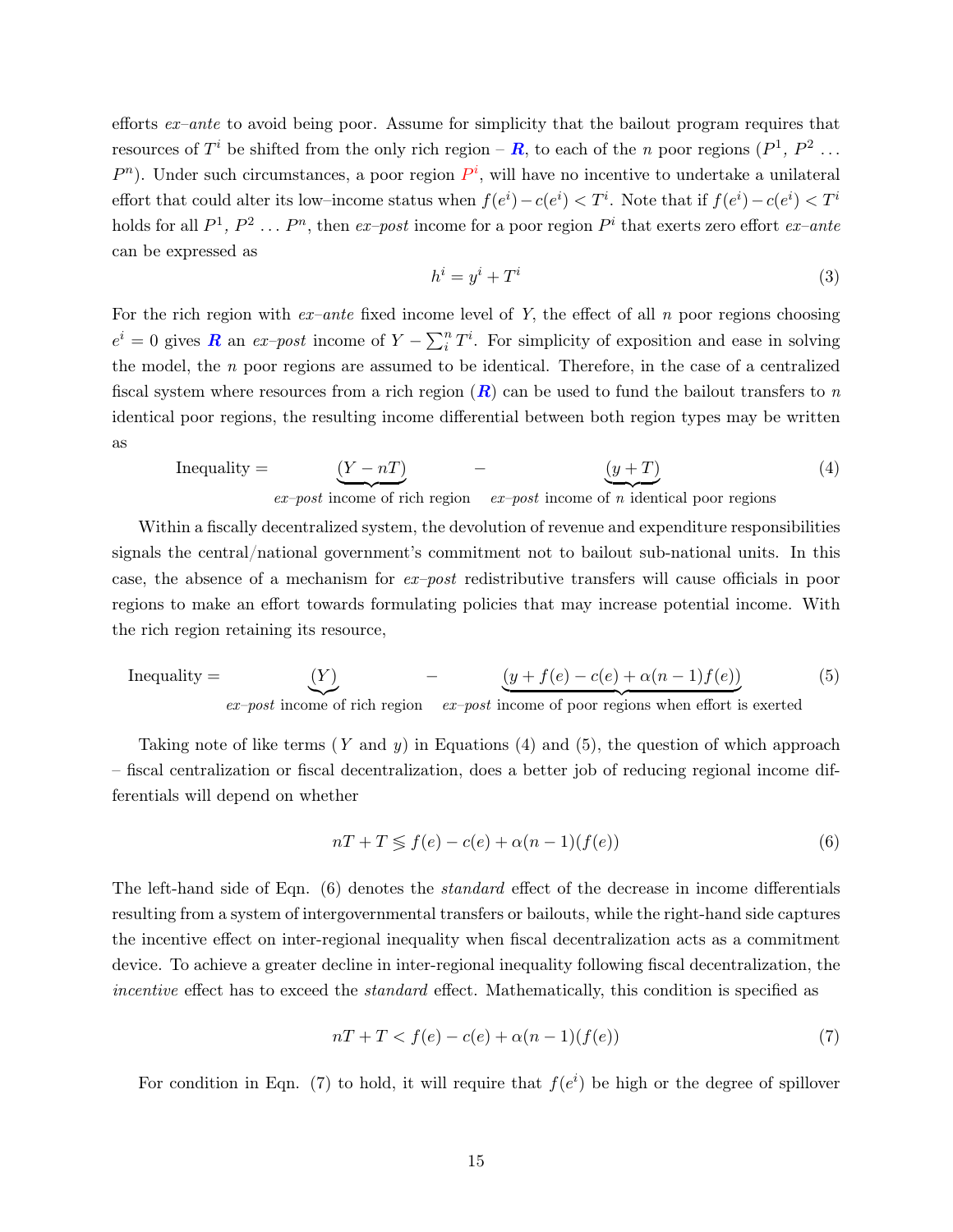$(\alpha)$  across regions be large.<sup>28</sup> Hence, when the incentive effects of fiscal decentralization exceed the standard effects, we get an alternative to Hypothesis I

Hypothesis II: Fiscal decentralization acts as a commitment device that encourages efforts by sub-national governments to reduce inter-regional inequality

#### 4 Empirical Strategy and Data

In this study, the empirical specification is aimed at explaining the relationship between inequality and fiscal decentralization across South Africa's 234 municipalities by using an empirical model that allows for the testing of the two main hypothesis outlined in the previous section. Given this objective, this study will follow much of the existing literature and estimate a multivariate model in which inter-municipal inequality depends on measures of fiscal decentralization, as well as other controls. The regression model to be estimated is:

$$
R_{it} = \vartheta + \beta D_{it} + \sum_{k}^{j} \gamma_j \mathbf{X}_{it} + \psi_i + \delta_t + \xi_{it}
$$
\n(8)

where the dependent variable R denotes the measure of regional inequality,  $D$  represents the measure of fiscal and  $\boldsymbol{X}$  is a vector of exogenous variables that account for non-decentralization factors assumed to influence inequality across municipalities. The subscript  $i$  is an index for a municipality, and t represents years (or time). To account for the effects of unobserved municipality–specific characteristics, the model includes municipal–specific dummies  $\psi_i$ ; similarly, time–specific dummies,  $\delta_t$  are included in Eqn. (8) to account for unobserved time–specific effects. Finally,  $\xi_{it}$  is the corresponding disturbance term that is assumed to be independent and identically distributed with zero mean and constant variance  $\sigma_{\xi}^2$ .

Before discussing the estimation strategy, we describe the fiscal, demographic and socio-economic variables required for the systematic analysis of the relationship between inter–municipal inequality and fiscal decentralization. Two sets of variables – the measure of municipal inequality and the degree of fiscal decentralization, are of particular importance to this study. According to Lessman (2009), three reasons make the measurement of regional inequality a difficult task,  $29$ namely: (i) the choice of an appropriate economic indicator on to base the calculation of inequality upon; (ii) ensuring that the analysis is carried out using a territorial classification that creates relatively homogeneous regions, and (iii) using a measure of inequality that is independent of both scale and population size while simultaneously satisfying the Pigou–Dalton principle. <sup>30</sup> To address these

<sup>&</sup>lt;sup>28</sup>Note that when  $\alpha = 0$  and  $f(e^i) - c(e^i) < T^i$ , the commitment device embodied in fiscal decentralization will not help to reduce inter-regional inequality. In this case,  $nT + T < f(e) - c(e) + \alpha(n-1)(f(e))$  reduces to  $nT + T < f(e) - c(e) \equiv nT < f(e) - c(e) - T$ . As long as regions benefit more from transfers relative to making effort  $\Rightarrow$   $f(e^i - c(e^i) <^T i$ , then  $nT \nless f(e) - c(e) - T$  since  $nT > 0$ .

 $29$ (Lessman, 2009) provides a detailed discussion of the varied measurement concepts and issues relating to regional inequality.

 $30<sup>30</sup>$ As part of work relating the measurement of inequality (and poverty) to the axiomatic study of the properties of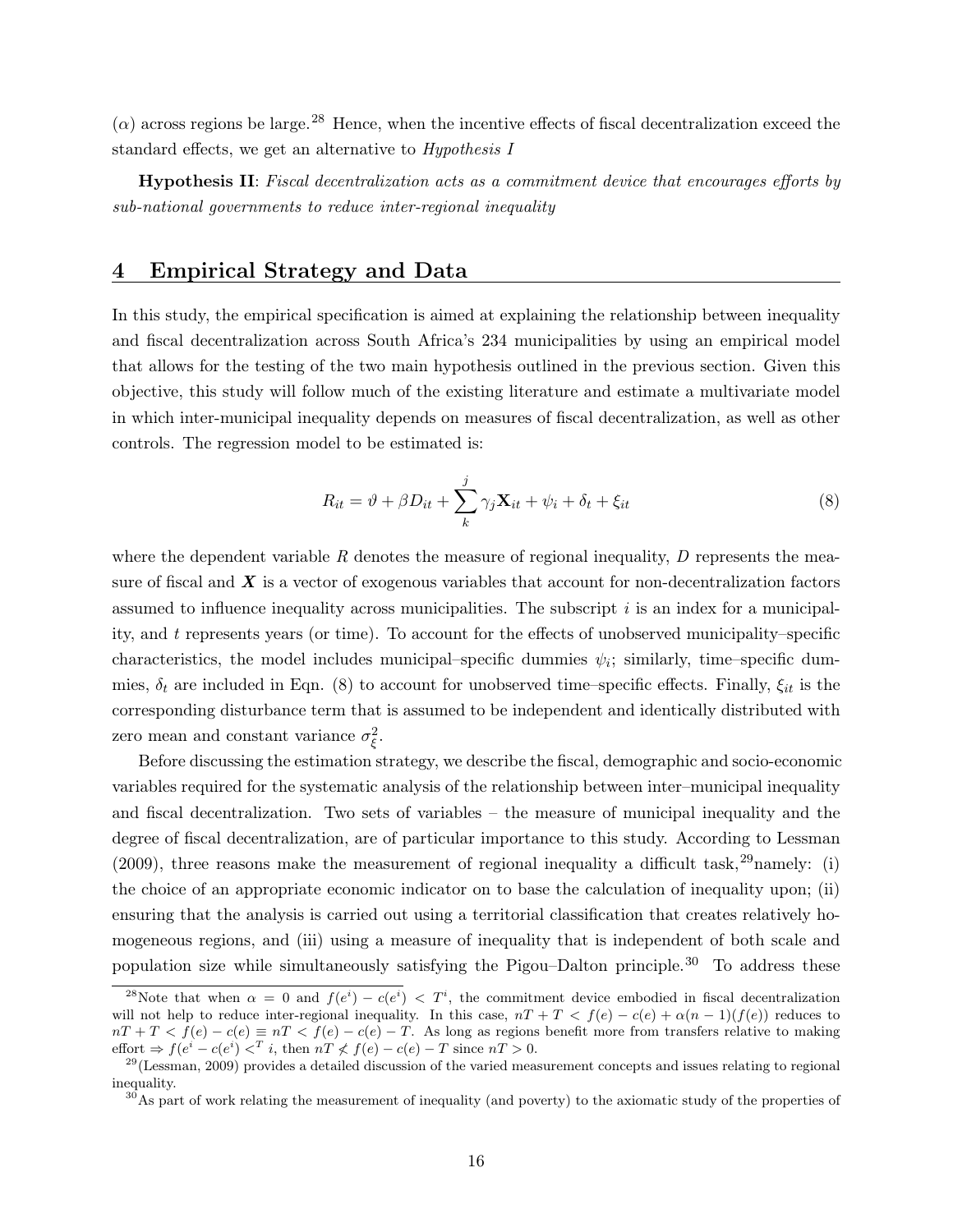three issues, this study uses the Gini coefficient  $(GINI)$  to quantify the extent of inequality across the 234 municipalities. The Gini coefficient measures the degree of spatial dispersion of income, and is widely used in literature devoted to the study of inequality in the distribution of socio-economic variables (such as income, wealth) as well as access to social services (including education, healthcare and transport networks) both within and across countries (Akai and Sakata, 2009; Ezcurra and Pascual, 2008; Kim et al., 2003).<sup>31</sup>

In addition to the measure of inequality across municipalities, there is also a need to include appropriate measures of fiscal decentralization in the regression model. However, the task of finding a single quantitative measure of decentralization is made difficult by the complex and multi– dimensional process of intergovernmental relations (Schneider, 2003). In most of the existing literature, the usual practice is to approximate fiscal decentralization using the sub–national share in consolidated general government revenues or expenditures. However, the key methodological problem with this approach lies with its failure to adequately reflect the degree of revenue and expenditure autonomy of sub–national governments, and distinguishing between the two types of decentralization – that which reflects the assignment of functions and resources to different levels of government, and that which merely reflects the relative size of sub–national government activities.

In this study, to complement the traditional measures of fiscal decentralization – the shares of municipal revenues ( $REVDEC$ ) and expenditures ( $EXPDEC$ ) in total government revenues and expenditures, respectively, we follow the works of Lessman (2009) and Stegarescu (2005) and include improved, alternative measures of fiscal decentralization that take into account the vertical decision-making structures and autonomy, particularly with respect to municipal tax revenues. The first alternative measure relates tax revenues of municipalities to consolidated government revenues adjusted for intergovernmental transfers  $(TAXDEC).^{32}$  The second alternative measure of fiscal decentralization takes into account the relative importance of intergovernmental transfers in revenues of local governments in South Africa. Although transfers constitute less than 15% of total local revenues, disparities in resource endowment and fiscal capacities across municipalities has caused many local authorities to rely heavily on grant allocations from national government. Constitutional directives that local governments prioritize developmental programs has increased the importance of transfers in the ability of richer municipalities to fund the provision of a wider range of social services than they would with only own–revenues.<sup>33</sup> To capture these, we construct

<sup>33</sup>The 1996 Constitution stipulates that the local government sphere be entitled to a share of nationally raised

indices (quantifying inequality and poverty), the Pigou–Dalton principle of transfers posits that inequality decreases (or social welfare increases) when an even transfer is made from richer to a poorer regions without reversing their pairwise ranking (see Sen (1973) and Dalton (1920) for details).

 $31$ Other notable, standard measures that overcome the stated difficulties of measuring inequality include the coefficient of variation, the adjusted Gini coefficient, and the population–weighted coefficient of variation. For a detailed comparison of these measures, see Lessman (2009) and Bendel et al. (1989).

 $32$ In deriving this alternative measure, we rely on the classification of tax autonomy by the OECD. Under this classification framework, taxes are classified into two broad types: taxes determined by sub-national governments (with sub–national units having discretion over either the tax rate or tax base, or both tax base and rate), and revenues generated via tax sharing arrangements (with the revenue split jointly determined by the central/national government in conjunction with sub-national units, or unilaterally determined by central government. For more details of this classification, see OECD (2002) and Ebel and Yilmaz (2003).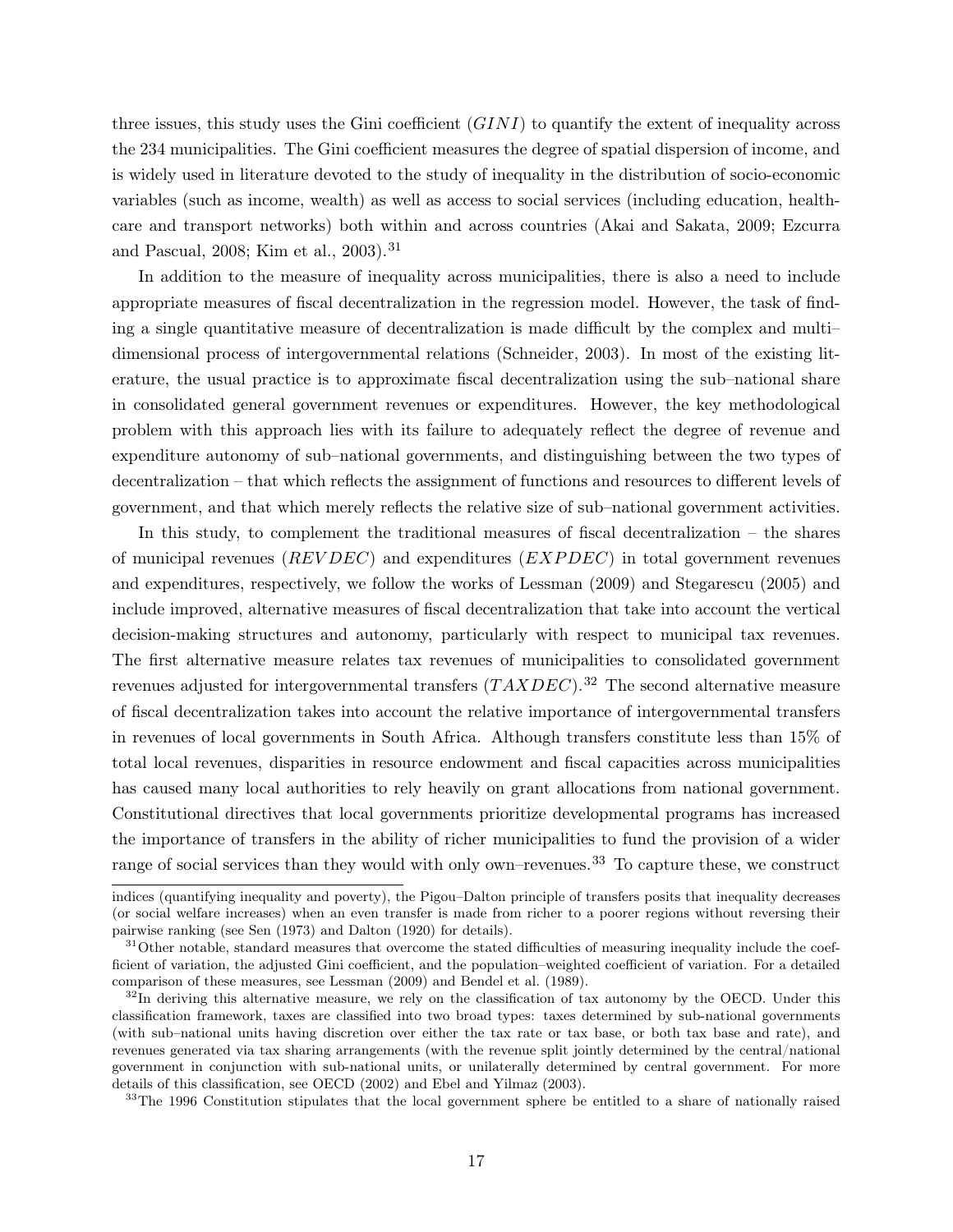the second alternative measure as the share of national transfers in municipal expenditures – a measure of vertical fiscal imbalance  $(VIMB)$ . Given that transfers provide a channel through which central (or national) authorities can influence budgets at local level, the measure reflects the degree of local government autonomy, and captures the extent of a municipality's reliance on transfers .

Taking into account the developmental role of municipalities in reducing inequalities, the regression model includes a vector of control variables  $(X)$  related to municipalities' socio–economic characteristics and shown in the empirical literature as potential explanatory variables that affect inequality across regions. The first of these controls relate to variables intended to capture influence of regional development. The seminal work of Kuznets (1955) represents the first study to identify the process of a country's economic development as an important determinant of the long– term evolution in the distribution of national income. Kuznets (1955) proposed the idea that the inequality characterizing income distribution exhibits a non—monotonic trend along the process of economic development: the inequality gap widens as an economy transitions into an industrial period (or the earliest phases of economic development, before systematically decreasing as regions make advances in their level of development. According to Williamson (1965), the observation that the regional inequality displays a trend similar to an inverted U shape suggests the presence of a non–linear relationship between economic development and regional inequality.<sup>34</sup> Therefore, the regression model includes both municipal per–capita income  $- Y^{pc}$ , as the measure of economic development, and its squared term as a quadratic function to test Kuznets hypothesis.

In recent years, models of the "new economic geography" have highlighted the important role of agglomeration economies in the relationship between economic development and regional inequality.<sup>35</sup> Agglomeration effects are controlled for by including two variables – municipal population

revenues. To make this requirement functional, transfers to municipalities' are undertaken using two funding instruments: direct and indirect allocations. Most intergovernmental transfers entail the direct transfer of funds to municipal coffers, either on a conditional or unconditional basis. As the name indicates, unconditional transfers are general purpose allocations and form the bulk of total transfers to the municipal sphere. The main unconditional grant is the local government equitable share (LES), which is intended to (i) reduce fiscal imbalances stemming from the asymmetric matching of revenue and expenditure functions and (ii) enable sub-national governments to provide basic services and perform any functions assigned to them. Conditional grants, regulated through the Division of Revenue Act, are earmarked for spending programs designed to address inter-jurisdictional spillovers, meet national redistribution objectives, and aid the implementation of specific national priorities and policies related to socio-economic services provided by municipalities. Given these objectives, conditional transfers in South Africa are exclusively made up of infrastructure and capacity-building grants. For both of these grants,transfers are made directly (in the form of cash) or indirectly (in the form of assets or support services provided by relevant national ministries and state owned enterprises to a municipality). The largest infrastructure grant is the municipal infrastructure grant(MIG).

<sup>&</sup>lt;sup>34</sup> According to (Ezcurra and Pascual, 2008), the inverted U trend also suggests that progress in economic development can reduce regional inequality by contributing to the spatial dispersion of economic activity, where such dispersion results from factors such as the discovery of new resources in peripheral regions or the process of technological diffusion.

<sup>&</sup>lt;sup>35</sup>According to Dimou (2008), the most common interpretation of the Kuznets curve posits that the inverted U pattern results from the systematic process of structural change in which there is an initial reallocation of labor from a stagnant poor rural and agricultural sector to an expanding urban industrial sector (where the mean and standard deviations of incomes are much higher). This initial change creates rising inequality, as the mean and standard deviations of incomes in urban areas are much higher than those in rural areas. In later stages of economic development, increases in congestion costs associated with excessive concentration of industries in initially more developed regions will exhaust the benefits of agglomeration. Such congestion diseconomies coupled with the emergence of new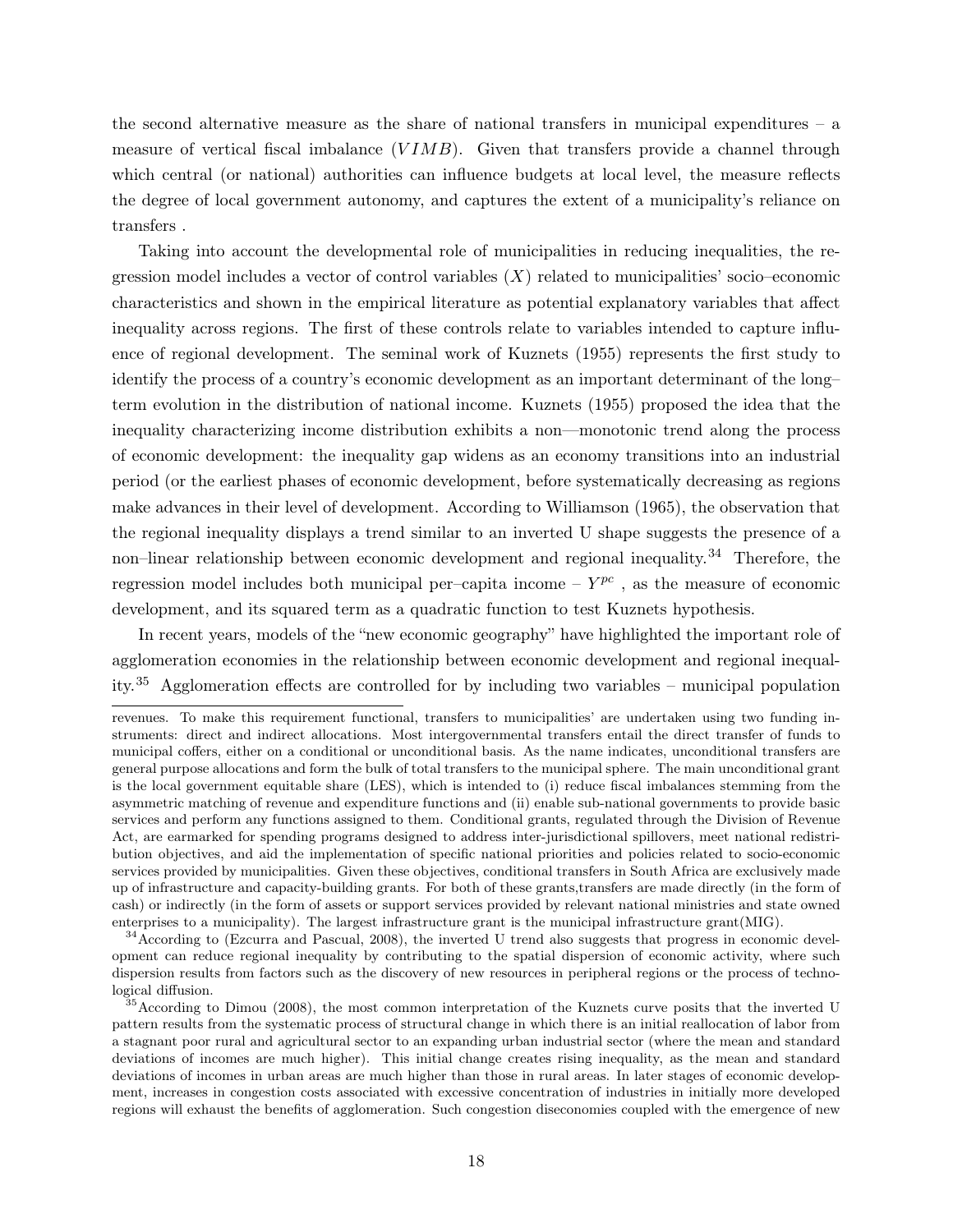density ( $POPDEN$ ) and a measure of the degree of urbanization within a municipality ( $URBAN$ ), in the regression analysis. Another control linking to the concept of agglomeration to inequality is the sectoral composition of economic activity in a region. A region with a diversified economic base is less vulnerable to the adverse exogenous events such as bad climatic conditions and commodity price fluctuations, and has greater scope for random unemployment in one industry to be quickly offset by a random hiring in other industries. To the extent that greater levels of employment ensure higher regional per capita incomes, the degree of economic diversification will have implications for regional inequality.<sup>36</sup> For these reasons, the regression model employed in this study includes the *Tress* index (denoted TRESS) as a measure of the sectoral composition of economic activity within each municipality.<sup>37</sup>

Wealthier regions have a larger scope to implement redistributive policies using funding mechanisms other than those provided by intergovernmental grant allocations and transfers (Lessman, 2009). Furthermore, Kuznets (1955) suggests that regions classified as farm–based economies display greater income inequality, and that the employment of a greater share of a region's labor force in the manufacturing sector is negatively correlated with income inequality. Both of these arguments suggest that extent of a region's economic size matters for regional inequality. To explore this hypothesis, the share of each municipality in South Africa's total Gross Value Added (GV ASH) is included as an additional control in the regression analysis. Existing literature (see for example Alesina et al. (1999)) suggests that due to heterogeneous preferences of various ethnic groups over the types of public services to finance with tax revenues, ethnic fragmentation within a particular region may make it difficult for authorities to reach agreements on public spending programs. As a result, the provision (or financing) of certain public goods such as education and sanitation is inversely related to ethnic fragmentation in such areas, an outcome that may promote divergence in the equality of regions. Therefore, the vector of controls includes an index of ethnic fragmentation ( $ETHNIC$ ) that is calculated by following the approach of Alesina et al. (2003). Finally, related studies by Kim et al. (2003) and Akai and Sakata (2009) have shown that the levels of employment and human capital affects regional inequality. The regression model controls for the impact of these factors by means of the unemployment rate  $(UNEMP)$  and the percentage of a municipality's population with a high–school diploma  $(EDUC)$ , respectively. Variable definitions and data sources are summarized in Table 2.

locational advantages in rural or peripheral regions will lead to a reduction in income differentials (Ros, 2000).

<sup>&</sup>lt;sup>36</sup>Bonet (2006) suggests that agglomeration of production can directly cause income inequality, particularly when there are restrictions on inter–regional labor migration, or when the economy is saddled with a labor surplus.

 $37$ Similar to *location quotients* that quantify and compare concentrations of industries in a particular area and are used in research to gain a critical understanding of a region's economic strengths and weaknesses, the tress index measures the level of diversification or concentration of a region's economy. A tress index of zero represents a totally diversified economy; alternatively, the greater the index (i.e. the closer the index is to 100), the more concentrated or vulnerable a region's economy.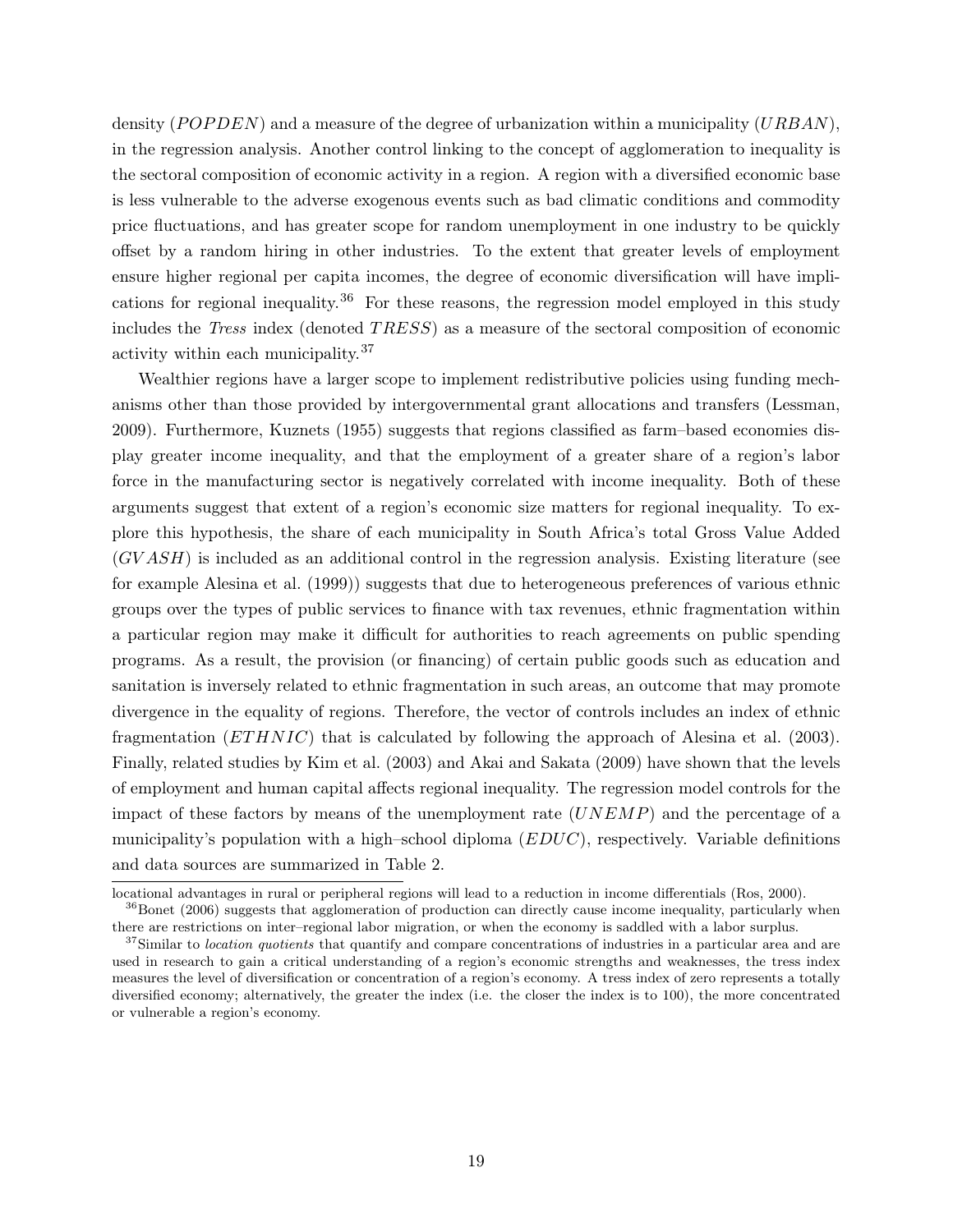| Variables     | Description                                                                                    | Mean(Std.Deviation) | Source              |
|---------------|------------------------------------------------------------------------------------------------|---------------------|---------------------|
| GINI          | Gini coefficient                                                                               | 0.607(0.035)        | IHS Global Insight  |
| <b>REVDEC</b> | Revenue decentralization measured as                                                           | $0.23\%$ $(0.010)$  | National Treasury   |
|               | share of municipal revenues (including transfers)<br>in total/consolidated government revenues |                     | (South Africa)      |
| <i>EXPDEC</i> | Expenditure decentralization measured as                                                       | $0.2\%$ $(0.01)$    | National Treasury   |
|               | municipal expenditures as % of<br>consolidated government expenditures                         |                     |                     |
| <b>TAXDEC</b> | Tax decentralization measured as                                                               | $0.14\%$ $(0.01)$   | National Treasury   |
|               | share of municipal tax revenues<br>in consolidated government revenues                         |                     |                     |
| <b>VIMB</b>   | Vertical imbalance measured by                                                                 | 38.9% (151.61)      | National Treasury   |
|               | share of intergovernmental transfers<br>in total municipal expenditures                        |                     |                     |
| URBAN         | Urbanization rate                                                                              | $49.1\% (0.347)$    | IHS Global Insight  |
| POPDEN        | Population density                                                                             | 97.29 (245.90)      | IHS Global Insight  |
| <b>TRESS</b>  | Tress Index measuring                                                                          | 58.307 (11.72)      | IHS Global Insight  |
|               | diversification of economic activity                                                           |                     |                     |
| GVASH         | Share of municipality in                                                                       | $0.4\%$ $(0.017)$   | IHS Global Insight  |
|               | national gross value added (GVA)                                                               |                     | & National Treasury |
| <b>ETHNIC</b> | Ethnic fragmentation measured as                                                               | 0.227(0.194)        | IHS Global Insight  |
|               | $1-\sum_i (Ethnic_i)^2$                                                                        |                     |                     |
| UNEMP         | Municipal unemployment rate                                                                    | 27.4\% (0.130)      | IHS Global Insight  |
| EDUC          | Municipal human capital measured by                                                            | 11.4% (0.049)       | IHS Global Insight  |
|               | % of municipal population with<br>high school diploma                                          |                     |                     |

Table 2 Definition of variables and descriptive statistics

Data are municipal -year observations for 234 municipalities during the fiscal years 2003 - 2012.

#### 5 Empirical Results

#### 5.1 Estimation results

By following a panel data approach, this study endeavors to fully utilize both the time and cross– country dimensions of the chosen data set, which is a balanced panel data spanning a ten year period over the fiscal period 2003–2012. The estimation strategy differs from some of the empirical literature on the fiscal decentralization–regional inequality nexus (see for example Lessman (2012) and Sepulveda and Martinez-Vazquez (2011)), which in order to capture the steady state relationship between dependent and explanatory variables, average out data over five or ten year horizons. As argued by Baltagi et al. (2009), averaging out data has two major drawbacks: (i) it does not always fully reflect the steady state equilibrium, and (ii) it represents a form of the smoothing out of time–series data, an action which removes useful variations that may help with more precise identification of the parameters of interest.

Eqn.(8) takes into account the possibility that there may exist municipality–specific effects that influence inequality across municipalities, but due to unobservability, are excluded from the set of explanatory variables. Failure to consider such effects may bias estimates and render results invalid. Estimating Eqn.(8) as a panel data model helps overcome this problem, as it includes a parameter of municipal–specific effects –  $\psi$ , that incorporates unobserved heterogeneity across municipalities.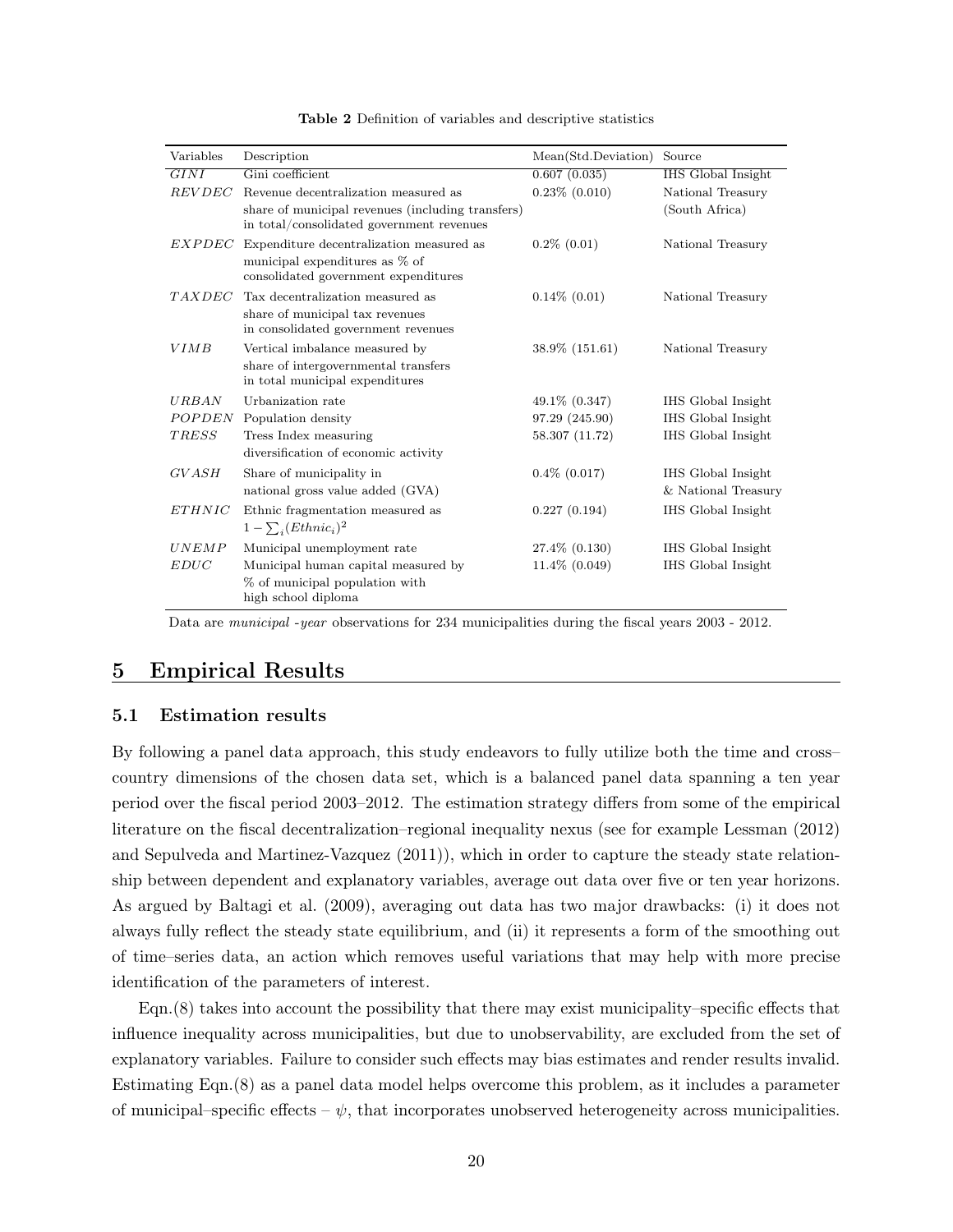Depending on the different assumptions made about the municipality–specific effects, Eqn.(8) can be estimated as a random or fixed effects model. In this study, we proceed by estimating Eqn.(8) using the four different measures of fiscal decentralization, and including both random and fixed municipality–specific effects. Table 3 reports the results of the random–effects and fixed–effects estimates, respectively. The different specifications indicate that the effect of decentralization on municipal inequality in South Africa vary according to the type of variable used to measure decentralization. When the proxy for fiscal decentralization is the share of municipal expenditures in consolidated (or total) government expenditures  $(EXPDEC)$ , then fiscal decentralization tends to exacerbate existing inter–regional (or municipal) inequalities. In Model A, the fixed effects estimates show that the Gini coefficient of inter–regional inequality will increase by 0.82% (or 0.98% for the random effects estimation) if there were to be a  $1\%$  increase in *EXPDEC* (i.e., a 1% increase in the share of the entire local government sphere in total government expenditures). The result is also statistically significant. A different result is however obtained when the measure of fiscal decentralization is derived using municipal revenues. In this case, the decentralization variable —  $REVDEC$ , has a negative and statistically significant coefficient. From the results of the fixed effect estimation in Model B, a 1% increase in a municipality's share of consolidated government revenues will reduce regional (or inter–municipal) disparities by 0.41% (or 0.23% in the case of random effects model).

|               | Dependent variable: Gini Coefficient (2003—2012) |          |            |          |            |          |            |          |  |
|---------------|--------------------------------------------------|----------|------------|----------|------------|----------|------------|----------|--|
|               |                                                  | Model A  |            | Model B  |            | Model C  |            | Model D  |  |
|               | Fixed                                            | Random   | Fixed      | Random   | Fixed      | Random   | Fixed      | Random   |  |
|               | Effects                                          | Effects  | Effects    | Effects  | Effects    | Effects  | Effects    | Effects  |  |
| $LY^{pc}$     | 0.03                                             | 0.01     | 0.02       | 0.01     | 0.02       | 0.01     | 0.03       | 0.01     |  |
|               | (0.019)                                          | (0.012)  | (0.018)    | (0.011)  | (0.018)    | (0.011)  | (0.019)    | (0.011)  |  |
| LYPc2         | 0.002                                            | 0.002    | $0.002*$   | 0.002    | $0.002*$   | $0.002*$ | 0.002      | $0.002*$ |  |
|               | (0.001)                                          | (0.001)  | (0.001)    | (0.001)  | (0.001)    | (0.001)  | (0.002)    | (0.001)  |  |
| <b>URBAN</b>  | $-0.06$                                          | $-0.01$  | $-0.10$    | $-0.01$  | $-0.07$    | $-0.01$  | $-0.06$    | $-0.003$ |  |
|               | (0.055)                                          | (0.018)  | (0.057)    | (0.018)  | (0.056)    | (0.019)  | (0.055)    | (0.018)  |  |
| LPOPDEN       | 0.003                                            | $-0.002$ | 0.01       | $-0.002$ | 0.01       | $-0.002$ | 0.004      | $-0.001$ |  |
|               | (0.008)                                          | (0.003)  | (0.006)    | (0.003)  | (0.007)    | (0.003)  | (0.008)    | (0.003)  |  |
| <b>LTRESS</b> | $-0.10***$                                       | $-0.02$  | $-0.10***$ | $-0.03$  | $-0.10***$ | $-0.02$  | $-0.10***$ | $-0.02$  |  |
|               | (0.027)                                          | (0.017)  | (0.024)    | (0.016)  | (0.026)    | (0.016)  | (0.027)    | (0.016)  |  |
| <b>GVASH</b>  | $-1.59$                                          | $-0.23$  | 1.03       | $0.30*$  | $-0.46$    | 0.19     | $-1.76*$   | 0.10     |  |
|               | (0.986)                                          | (0.154)  | (1.263)    | (0.163)  | (1.225)    | (0.169)  | (1.064)    | (0.110)  |  |
| <b>ETHNIC</b> | $-0.04$                                          | $-0.03$  | $-0.10$    | $-0.03$  | $-0.08$    | $-0.03$  | $-0.05$    | $-0.03$  |  |
|               | (0.089)                                          | (0.027)  | (0.085)    | (0.027)  | (0.088)    | (0.027)  | (0.089)    | (0.026)  |  |
| <b>UNEMP</b>  | 0.04                                             | 0.01     | 0.07       | 0.01     | 0.05       | 0.01     | 0.04       | 0.006    |  |
|               | (0.047)                                          | (0.033)  | (0.043)    | (0.027)  | (0.043)    | (0.033)  | (0.045)    | (0.032)  |  |

Table 3 The impact of fiscal decentralization on inter–municipal inequalities

Continued on next page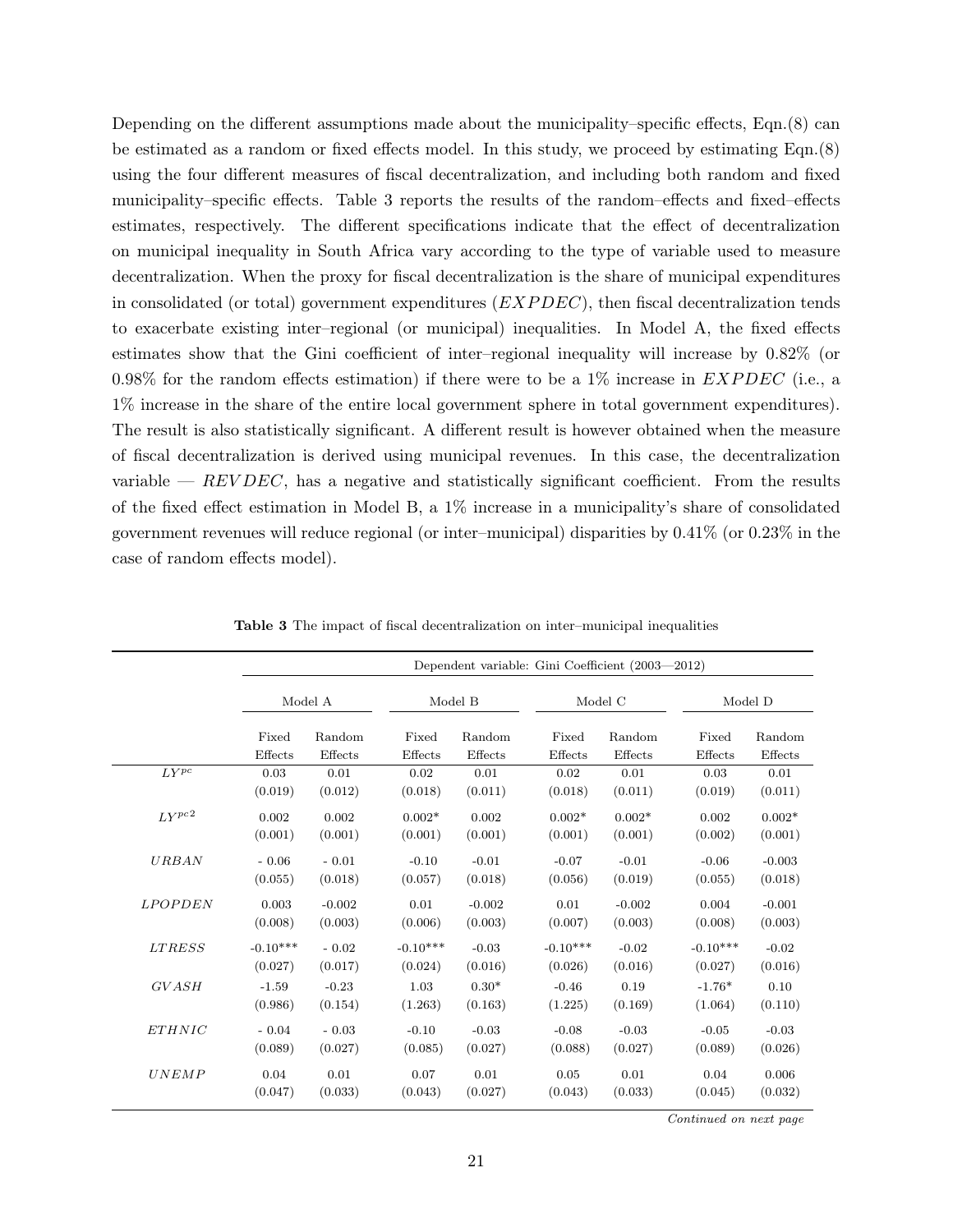|                                                                                                                |                                      |                                      |                                      |                                      |                                      |                                            | Table $3$ – <i>Continued from previous page</i> |                                      |
|----------------------------------------------------------------------------------------------------------------|--------------------------------------|--------------------------------------|--------------------------------------|--------------------------------------|--------------------------------------|--------------------------------------------|-------------------------------------------------|--------------------------------------|
|                                                                                                                |                                      | Model A                              |                                      | Model B                              |                                      | Model C                                    |                                                 | Model D                              |
|                                                                                                                | Fixed<br>Effects                     | Random<br>Effects                    | Fixed<br>Effects                     | Random<br>Effects                    | Fixed<br>Effects                     | Random<br>Effects                          | Fixed<br>Effects                                | Random<br>Effects                    |
| $EDUC$                                                                                                         | 0.11<br>(0.171)                      | 0.15<br>(0.099)                      | 0.10<br>(0.167)                      | 0.14<br>(0.10)                       | 0.11<br>(0.175)                      | 0.15<br>(0.10)                             | 0.11<br>(0.177)                                 | 0.16<br>(0.10)                       |
| <b>EXPDEC</b>                                                                                                  | $0.82***$<br>(0.386)                 | $0.98**$<br>(0.453)                  |                                      |                                      |                                      |                                            |                                                 |                                      |
| REVDEC                                                                                                         |                                      |                                      | $-0.41**$<br>(0.164)                 | $-0.23*$<br>(0.132)                  |                                      |                                            |                                                 |                                      |
| TAXDEC                                                                                                         |                                      |                                      |                                      |                                      | $-0.38$<br>(0.289)                   | $-0.20$<br>(0.210)                         |                                                 |                                      |
| <b>VIMB</b>                                                                                                    |                                      |                                      |                                      |                                      |                                      |                                            | $-0.0003$<br>(0.005)                            | $-0.0004$<br>(0.005)                 |
| Constant                                                                                                       | $0.74***$<br>(0.201)                 | $0.54***$<br>(0.081)                 | $0.78***$<br>(0.194)                 | $0.57***$<br>(0.082)                 | $0.81***$<br>(0.194)                 | $0.57***$<br>(0.082)                       | $0.79***$<br>(0.193)                            | $0.56***$<br>(0.081)                 |
| Municipal dummies<br><b>Time Dummies</b><br>Observations<br>$\mathbb{R}^2$<br>$F\text{-test}/Wald\text{-test}$ | Yes<br>Yes<br>2340<br>0.014<br>17.90 | No<br>Yes<br>2340<br>0.252<br>315.17 | Yes<br>Yes<br>2340<br>0.027<br>18.52 | No<br>Yes<br>2340<br>0.233<br>313.99 | Yes<br>Yes<br>2340<br>0.001<br>17.59 | $\rm No$<br>Yes<br>2340<br>0.238<br>303.78 | Yes<br>Yes<br>2340<br>0.026<br>17.38            | No<br>Yes<br>2340<br>0.252<br>299.57 |

The variables  $Y^{pc}$ , POPDEN and TRESS are expressed in natural logarithms. The numbers in parentheses are robust standard errors. (\*), (\*\*) and (\*\*\*) denote statistical significance at the 10%, 5% and 1% levels, respectively. Time dummies (included in all equations) and municipal dummies (included in fixed effects regressions) are not reported. The respective  $F$  tests show that both time and municipal dummies are statistically significant across the four models. A dummy variable URBAN that equals 1 if a municipality is classified as urban and zero otherwise included in the random effects estimations is insignificant across the four models and is also not reported.Hausman's test based on the difference between fixed and random effects gives the following results:  $\chi^2$  (19) = 34.14 with a p-value of 0.018 for Model A;  $\chi^2$  (19) = 42.45 with a p-value of 0.0015 for Model B;  $\chi^2$  (19) = 37.89 with a p-value of 0.0067 for Model C, and  $\chi^2$  (19) = 37.51 with a p-value of 0.007 for Model D.

A concern with the results reported in Table 4 is the possible existence of an endogenous relationship between inter–municipal inequality and fiscal decentralization may cause the fixed and random effects estimates to be biased and inconsistent. From the political science literature on territorial and institutional dimensions of inequality and resource redistribution (see for example Bolton and Roland (1997)), there are valid reasons to suspect that fiscal decentralization may have an endogenous relationship with income inequality. Beramendi (2007) argues that one such reason is that the choice between competing administrative (and fiscal) systems (such as centralization versus decentralization) is shaped by knowledge about the distribution of resources and structure of inequality across regions or territories. Furthermore, the differing ideologies regarding how best to redistribute income and address inequalities implies the existence of a political process according to which the structure of inequality shapes the levels of decentralization. For example, demand for greater decentralization in a country may be driven by regions that have "socialist" leanings, and thus a higher preference for implementing redistributive policies relative to what obtains at the central/national level.Similarly, within a federal system, concerns over distribution of income and increasing regional inequalities might cause the a central/national government to take one of two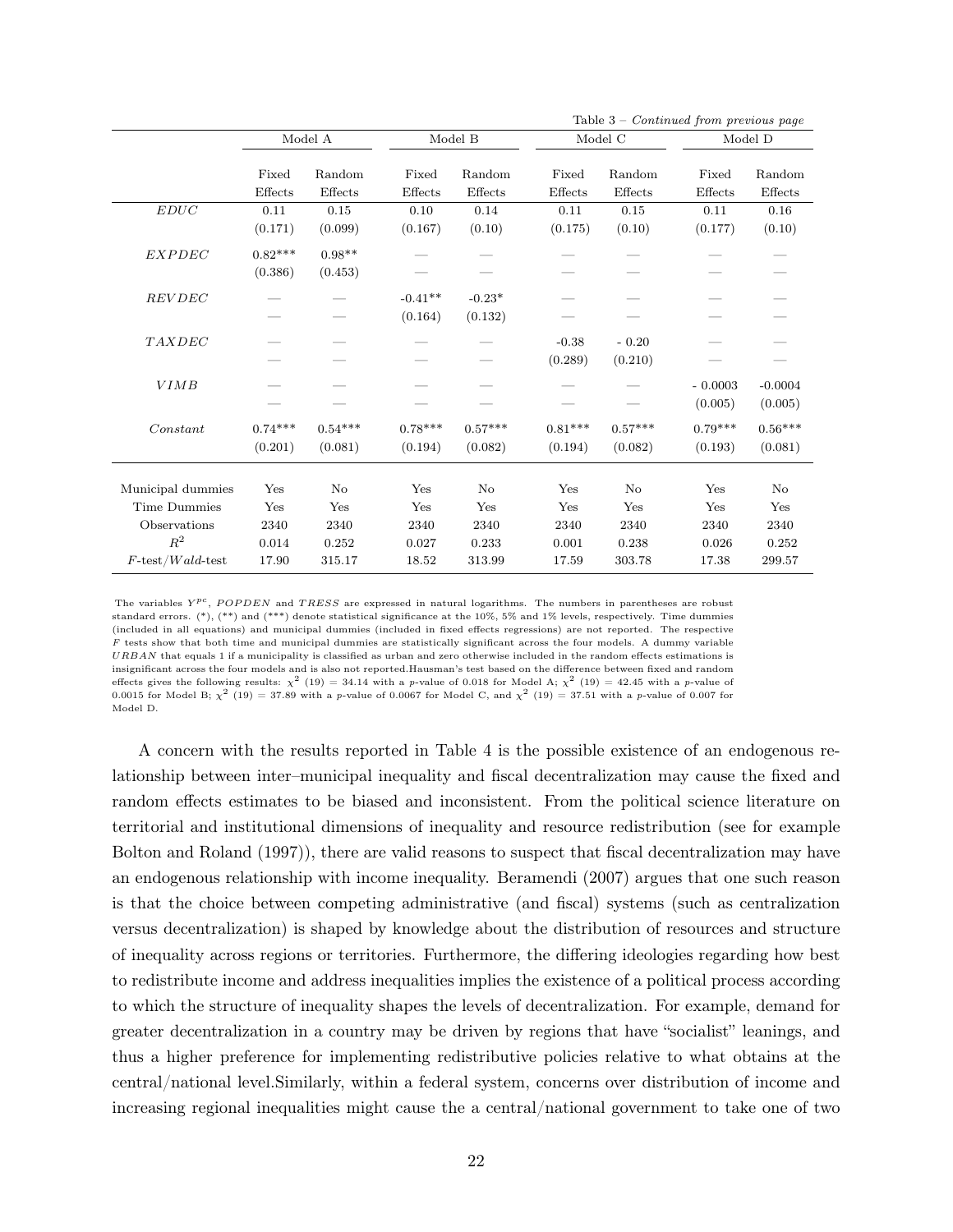approaches: (i) increasingly centralize budgets in order to have an increased scope to implement redistributive programs, or (ii) where it believes decentralized decision–making is essential for regional convergence, implement a policy of fiscal decentralization (Lessman, 2012). Hence, knowledge of differences as well as the structure of regional inequalities, coupled with the political/ideological views on the best approaches to reducing inequalities may help shape preferences for fiscal decentralization and the actual extent of its implementation (Sepulveda and Martinez-Vazquez, 2011).

To tackle the problems of the possible endogeneity of fiscal decentralization, we use an instrumental variable  $(V)$  in a two–stage least squares  $(2SLS)$  estimation of Eqn. $(7)$ . The application of the 2SLS approach is made difficult by the requirement that the chosen instrument satisfy dual conditions of being an exogenous determinant of fiscal decentralization, which is uncorrelated with the extent of regional inequalities. In the empirical literature, the standard variables used to instrument include lagged values of the measures of decentralization (see for example, Rodrìguez-Pose and Ezcurra (2010)), the size of regions (see for example, Enikolopov and Zhuravskaya (2006) and Sepulveda and Martinez-Vazquez (2011)), or the degree of ethnolinguistic fragmentation (see for example, Arikan (2004)). Using a similar approach to Lessman (2012), we instrument decentralization using variables which, reflect the institutional and historical dynamics that may have influenced how fiscal decentralization affects inter–municipal inequalities in the context of South Africa.

The first variable we use as an instrument for fiscal decentralization is the share of whites in a municipality's population  $(WHITE)$ . Historically, the concept of decentralization in South Africa can be traced back to 1910 Union constitution which transformed the existing colonies of the Cape, Transvaal, Orange Free State and Natal into provinces and powers to manage local or special affairs, including education, health and transportation facilities. The 1910 Constitution also granted provincial authority over a general framework of local government that consisted of municipalities for the major towns, divisional councils for the major districts, and a village council (or sanitary board) for rural centers of population (Worsfold, 1913). During apartheid, the segregated system of administration meant that relative to administrative bodies governing black citizens, white South Africans enjoyed considerable autonomy within their decentralized governance structures. As dedicated bureaucracies operating within all urban areas, WLAs carried out functions that included included water and electricity reticulation, refuse removal, sewerage disposal, low cost housing schemes, urban planning, traffic control and public health inspections. The costs of these services were financed through revenues generated from a combination of user charges, profits from commercial services (in particular electricity reticulation) and property taxes (Wittenberg, 2003).

The effects of the apartheid dispensation is reflected in operations of decentralized functions at municipal level. Municipalities located in more affluent urban areas that previously included the WLAs (as well as black urban areas within these WLAs), are generally, better performing municipalities which are more effective in utilizing existing revenue sources and intergovernmental transfers. In contrast, many municipalities covering rural areas and incorporating much of the former homelands continue to battle with challenges related to the legacy of apartheid, a system that did not adequately train nor prepare individuals for crtitical positions in the structures of local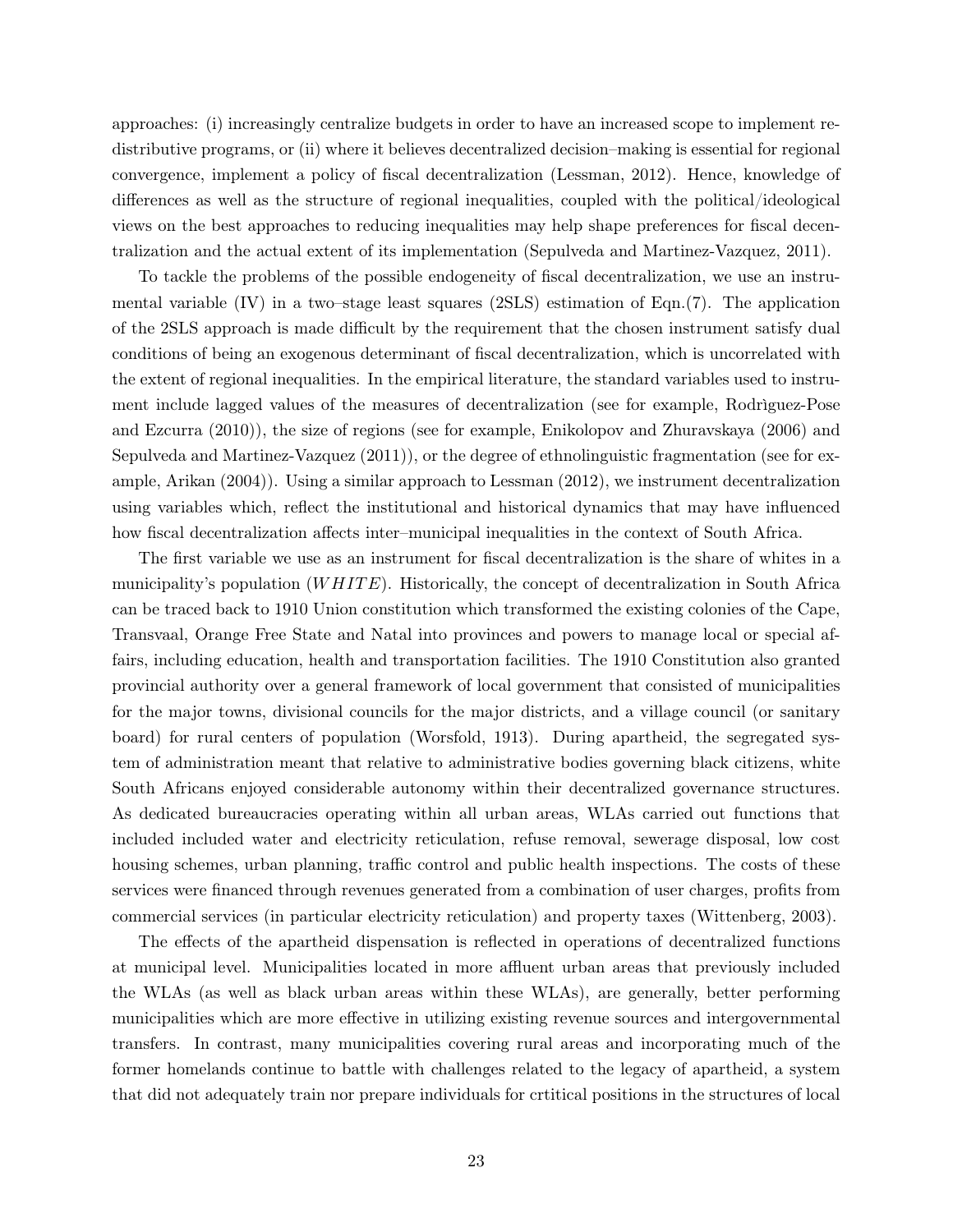governments within the predominantly black homelands. For such municipalities, the legacy of a lack of skilled and experienced personnel has created severe constraints that have adversely affected their administrative effectiveness as well as functioning of operations related to service delivery programs. The share of the white population helps reflect the influence of white South African's prior experience with decentralization, and how that experience may have diffused into current integrated structures of previously segregated administrations. Municipalities with a historical link to previous WLAs that experienced greater decentralization are thus expected to have a higher degree of decentralization.<sup>38</sup>

The second variable we use to instrument fiscal decentralization is a dummy variable, CLASS, that captures the sub–classification of municipalities within the local government sphere (see Table 4).While the 1996 Constitution provides for asymmetry in the form of three categories of municipalities, the comprehensive frameworks for functional competencies, governance and financial management, as well as policy targets are applied uniformly irrespective of the vast capacity and economic differences between municipalities. Despite this uniform application, the asymmetry in operational capacity has created variations in the extent to which municipalities exercise their Constitutionally assigned powers and functions.<sup>39</sup>

Given that the equation of interest  $-Eqn.(8)$ , contains an endogenous explanatory variables as well as unobserved heterogeneity in the form of municipality–specific effects, the IV estimates are obtained using the fixed effects two stage least squares  $(FE-2SLS)$  method (see Table 5).

|              | Dependent variable: Gini Coefficient (2003—2012) |
|--------------|--------------------------------------------------|
|              | Model A Model B<br>Model D<br>Model C            |
|              | RE-2SLS FE-2SLS<br>$FE-2SLS$<br>$RE-2SLS$        |
|              | (1)<br>(2)<br>$\bf (3)$<br>$\left( 4\right)$     |
| $LY^{pc}$    | $0.02*$<br>0.02<br>0.01<br>0.01                  |
|              | (0.009)<br>(0.01)<br>(0.019)<br>(0.02)           |
| $LY^{pc2}$   | $-0.001$<br>0.002<br>0.001<br>$-0.001$           |
|              | (0.002)<br>(0.002)<br>(0.002)<br>(0.001)         |
| <b>URBAN</b> | $-0.15***$<br>$-0.16***$<br>0.01<br>$-0.003$     |
|              | Continued on next page                           |

Table 5 Panel data estimates using the instrumental variable approach

<sup>38</sup>A similar approach is followed by Lessman (2012) who notes that idea of fiscal federalism can be perceived as an European invention that was spread across the world through colonial activities and how settler populations organized their administrative structures. Based on expectation that countries with a historical link to Western Europe should have a higher degree of decentralization, Lessman (2012) uses the share of the population that speaks a major European language as one of the instrumental variables for fiscal decentralization.

<sup>&</sup>lt;sup>39</sup>For example, Section 229 of the 1996 guarantees that rates levied on property will form an autonomous source of revenues for municipalities to fund services such as municipal roads, street lighting and street cleaning. However, problems with extending property rates to tribal lands and the lack of experienced personnel to conduct periodic assessments and maintain valuation rolls has resulted in many B3 and B4 municipalities operating much weaker property rates tax base, and collecting about half of potential revenues relative to amounts generated by A and B1 municipalities.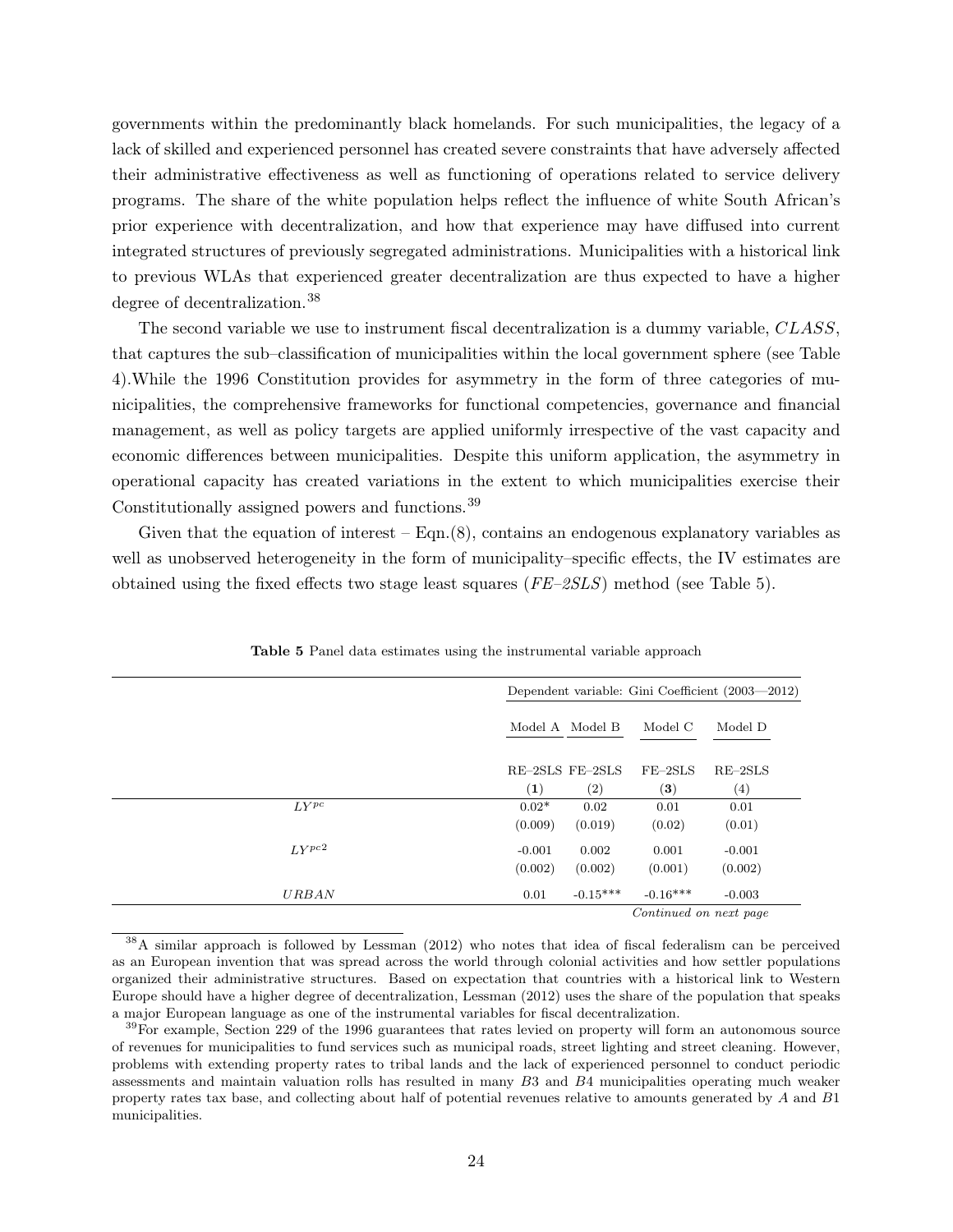|                                                                      | Model A Model B        |                       | Model C               | Model D                |
|----------------------------------------------------------------------|------------------------|-----------------------|-----------------------|------------------------|
|                                                                      | RE-2SLS FE-2SLS<br>(1) | (2)                   | $FE-2SLS$<br>(3)      | $RE-2SLS$<br>(4)       |
|                                                                      | (0.008)                | (0.041)               | (0.044)               | (0.010)                |
| <b>LPOPDEN</b>                                                       | $-0.003***$<br>(0.001) | 0.01<br>(0.006)       | $0.01\,$<br>(0.01)    | $-0.004***$<br>(0.001) |
| <b>LTRESS</b>                                                        | $0.03***$<br>(0.009)   | $-0.08***$<br>(0.023) | $-0.09***$<br>(0.023) | $0.04***$<br>(0.001)   |
| <b>GVASH</b>                                                         | $-1.59***$<br>(0.511)  | $6.87**$<br>(2.76)    | $7.56**$<br>(3.09)    | $0.18***$<br>(0.058)   |
| ETHNIC                                                               | $-0.06***$<br>(0.012)  | $-0.22**$<br>(0.086)  | $-0.26**$<br>(0.098)  | $-0.05***$<br>(0.011)  |
| UNEMP                                                                | $-0.02$<br>(0.02)      | $0.132**$<br>(0.051)  | $0.0123*$<br>(0.053)  | $0.039**$<br>(0.019)   |
| EDUC                                                                 | $0.27***$<br>(0.065)   | 0.10<br>(0.151)       | 0.073<br>(0.158)      | $0.23**$<br>(0.067)    |
| EXPDEC                                                               | $5.08***$<br>(1.495)   |                       |                       |                        |
| <b>REVDEC</b>                                                        |                        | $-1.24**$<br>(0.367)  |                       |                        |
| TAXDEC                                                               |                        |                       | $-2.69***$<br>(0.828) |                        |
| <b>VIMB</b>                                                          |                        |                       |                       | $-0.06**$<br>(0.026)   |
| Constant                                                             | $0.35***$<br>(0.063)   | $0.76***$<br>(0.011)  | $0.89***$<br>(0.215)  | $0.45***$<br>(0.059)   |
| First stage regression diagnostics                                   |                        |                       |                       |                        |
| Observations<br>Partial $R^2$                                        | 2340<br>0.415          | 2340<br>0.413         | 2340<br>0.356         | 2340<br>0.453          |
| $AP-F^{\dagger}$                                                     | 4.33                   | 34.92                 | 50.55                 | $5.04\,$               |
| $Prob>F$                                                             | 0.0019                 | 0.000                 | $0.00\,$              | $0.00\,$               |
| Hansen $J^{\ddagger}$                                                | 25.52                  | 0.00                  | 0.00                  | 2.166                  |
| Hansen $J(p-value)$                                                  | 0.00                   |                       |                       | 0.5387                 |
| Excluded instruments from overidentification test of all instruments |                        |                       |                       |                        |
|                                                                      |                        | CLASS WHITE           | WHITE                 | <b>CLASS</b>           |
|                                                                      | WHITE                  |                       |                       | WHITE                  |

Note: Model A is the version of Eqn. (8) that uses EXPDEC as the measure of fiscal decentralization. Similarly, Models B, C, and D are versions of Eqn.(8) that use REVDEC, TAXDEC and VIMB as the chosen measures of fiscal decentralization, respectively. The variables  $Y^{pc}$ , POPDEN and TRESS are expressed in natural logarithms. The numbers in parentheses are robust standard errors. (\*), (\*\*) and (\*\*\*) denote statistical significance at the 10%, 5% and 1% levels, respectively. Time dummies (included in all equations) and municipal dummies (included in fixed effects regressions) are not reported. <sup>†</sup> denotes the Angrist-Pischke (AP) multivariate F test of excluded instruments; <sup>‡</sup> is the Hansen J-statistic from the overidentification test of all instruments.

We note that in addition to the  $FE\text{-}2SLS$  approach, an alternative method to dealing with the endogeneity problem is to estimate a random effects two–stage least squares (RE–2SLS) model,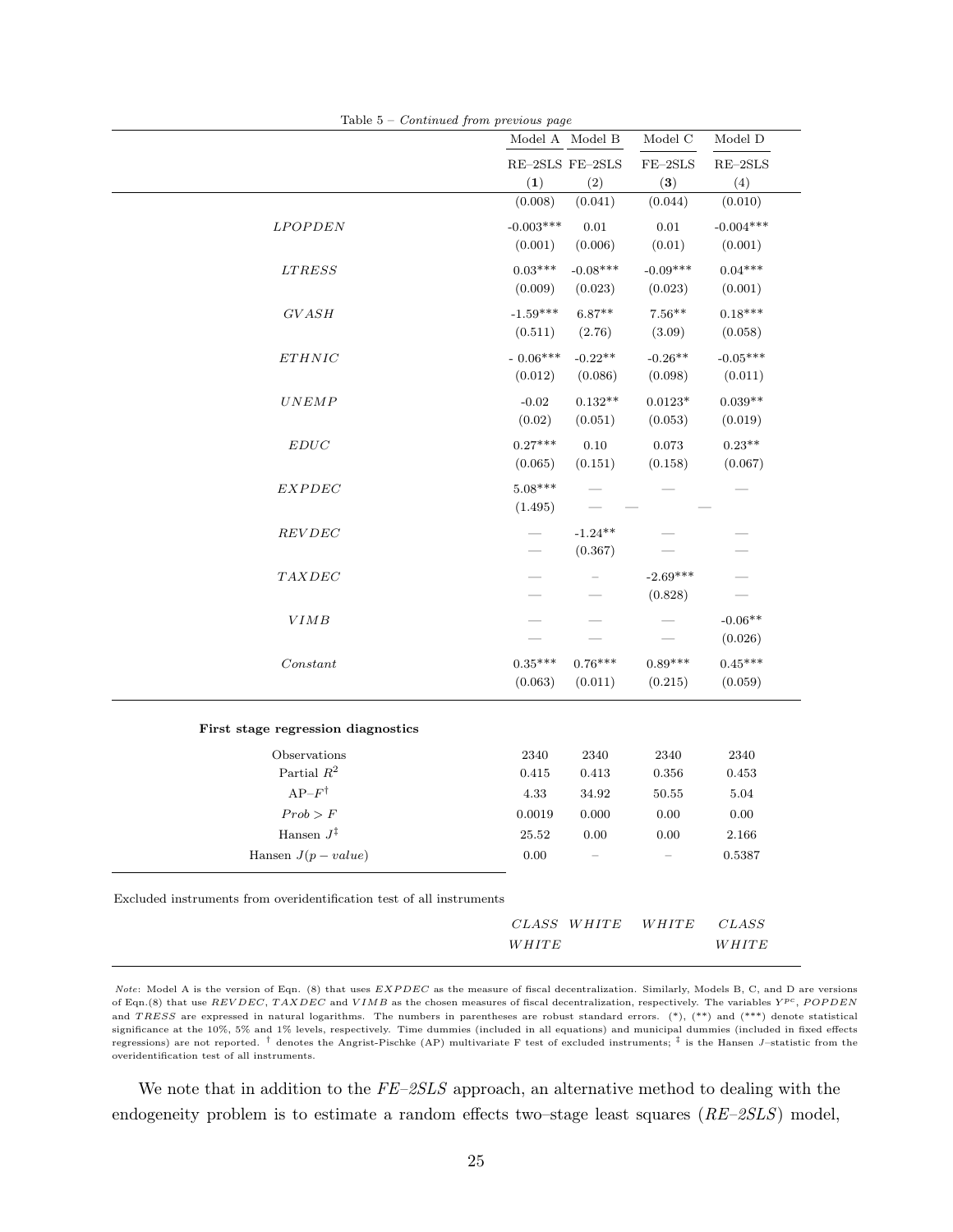| Table 4 Categorization and sub-classification of South Africa's municipalities |  |  |
|--------------------------------------------------------------------------------|--|--|
|--------------------------------------------------------------------------------|--|--|

| Category                                            | <b>Number</b> | <b>Description</b>                                                                                                                                                                                        |
|-----------------------------------------------------|---------------|-----------------------------------------------------------------------------------------------------------------------------------------------------------------------------------------------------------|
| (A) Metropolitan municipalities                     | 8             | Large urban complexes with populations over 1 million and ac-<br>counting for over 50% of all local government spending                                                                                   |
| (B) Local municipalities                            |               |                                                                                                                                                                                                           |
| $\cdot$ (B1) Secondary cities                       | 19            | Local municipalities with the highest operating budgets and<br>a large urban spatial pattern                                                                                                              |
| $\cdot$ (B2) Large towns                            | 27            | Local municipalities with a large town as its urban core                                                                                                                                                  |
| $\cdot$ (B3) Small to medium towns                  | 100           | Local municipalities with small towns, and relatively small $\%$ of<br>its population residing in smaller urban settlements, but with no<br>large town as a core                                          |
| $\cdot$ (B4) Mainly rural ares                      | 70            | Areas characterized by the presence of no more than two small<br>towns in their areas, communal land tenure and villages or<br>scattered groups of dwellings and typically located in former<br>homelands |
| $(C)$ Districts                                     |               |                                                                                                                                                                                                           |
| $\cdot$ (C1) District municipalities without powers | 24            | Municipalities not assigned powers and functions of water and<br>sanitation provision                                                                                                                     |
| $\cdot$ (C1) District municipalities with powers    | 20            | Municipalities assigned powers and functions of water and sanita-<br>tion provision                                                                                                                       |
| Total                                               | 278           | Local Government Sphere                                                                                                                                                                                   |

Source: COGTA (2010), and Author's own calculations

Following the definitions above, the regional classification of a municipality are as follows:  $1=$  metropolitan area;  $2=$ municipality with major secondary cities;  $3=$  municipality with small or medium town(s) as its main centre(s), and  $4=$ rural municipality.

which yields estimates that are a matrix–weighted average of coefficients obtained from the between 2SLS and FE–2SLS methods, respectively.<sup>40</sup>Both estimators are applied to the regression analysis of the versions of Eqn.(8) that include the different measures of fiscal decentralization. To decide between both effects, Baltagi (2013) suggests a Hausman test based on the difference between the FE–2SLS and RE–2SLS estimators.<sup>41</sup> On the basis of the statistical significance of the chi-square distribution, this alternative Hausman test, in the case of versions of Eqn.(8) that respectively use REVDEC and TAXDEC as the preferred measures of decentralization, the null hypothesis that the RE–2SLS yields a consistent estimator of Eqn.(8) and instead, selects the FE–2SLS as a viable estimator whose consistency cannot be rejected. The opposite is however the case for models A and D – versions of Eqn.(8) that use  $EXPDEC$  and  $VIMB$  as measures of decentralization, respectively.<sup>42</sup>

The upper half of Table 5 reports the results of the second-stage regressions, while the lower part

<sup>&</sup>lt;sup>40</sup>The RE–2SLS produces the same results as the generalized two–stage least squares (G2SLS) but with standard errors that are lower and slightly more robust.

<sup>&</sup>lt;sup>41</sup>The standard Hausman test is based on the contrast between fixed and random effects, assuming that the endogeneity is solely due to correlation between municipal–specific effects and regressors. This does not account for the endogeneity that results from a simultaneous type relationship between regional inequality and fiscal decentralization. The alternative Hausman test helps address this shortcoming.

<sup>&</sup>lt;sup>42</sup>The alternative Hausman test gives the following results:  $\chi^2$  (18) = 3.08 with a p-value of 0.97 for Model A;  $\chi^2$  $(18) = 39.91$  with a p-value of 0.002 for Model B;  $\chi^2$  (19) = 36.41 with a p-value of 0.01 for Model C, and  $\chi^2$  (19)  $= 0.29$  with a *p*-value of 0.99 for Model D.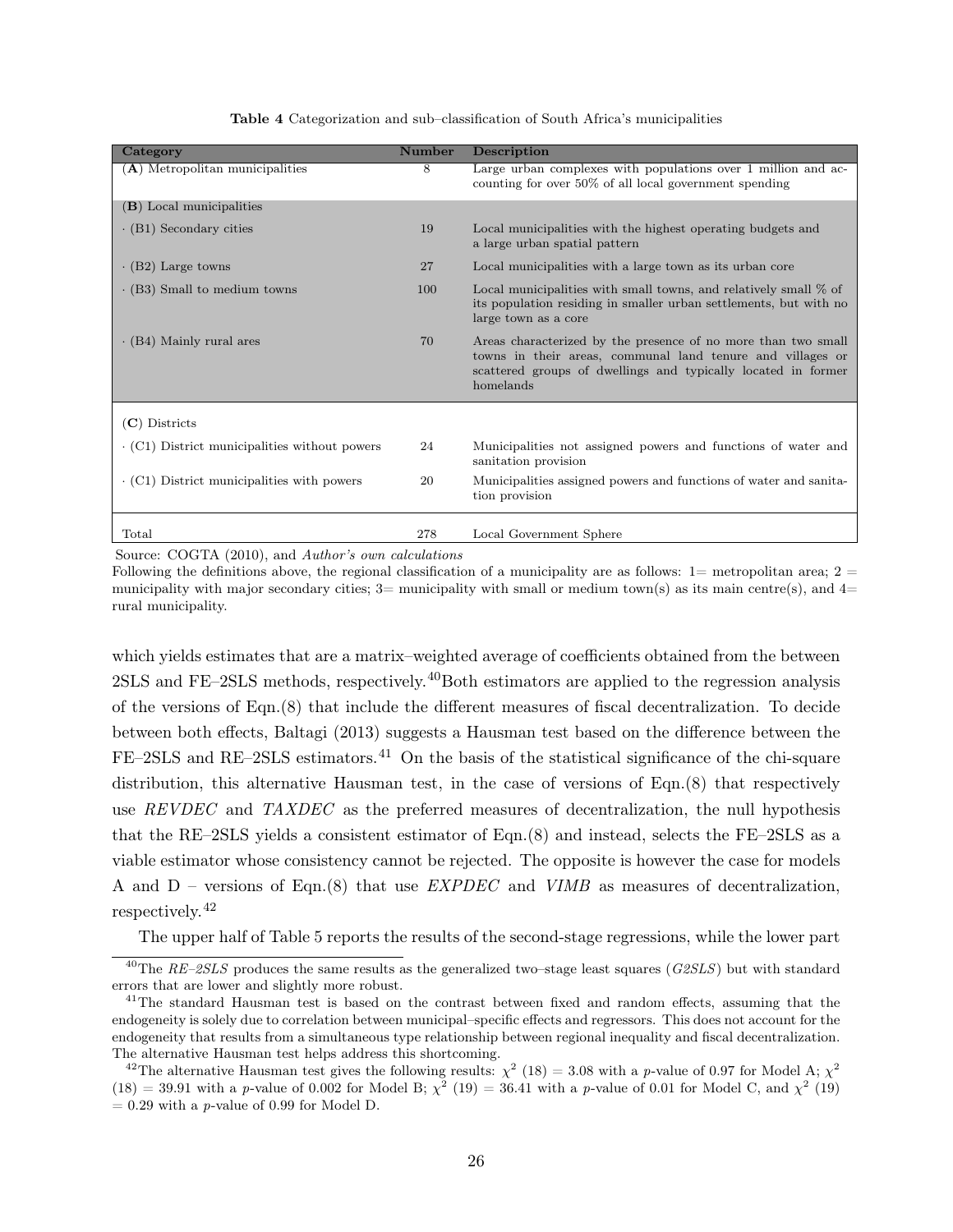presents a summary of the first–stage regression diagnostics that assesses the validity of the chosen instruments. With the exception of the coefficients of variables measuring economic development in a municipality  $(Y^{pc}$  and its squared term), the effect of the control variables on inequality are statistically significant across the multiple estimates of Eqn. $(8)$ . Columns  $(2)$  and  $(3)$  show that for revenue based measures of fiscal decentralization, urbanization impacts negatively and significantly on inter–municipal inequality. This is consistent with the argument that since increased urbanization is often regarded as a sign of rising economic development, then greater transformations of municipal areas into urban centers should reduce income inequality (Kuznets, 1955). Similarly, columns (1) and (4) show that for expenditure based measures of fiscal decentralization, increases in population density lower regional disparities. The coefficient for the other measure of agglomeration, the log of TRESS, indicates that while the effect of an increased diversification of industrial activities is significant, its magnitude depends on both the regression estimator and the measure of fiscal decentralization. When random effects estimation is applied to versions of Eqn.(8) that include expenditure and transfers based indicators of fiscal decentralization (columns (1) and (4), respectively) higher levels of industrial diversification will result in increased inter– municipal inequality. In contrast, fixed effects estimates of versions of Eqn.(8) that incorporate revenue based measures of fiscal decentralization show that greater industrialization has a negative and significant effect on regional inequality (see columns (2) and (3), respectively). The observed ambiguity regarding the impact of industrial diversification on inequality is consistent with a priori expectations. While a diversified industrial base may provide less–skilled labor with opportunities to earn relatively high wages, thus reducing inter–regional inequalities (Borjas and Ramey, 1994), it is also possible that a tendency for service–producing industries with bimodal wage distributions to concentrate in particular areas (such as well developed metropolitan/urban centers) may result in a positive relationship between regional inequality and the measure of industrial diversification (Partridge et al., 1996).  $43$ 

With the exception of Model A, the coefficient for a municipality's share of national economic activity  $(GVASH)$  is positive and statistically significant. A possible explanation could be that municipalities which experience economic growth have better prospects to raise their revenue streams relative to those that either remain economically stagnant or experience an economic decline. In such a scenario, regional inequalities may worsen. The effect of ethnic fragmentation in inequality is consistent across all the different estimators of Eqn. $(8)$ , as Columns  $(1)$ – $(4)$  show that a greater degree of ethnic fragmentation is negatively correlated with regional (inter–municipal) inequality. As expected, higher unemployment rates are associated with higher levels of inter–municipal inequality. According to Partridge et al. (1996), the prevalence of low–level education across all regions reduce inequality, while the prevalence of high–level education that promotes productive human capital accumulation increases inequality. The positive coefficient on  $EDUC$  in columns  $(1)$ and (4), respectively, suggests that the latter effect dominates in the context of South Africa's mu-

<sup>&</sup>lt;sup>43</sup>This latter argument can also be used to explain the alternative possibility that higher levels of urbanization may cause greater regional inequality.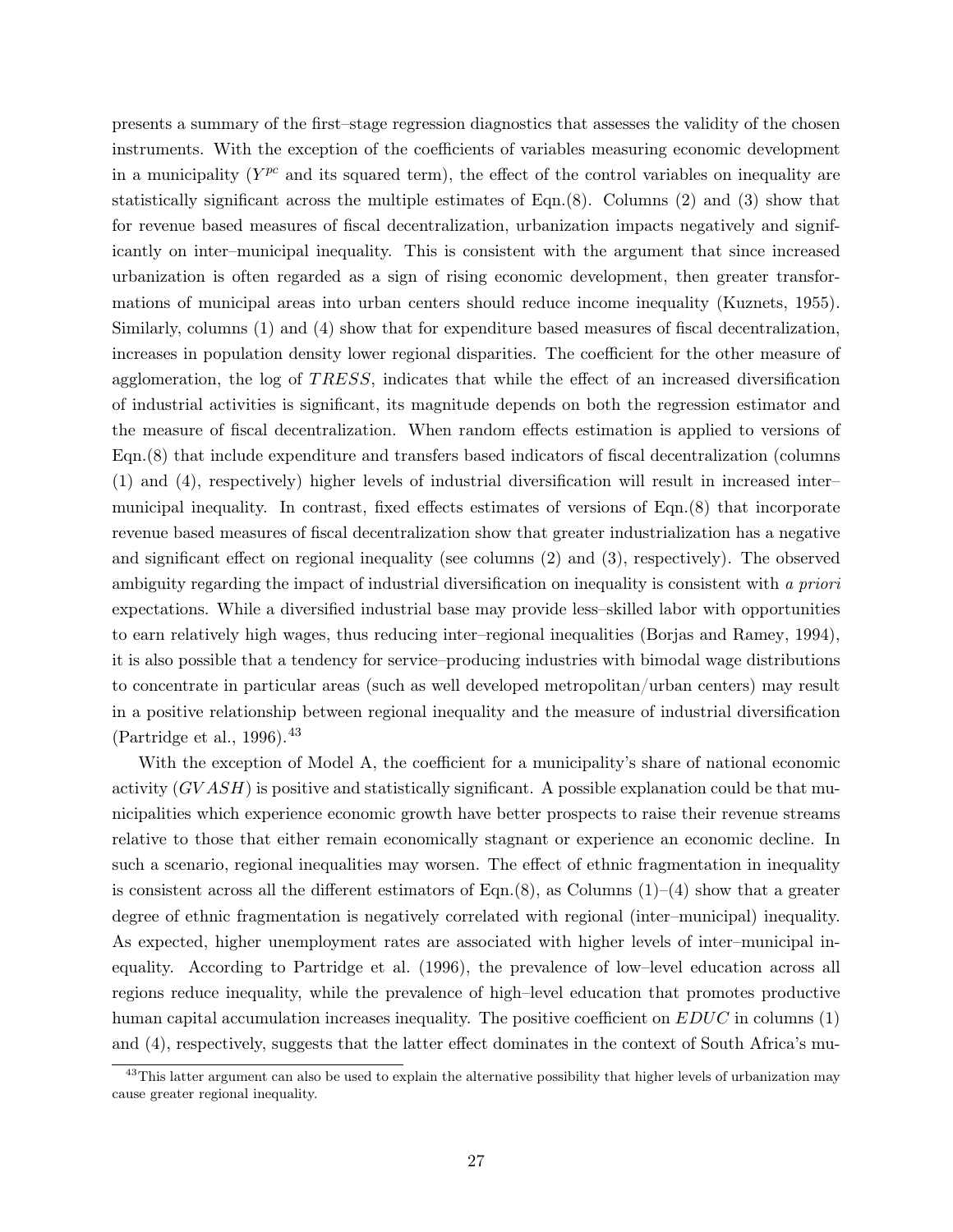nicipalities. The differing coefficients and levels of significance do not allow for a coherent picture of the effect of  $Y^{pc}$  (as well as its squared term) to emerge. Nonetheless, the results do not support the Kuznets (1955) and Williamson (1965) hypothesis of a bell– shaped relationship between regional inequalities and economic development in the 234 municipalities considered in the study.

Important conclusions emerge from the estimated coefficients of the measures of fiscal decentralization. Column (1) in Table 5 shows a positive and statistically significant relationship between the expenditure based measure of fiscal decentralization and inter–municipal inequality. Holding all other factors constant, a 1% increase in the municipal share of total government expenditure contributes to a 5.08% increase in the value of the Gini coefficient. On the contrary, columns (2) – (4) in Table 5 show a negative and statistically significant relationship between the broad and narrow revenue based measures of decentralization and inequality across the set of municipalities considered in the study. The FE–2SLS estimator of Model B shows that a 1% increase in sub– national share of total government revenues (adjusted for intergovernmental transfers) contributes to a 1.24% reduction in the value of the coefficient for  $GINI$ ; in column (3), a similar 1% increase in the share of municipalities' tax revenues in consolidated government earnings would cause the Gini coefficient of inter–municipal inequality to decline by almost 3%. Finally, Constitutional imperatives to reduce inequality, as reflected in  $VIMB$ , does play some role in enhancing overall equity; a 1% increase in the share of intergovernmental transfers in total municipal expenditures will reduce inter–municipal inequality by 0.06%. The main inference one can draw from these results is that the relationship between fiscal decentralization and regional inequality within South Africa's local government sphere is dependent on the variable used to measure decentralization.

When the measure of decentralization is expenditure based, the resulting positive and significant relationship between inequality and fiscal decentralization is consistent with the hypothesis that owing to a weakened redistributional capacity of national government, fiscal decentralization results in increased regional inequality. On the other hand, the negative and statistically significant coefficient of the revenue and transfer based measures of decentralization (REV DEC, TAXDEC) and  $VIMB$ ) provides evidence supporting the role of fiscal decentralization as a commitment device, which serves to reduce regional disparities in South Africa's local government sphere. Turning to the interpretation of the first–stage regression diagnostics, the results for the Angrist–Pischke multivariate F-test of excluded instruments, which is a test of weak identification, indicates that the instruments are meaningful and thus do not suffer from a weak instrument bias ( $F > 10$ ) for the degree of revenue decentralization [columns (2) and (3)]. For both the transfer based measure of decentralization and the degree of expenditure decentralization [columns  $(4)$  and  $(1)$ ], respectively, it is quite close to 5 and suggests that the instruments can to some extent, be considered meaningful. Finally, with the exception of column (1), the the test of overidentifying restrictions (the Hansen  $J$ -statistic) does not reject the null hypothesis that the chosen instruments ( $CLASS$ and  $WHITE$ ) are exogenous.<sup>44</sup>

 $44$ Note that the Hansen J-statistic is derived using the estimator applied to each model. The fixed effects estimations of models B and C treats the categorical variable (CLASS) as collinear and thus, drops it from regressions for the overidentification test. Both Models B and C are therefore exactly identified.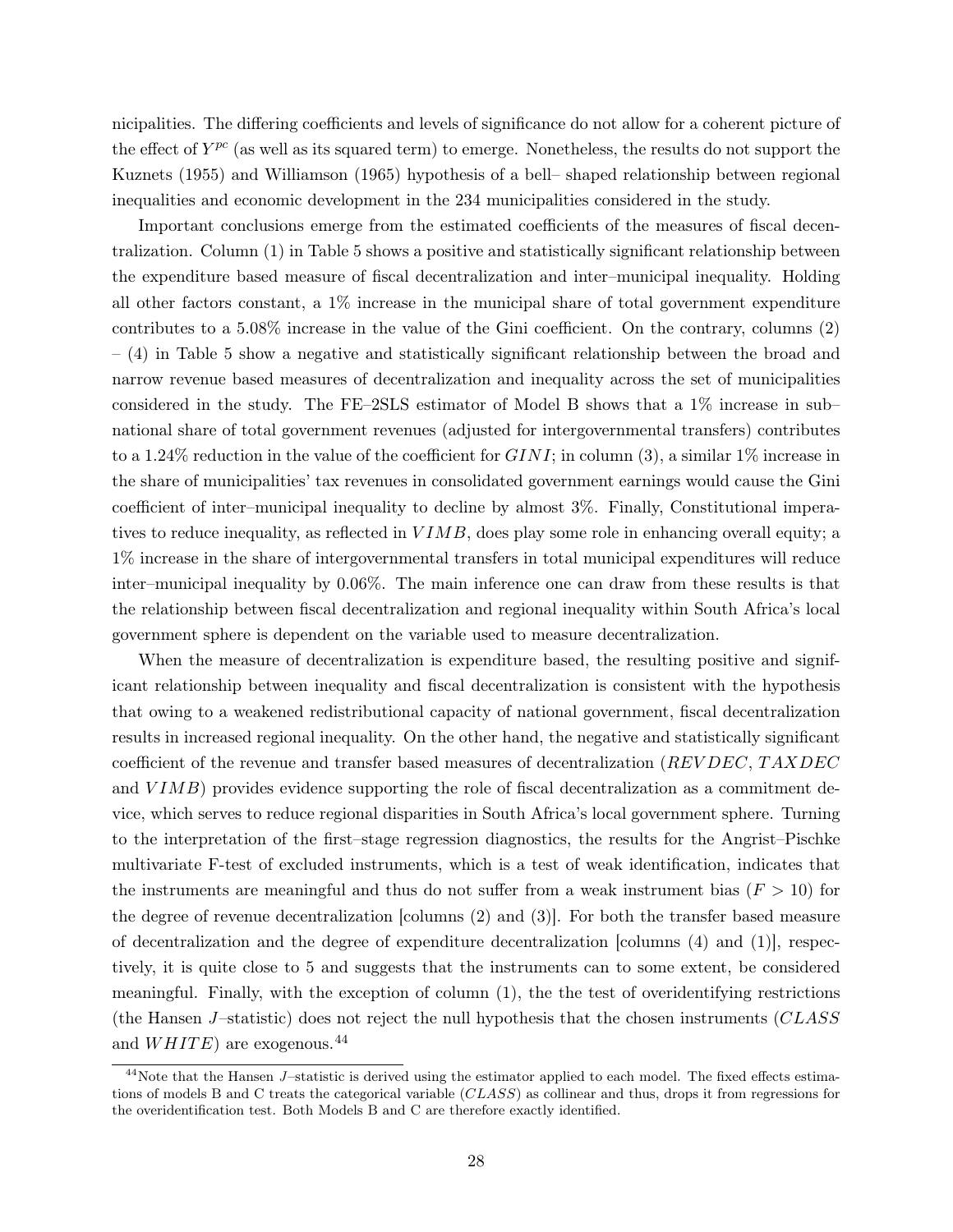Given the range of legislative and policy reforms aimed at improving the effectiveness and capacity of municipalities to meet their developmental role, why has expenditure decentralization failed to reduce regional disparities in South Africa? One argument to explain the positive link between fiscal decentralization and regional inequality is that as a broad measure,  $EXPDEC$  does not distinguish between spending on recurrent items (such as wages and salaries) and expenditures on capital projects. Likewise, it does not distinguish infrastructure spending from spending directed towards welfare and social security. Within the literature on economic growth, it is a well–known fact that a positive relationship exists between economic growth and capital (as well as infrastructure) spending by government (see for example de Mello, Jr. (2002); Barro and Salai-Martin (1995)). Hence, excessive spending by sub–national governments on unproductive items, even if optimal, can limit or even reduce economic growth. In this respect, it must be noted that underspending of resources has become a consistent and problematic feature of municipal budgets in South Africa.45Of the total capital budget allocated to 21 secondary cities, about R2.9-billion, or 44%, was underspent during the period between 2009 and 2012, with more than half of all district municipalities and 111 local municipalities found to be the worst performers as they consistently underspent their respective capital budgets by more than 30% (National Treasury, 2012).

Much of the trend in underspending can be attributed to capacity difficulties including poor capital budgeting and planning; a shortage of technical personnel able to prepare and manage project tenders of sufficient quality; inadequately managed procurement processes; political interference in procurement processes, and uncertainty arising from the reluctance of officials to take spending decisions owing to political considerations. The argument can therefore be made that for the case of South Africa, the observed inequality increasing effect of expenditure decentralization may be due to the failure of efficiency gains to materialize due to constraints placed by skills scarcity and weak administrative capacity on the expenditure decisions of local governments. Notable consequences of underspending, particularly on capital investments and infrastructure, have included a the deteriorating reliability and quality of municipal services; rising costs of maintenance and refurbishment of critical socio–economic infrastructure; a reduction in the useful lifespan of assets; overwhelming service delivery backlogs, and reduced revenues owing to the failure of selling an adequate level of municipal services (Managa, 2012). Together, these factors can be expected to limit the developmental role envisaged for municipalities and by extension, the capacity of many authorities within the local government sphere to effectively implement policies and spending programs that can reduce existing levels of inequality.

Another important explanation for the positive relationship between regional inequality and expenditure decentralization is the role of intergovernmental transfers in spending programs of local governments in South Africa. As a result of disparities in resource endowments and income levels, many local government authorities lack the fiscal resources adequately fulfill their mandated functions. In recognizing this gap, South Africa's Constitution has enshrined the principle of revenue

<sup>45</sup>Municipal underspending of capital budgets amounted to ZAR8.5 billion (or 8.9% of total capital budget), ZAR18.9 billion (or 29.4% of total capital budget) and ZAR14.8billion (32.3% of total budgets) in each of the three financial years between 2009 and 2012, respectively.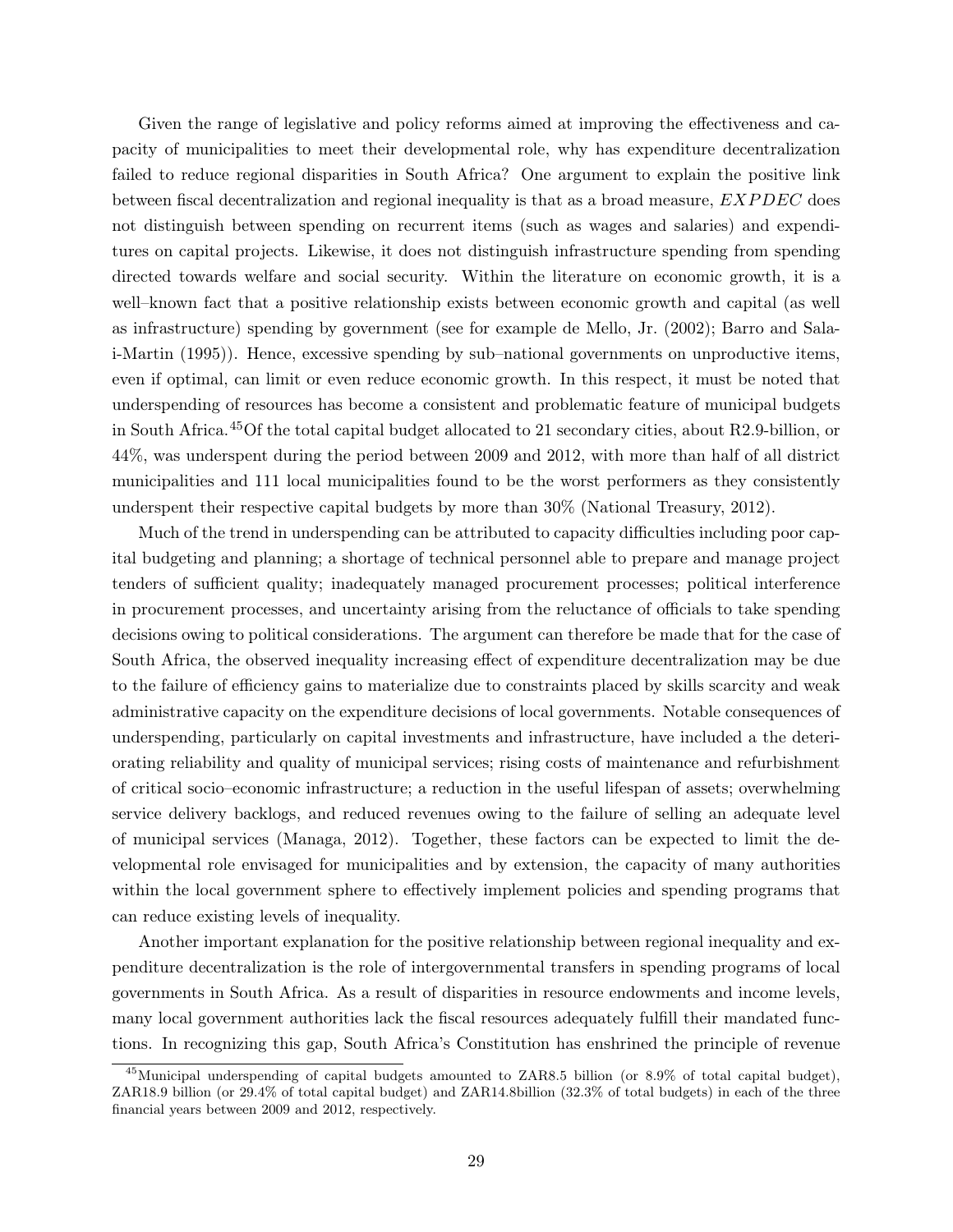sharing through a system of intergovernmental transfers as a mechanism to address wide variations in levels of service provision within and across local (as well as provincial) governments. Included within the transfer framework, are conditional grants that the national government utilizes in funding its priority programmes within sub–national governments. For the smaller and mainly rural (and semi–rural) municipalities lacking the fiscal and administrative capacity of larger urban and metropolitan local authorities, such conditional transfers can potentially address inter-jurisdictional spillovers, meet national redistribution objectives, and aid the implementation of specific national priorities and policies related to the provision of socio–economic services. However, the largely generalized approach to implementing conditional programs without full consideration of the extent of capacity in recipient local governments has often undermined local autonomy (and flexibility) in the design of expenditure programs, and limited adaptation of spending initiatives to suit local priorities/conditions has limited the impact of conditional spending programs. This situation is compounded by the fact the current approach to introducing, terminating and reviewing conditional grants is unsystematic and unevenly applied (Financial and Fiscal Commission, 2013). The proliferation of conditional grants from different departments with varying criteria for each program has placed smaller municipalities at a disadvantage, with many having to face a confusing array of overlapping programmes characterized by duplicated or competing objectives, as well as complex auditing and administrative requirements that often exceed the capacity of smaller, grant-dependent municipalities. exceed their capacity. Overall, these factors have contributed to reduced effectiveness of service sustainability and limited the potential for conditional grant–funded initiatives to reduce regional disparities.

#### 5.2 Further Evidence: Robustness Analysis

The first set of robustness checks involves using an alternative variable to instrument fiscal decentralization. Although the the size of a region does not seem to be related with income distribution, it represents the degree of spatial dispersion and decay of central public services to regions and has thus been identified as an important determinant of fiscal decentralization (see for example Sepulveda and Martinez-Vazquez (2011), Enikolopov and Zhuravskaya (2006) and Arzaghi and Henderson (2005)). in this regard, Table 6 presents the results obtained when the empirical model [Eqn.(8)] is re–estimated using estimators in which the the expenditure, revenue and transfer based measures of fiscal decentralization are instrumented with two variables: (i) the size of a municipality, which is represented by the log of geographical area measured as square kilometers  $(LAREA)$ , and (ii) the share of the white population  $(WHITE)$ .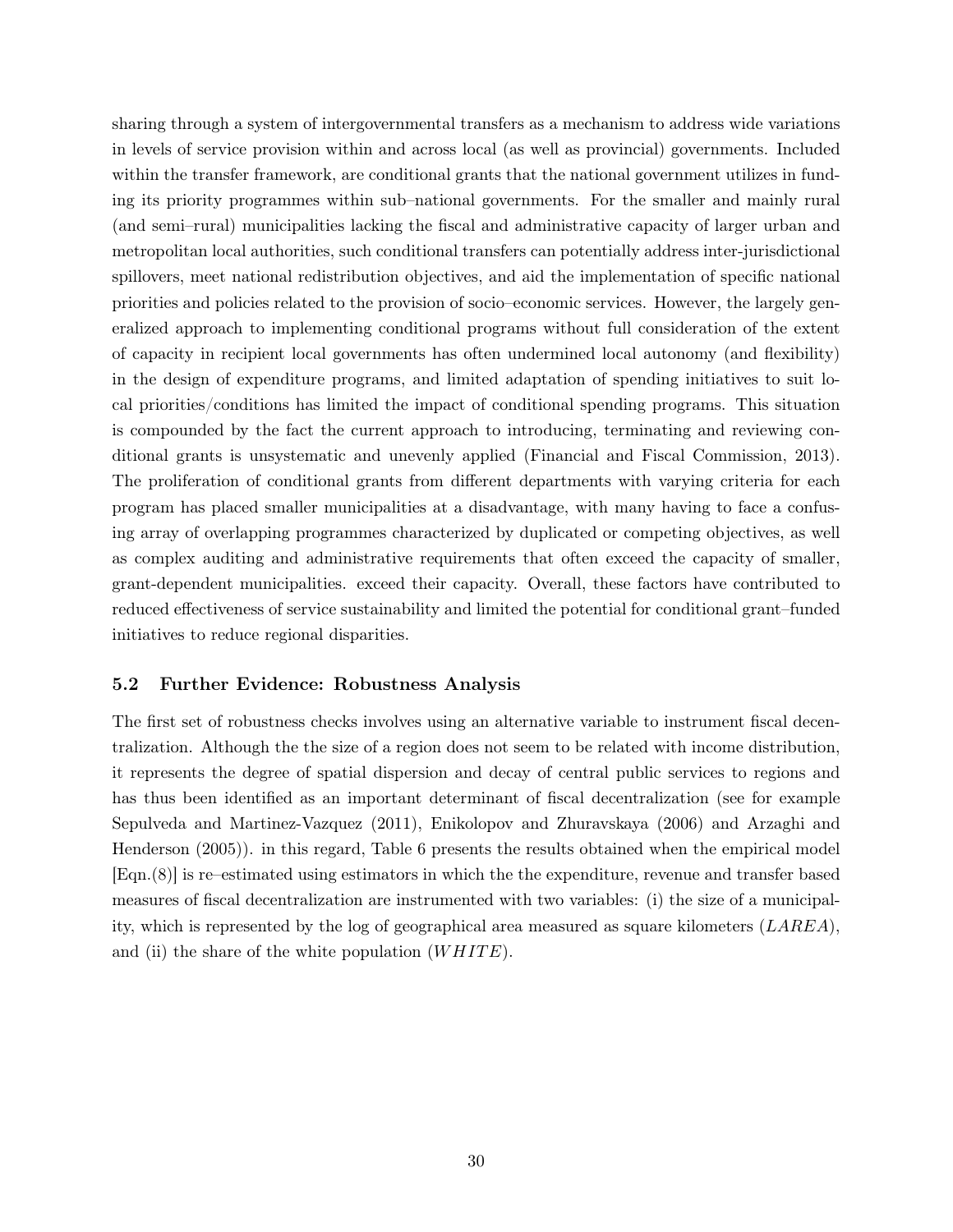|                                    | Dependent variable: Gini coefficient (2003-2012) |                                        |                       |                                                    |  |
|------------------------------------|--------------------------------------------------|----------------------------------------|-----------------------|----------------------------------------------------|--|
|                                    |                                                  | Model A Model B Model C                |                       | Model D                                            |  |
| $Y^{pc}$                           | RE-2SLS FE-2SLS FE-2SLS<br>(1)<br>0.23           | (2)<br>0.02                            | (3)<br>0.01           | $\mathrm{RE}\text{--}2\mathrm{SLS}$<br>(4)<br>0.01 |  |
|                                    | (0.015)                                          | (0.019)                                | (0.021)               | (0.01)                                             |  |
| $LY^{pc2}$                         | 0.002<br>(0.002)                                 | 0.001<br>(0.002)                       | 0.001<br>(0.002)      | $-0.001$<br>(0.002)                                |  |
| <b>URBAN</b>                       | $-0.01$<br>(0.019)                               | $-0.15***$<br>(0.041)                  | $-0.15***$<br>(0.043) | $0.01\,$<br>(0.01)                                 |  |
| <b>LPOPDEN</b>                     | $-0.003$<br>(0.003)                              | $0.01\,$<br>(0.007)                    | 0.01<br>(0.01)        | $-0.002**$<br>(0.001)                              |  |
| $LTRESS$                           | $-0.02$<br>(0.02)                                | $-0.08***$<br>(0.023)                  | $-0.09***$<br>(0.023) | $0.03***$<br>(0.01)                                |  |
| <b>GVASH</b>                       | $-2.18***$<br>(0.777)                            | $6.89**$<br>(0.023)                    | $7.06**$<br>(3.028)   | $0.15**$<br>(0.057)                                |  |
| ETHNIC                             | $-0.05$<br>(0.031)                               | $-0.22**$<br>(0.086)                   | $-0.25**$<br>(0.096)  | $-0.05***$<br>(0.010)                              |  |
| UNEMP                              | $-0.01$<br>(0.036)                               | $0.133**$<br>(0.051)                   | $0.12**$<br>(0.052)   | 0.02<br>(0.019)                                    |  |
| $EDUC$                             | 0.16<br>(0.13)                                   | 0.09<br>(0.151)                        | 0.08<br>(0.157)       | $0.27***$<br>(0.067)                               |  |
| <b>EXPDEC</b>                      | $6.91***$<br>(2.291)                             |                                        |                       |                                                    |  |
| <b>REVDEC</b>                      | $\overline{\phantom{0}}$<br>$\qquad \qquad -$    | $-1.25***$<br>(0.367)                  |                       | -                                                  |  |
| TAXDEC                             | ÷                                                | $\qquad \qquad -$<br>$\qquad \qquad -$ | $-2.55***$<br>(0.811) | $\equiv$<br>$\overline{\phantom{0}}$               |  |
| <b>VIMB</b>                        |                                                  |                                        |                       | $-0.02$<br>(0.028)                                 |  |
| Constant                           | $0.43***$<br>(0.127)                             | $0.76**$<br>(0.204)                    | $0.89***$<br>(0.213)  | $0.42***$<br>(0.059)                               |  |
| First stage regression diagnostics |                                                  |                                        |                       |                                                    |  |
| Observations                       | 2340                                             | 2340                                   | 2340                  | 2340                                               |  |
| Partial $\mathbb{R}^2$             | 0.62                                             | 0.68                                   | $0.72\,$              | 0.39                                               |  |
| $\mathsf{AP-}F^\dagger$            | $0.28\,$                                         | 19.11                                  | 30.66                 | 0.60                                               |  |
| Prob > F<br>Hansen $J^{\ddagger}$  | $0.755\,$<br>0.08                                | 0.000<br>0.20                          | $0.00\,$<br>$0.71\,$  | 0.548<br>4.16                                      |  |
| Hansen $J(p-value)$                | 0.774                                            | 0.654                                  | $0.40\,$              | 0.041                                              |  |

Table 6 Robustness Check: Estimating Eqn.(8) Using Log of Area and Share of Whites as Instruments

Excluded instruments from overidentification test of all instruments

Continued on next page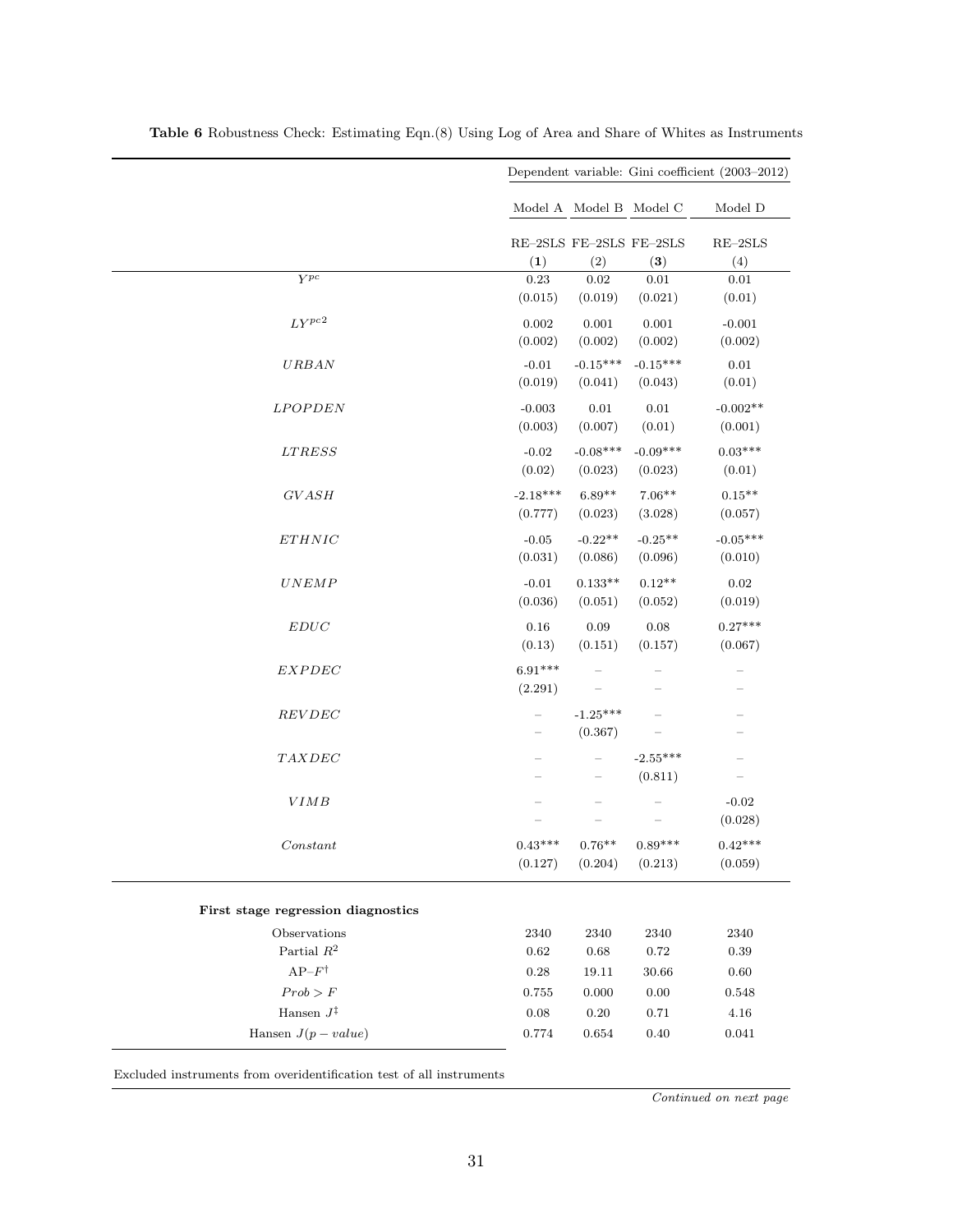|                                    |                   |                          | Table $6$ – <i>Continued from previous page</i> |  |
|------------------------------------|-------------------|--------------------------|-------------------------------------------------|--|
| Model A Model B Model C<br>Model D |                   |                          |                                                 |  |
|                                    |                   | RE-2SLS FE-2SLS FE-2SLS  | $RE-2SLS$                                       |  |
| (1)                                | $\left( 2\right)$ | $\left( 3\right)$        | (4)                                             |  |
|                                    | LAREA LAREA LAREA |                          | <b>LAREA</b>                                    |  |
|                                    |                   | <i>WHITE WHITE WHITE</i> | WHITE                                           |  |

Note: The numbers in parentheses are robust standard errors. (\*), (\*\*) and (\*\*\*) denote statistical significance at the 10%, 5% and 1% levels, respectively. Time dummies (included in all equations) and municipal dummies (included in fixed effects regressions) are not reported. LAREA is the log of the municipal size in square kilometers. <sup>†</sup> denotes the Angrist-Pischke (AP) multivariate F test of excluded instruments; <sup>‡</sup> is the Hansen J–statistic from the overidentification test of all instruments.

In general and relative to the findings reported in Table 5, the results in Table 6 show no substantial change to the signs and statistical significance of the coefficients of the control variables. For instance, columns (2) and (3) indicate that higher levels of unemployment are associated with higher inter–municipal inequality. Also, the more diverse and urbanized municipalities are, as reflected by ET HNIC and URBAN, respectively, the lower the extent of regional inequality. Shifting the focus to the effect of the different decentralization measures and regression diagnostics, the results show that the impact of fiscal decentralization on inter–municipal inequality is robust to the inclusion of a different instrument. The coefficient of fiscal decentralization is negative and statistically significant when revenue based measures,  $REVDEC$  and  $TAXDEC$ , are included in the regression analysis of the specified empirical model (see columns (2) and (3) in Table 6, respectively). In contrast, the coefficient of the decentralization measure reflecting expenditure responsibilities of municipalities,  $EXPDEC$ , remains positive and statistically significant [see column (1)]. Overall, these results confirm the earlier conclusion that the impact of fiscal decentralization on inequality across municipalities will vary according to how fiscal decentralization is measured.

A potential critique of the above results is centered on the measure of regional inequality. Within the income distribution literature, it has become a stylized fact that owing to a variety of approaches to aggregating information contained in distributions of variables such as welfare and inequality, different inequality measures may actually yield multiple orderings of the income distribution indexes one seeks to compare (Ezcurra and Pascual, 2008; Sen, 1973). Ensuring that results obtained in Table 6 are not sensitive to how inequality is measured makes repeating the instrumental variable estimation of Eqn.(8) a worthwhile exercise. As such, rather than use the Gini coefficient as the preferred measure of the dependent variable, the second set of robustness checks makes use of measure of inequality based on the concept of the relative share of fiscal resources. Following Qiao et al. (2008) and Bonet (2006), this measure is mathematically expressed as:

$$
AdjI_{i,t} = \left| \frac{\frac{Y_{it}}{Pop_{it}}}{\frac{\sum Y_{it}}{\sum Pop_{it}}} - 1 \right| \equiv \left| \frac{y_{it}}{\sum y_t} - 1 \right| \tag{9}
$$

where  $Y_{it}$  is the financial resources available in a region i at time t, and  $Pop_{it}$  is the population of region  $i$  in period  $t$ . In this study, income is used as the measure of available fiscal resources. If the ratio of the share of income to the share of population of a region  $i$  is defined as that region's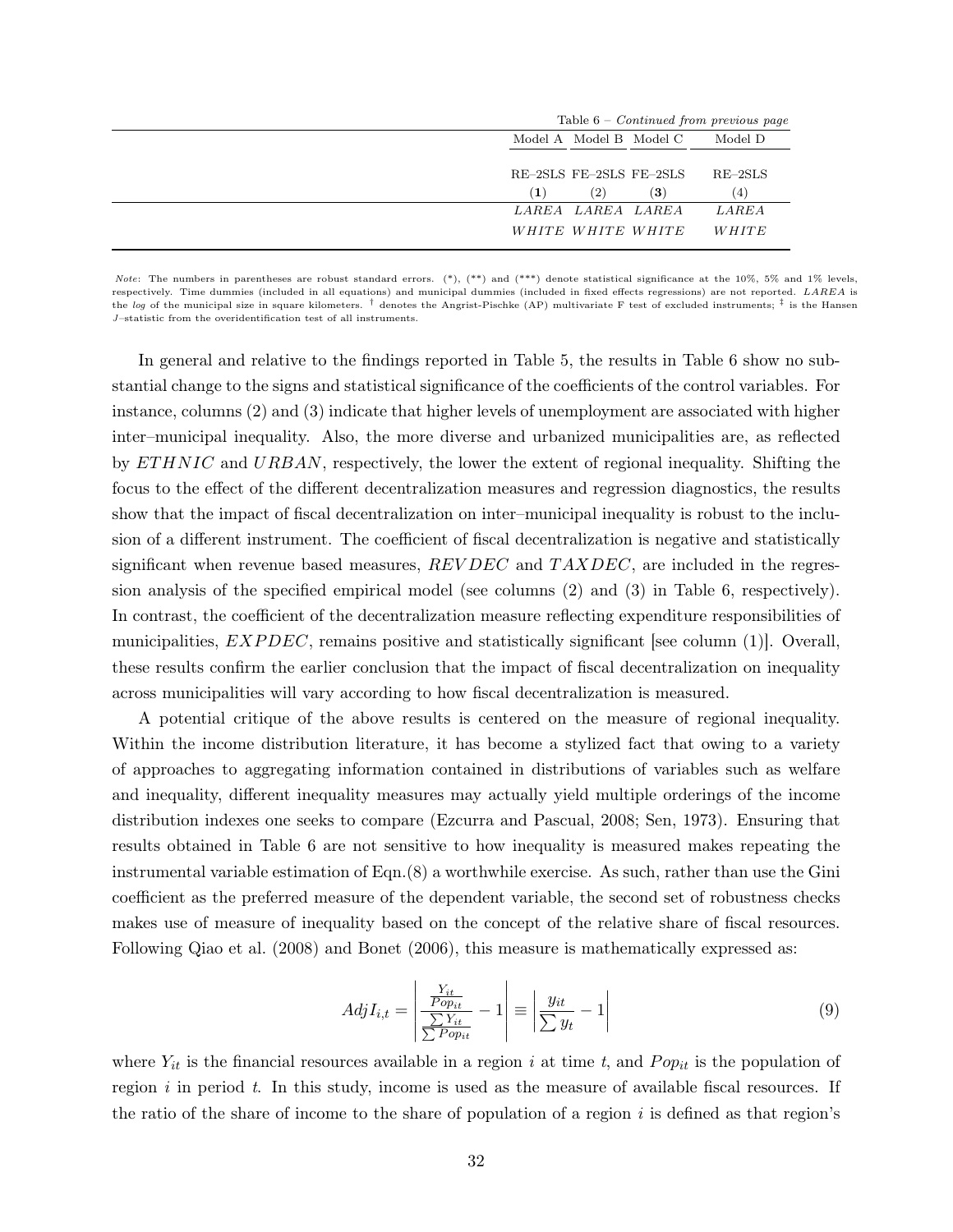per capita income (or its relative share of fiscal resources), then the inequality measure in Eqn. (8) represents the absolute value of the distance from the relative share to the perfect equal share (i.e., where the perfect equal share has a value of one).<sup>46</sup>In an ideal situation where there is no inequality or where perfect equality holds, then, the per capita income of the  $i^{th}$  region should equal the overall (or national) average for all regions in a given year. For regions with an initial per capita income greater than than one, an increase in their share suggests that decentralization results in increased inequality, while a decrease indicates more equity in the distribution of income. By the same token, inequality would increase if regions with an initial relative share of less than one experienced further reductions in their shares. The larger the distance (from the relative shares to the perfect share of one) in absolute terms, the greater the extent of regional income inequality. Similar to the strategy used to derive the estimates reported in Tables 6 and 7, the results of the IV regression, where the dependent variable is the adjusted measure of inequality  $(Ad<sub>i</sub>I)$  and both  $CLASS$  and  $WHITE$  are used to instrument the different measures of fiscal decentralization, are reported in Table 7.

|                                         | Measure of fiscal decentralization |                       |                            |                     |  |  |  |
|-----------------------------------------|------------------------------------|-----------------------|----------------------------|---------------------|--|--|--|
|                                         | EXPDEC<br>$\bf(1)$                 | <b>REVDEC</b><br>(2)  | <i>TAXDEC</i><br>$\bf (3)$ | <i>VIMB</i><br>(4)  |  |  |  |
| Estimation method                       | $RE-2SLS$                          | $RE-2SLS$             | $FE-2SLS$                  | $RE-2SLS$           |  |  |  |
| Coefficient                             | 98.77**<br>(15.20)                 | $-5.33***$<br>(0.513) | $-9.76***$<br>(0.932)      | $-0.002$<br>(0.002) |  |  |  |
| First-stage regression diag-<br>nostics |                                    |                       |                            |                     |  |  |  |
| Partial $R^2$                           | 0.273                              | 0.249                 | 0.231                      |                     |  |  |  |
| $AP-F^{\dagger}$                        | 1.08                               | 8.79                  | 8.94                       |                     |  |  |  |
| $Prob-F$                                | 0.366                              | 0.00                  | 0.000                      |                     |  |  |  |
| Hansen $J^{\ddagger}$                   | 5.039                              | 22.353                | 17.698                     |                     |  |  |  |
| Hansen $J(p-value)$                     | 0.169                              | 0.001                 | 0.001                      |                     |  |  |  |

Table 7 The effect of fiscal decentralization on inter–municipal disparities using an alternative measure of inequality

Note: The numbers in parentheses are robust standard errors. (\*), (\*\*) and (\*\*\*) denote statistical significance at the  $10\%$ ,  $5\%$ and 1% levels, respectively. All the regressions include time–specific effects, and the following control variables: the urbanization rate, the log of population density, log of the Tress index, municipal share in national gross value added (GVA), the degree of ethnic fragmentation, the unemployment rate and the share of the population in a municipality with a high school diploma. The log of per capita income and its squared term were excluded to avoid the problem of multicollinearity. For all measures of fiscal decentralization, instruments used are dummy variable capturing the categorization of a municipality, and the share of whites in municipal population.

<sup>†</sup> denotes the Angrist-Pischke (AP) multivariate F test of excluded instruments;  $\frac{1}{i}$  is the Hansen J-statistic from the overidentification test of all instruments.

For purposes of brevity, Table 7 does not present the entire estimation output and instead, reports the main findings related to the coefficients of the different decentralization measures and

<sup>&</sup>lt;sup>46</sup>Other measures, which satisfy the Pigou–Dalton transfer principle and are widely used in the literature include coefficient of variation  $(CV)$ , the population–weighted coefficient of variation  $(WCV)$  and the Theil index. However, their use in this study is precluded by the lack of detailed data, in terms of both subject (municipalities) and time dimensions. It is also important to note the argument by Qiao et al. (2008) which states that conceptually, these alternative measures may not be superior to the measure specified in Eqn.(8), especially as this alternative inequality measure fully reflects how a given region is advantaged/disadvantaged in terms of fiscal resources relative to other regions.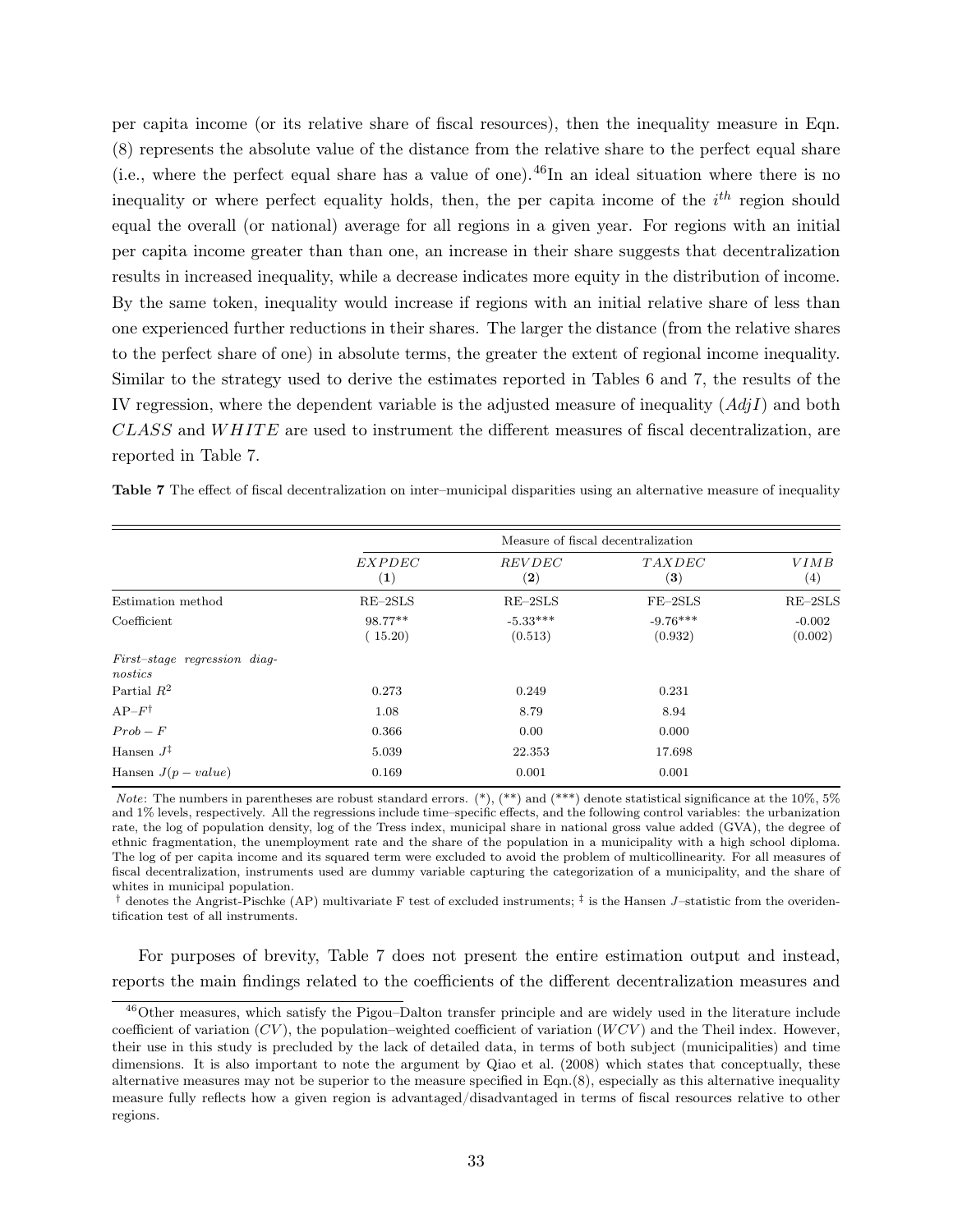first–stage regression diagnostics. The results in columns (2) and (3) of Table 7 show that revenue based measures of fiscal decentralization ( $REVDEC$  and  $TAXDEC$ , respectively) have a significantly negative effect on the alternative measure of inter–municipal inequality. On the other hand, the results show a positive and statistically significant relationship between the expenditure based measure of fiscal decentralization and the alternative measure of inequality across South Africa's 234 municipalities.<sup>47</sup> Importantly, the qualitative nature of the main results with respect to the effects of fiscal decentralization remain unaltered from the primary findings reported in Table 6. Hence, the results are robust to both different instruments and alternative measures of inter–municipal inequality. To sum up, the regression analysis provides strong evidence that the measurement of fiscal decentralization determines its effect on regional inequality. For the case of South Africa, revenue decentralization has a negative impact on inequality (i.e., it lowers inter–municipal inequality), while expenditure decentralization contributes to worsening regional inequality.

#### 6 Concluding Remarks

The purpose of this study was to analyze the effects of fiscal decentralization on inter–municipal inequalities across the 234 municipalities that constitute South Africa's local government sphere. To facilitate the analysis, we rely on a theoretical model of fiscal decentralization, where the devolution of fiscal powers away from to sub–national units acts as a commitment device that motivates sub–national authorities to implement policies to reduce inter–regional inequality. The theoretical predictions are tested using a panel data covering the period 2003–2012. The result of the empirical analysis provides evidence of a statistically significant relationship between fiscal decentralization and inequality in the context of South Africa's municipality. Specifically, the nature of the relationship depends on how fiscal decentralization is measured. Where measures of fiscal decentralization are revenue based, the regression estimates support the hypothesis that the commitment device of fiscal decentralization provides incentives that decrease inter–municipal inequality. On the other hand, expenditure based fiscal decentralization contribute to increased inter–municipal disparities. This conclusion is robust to alternative estimation strategies and methods.

In recent years, questions have been raised on whether the current functions and powers of local government are sufficient for to achieve the developmental mandates set out in the Constitution. As the representative government closest to citizens, there has been increased demand for the transfer certain functions, such as housing, public transport and land use planning to municipalities. However, as the regression results have shown, increased expenditure decentralization may actually worsen inter–municipal inequality, particularly given limited planning resources and inadequate capacity issues faced by a number of municipalities. Policies aimed at having municipalities take up increased responsibilities for implementing inequality reducing expenditure programs must acknowledge the existence of large variations in capacity levels across the 234 metropolitan and local municipalities. A more pragmatic approach could be a policy that places emphasis on

 $47$ The manner in which the calculation of the alternative measure of inequality is carried out requires the coefficients of the decentralization measures be divided by 100 to derive the actual values of the coefficients.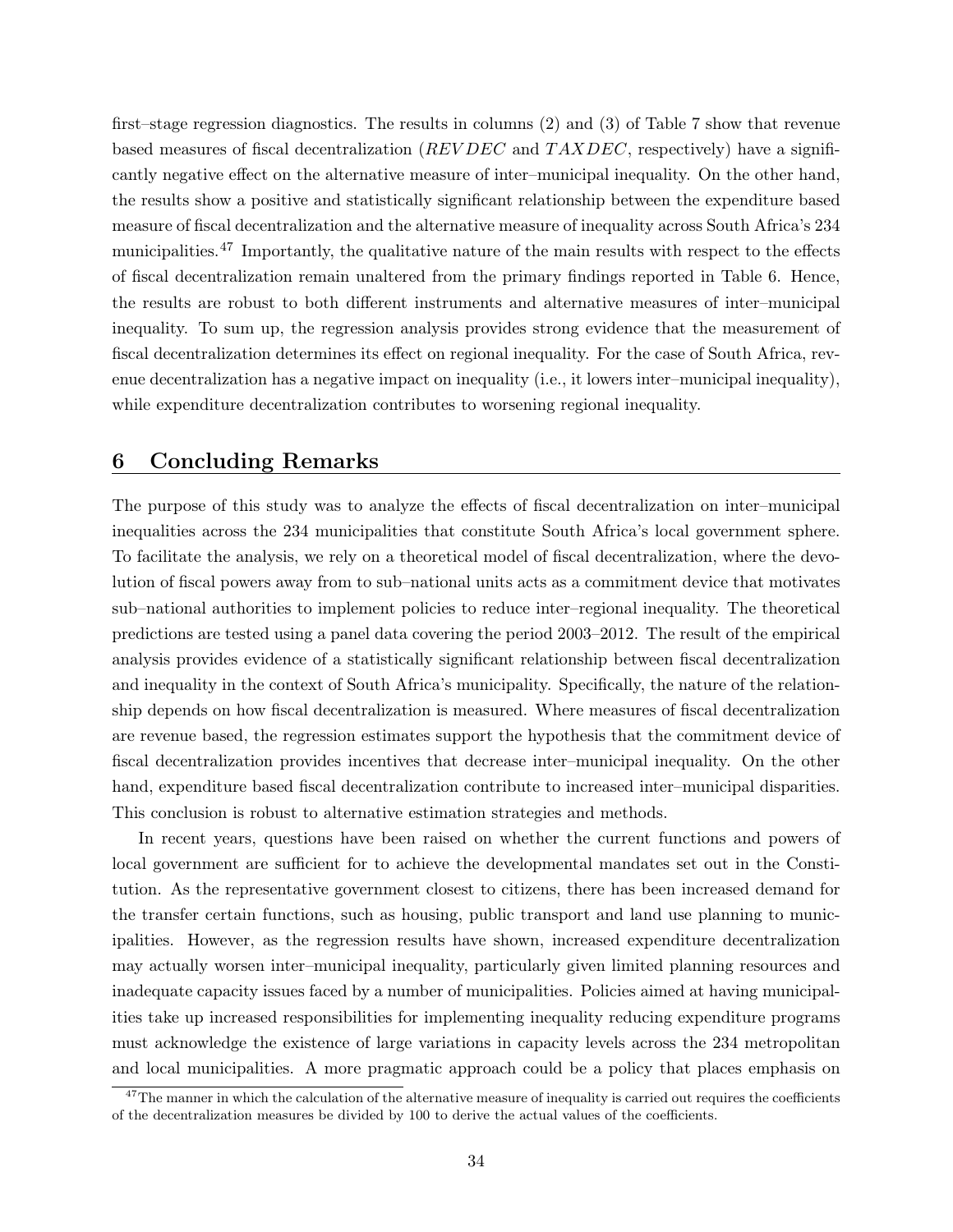ensuring that municipalities are able to focus on those responsibilities that they are able to deliver on. This would mean that certain municipalities ought to focus on a smaller set of functions while other municipalities could expand their expenditure focus. In this regard, ongoing discussions on the practicalities of implementing a differentiated approach, which takes into account the different capacities at the local sphere when devolving additional expenditure and revenue functions to municipalities will be of positive benefit to reforms targeting the improved efficiency of South Africa's intergovernmental fiscal relations.

While this work presents some important findings, there is still room for future research. First, the data used in this study suffers from not being able to disaggregate municipal expenditures into its various components such as capital and recurrent spending. As the impact of expenditure on economic growth and inequality can not be examined in isolation of the different spending categories, future research should examine how the different types of expenditure allocated by municipalities affect inter–municipal inequality. Second, this study does not capture the political dimension of fiscal decentralization. South Africa's municipalities are administered by different political parties, with each party having distinct ideologies on how to exercise their exclusive and concurrent mandates. Thus, a possible opportunity for future research would be to test whether groups of municipalities governed by a specific political party exhibit greater (or lesser) inequalities than those administered by other political parties.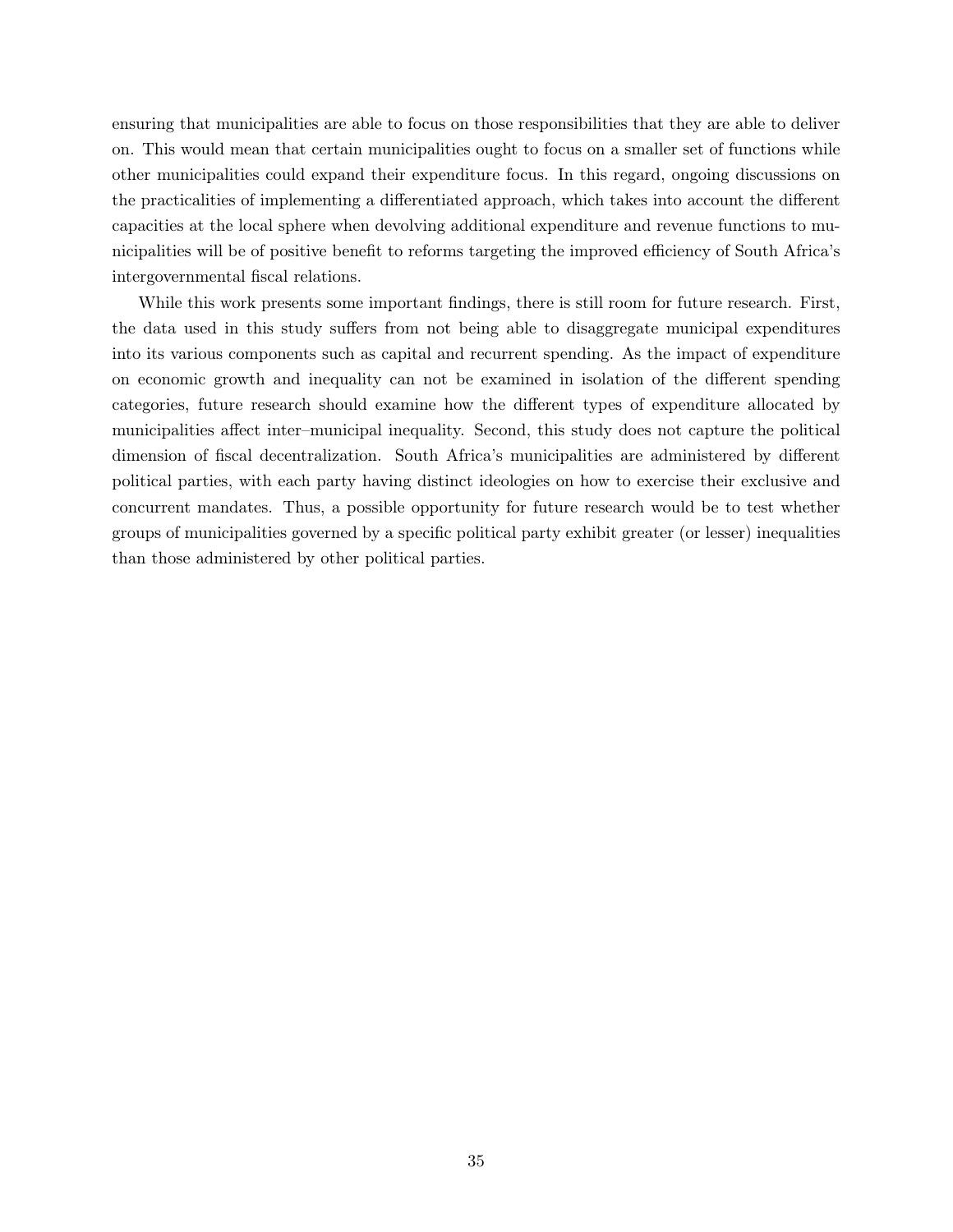#### References

- African National Congress (2012).  $4^{th}$  National Policy Conference Recommendations. Chapter 7: Policy Proposals on Legislature & Governance. June 2012. Available at: http://www.anc.org. za/list.php?t=Policy\%20Documents.
- Akai, N. and Sakata, M. (2005). Fiscal Decentralization, Commitment and Regional Inequality. Center for International Research on the Japanese Economy (CIRJE) Discussion Paper CIRJE-F-315. January 2005. Available at: http://www.e.u-tokyo.ac.jp/cirje/research/ 03research02dp.html.
- Akai, N. and Sakata, M. (2009). Fiscal Decentralization, Commitment and Regional Inequality: Evidence from State–level Cross–sectional Data for the United States.
- Akramov, K. T. and Asante, F. (2009). Decentralization and local public service in Ghana: Do geography and ethnic diversity matter? International Food Policy Research Institute (IFPRI) Discussion Paper 00872. June 2009.
- Alesina, A., Baqir, R., and Easterly, W. (1999). Public Goods and Ethnic Divisions. Quarterly Journal of Economics, 114(4):1243–84.
- Alesina, A., Devleeschauwer, A., Easterly, W., Kurlat, S., and Wacziarg, R. (2003). Fractionalization. Journal of Economic Growth, 8:155–194.
- Arikan, G. (2004). Fiscal Decentralization: A Remedy for Corruption? International Tax and Public Finance, 11(2).
- Arzaghi, M. and Henderson, J. (2005). Why countries are fiscally decentralizing. Journal of Public Economics, 89:1157–1189.
- Bahl, R. and Smoke, P. (2003). Overview of the local government revenue system. In Bahl, R. and Smoke, P., editors, Restructuring Local Government Finance in Developing Countries: Lessons from South Africa, pages 1–22. Edward Elgar Publishing, Massachusetts.
- Baltagi, B. (2013). Econometric Analysis of Panel Data. John Wiley & Sons, Inc., New Jersey.
- Baltagi, B., Demetriades, P., and Law, S. (2009). Financial Development and Openness: Evidence from Panel Data. Journal of Development Economics, 89:285–296.
- Barro, R. and Sala-i-Martin, X. (1995). Economic Growth. McGraw–Hill, New York.
- Bendel, R., Higgins, S., Teberg, J., and Pyke, D. (1989). Comparison of skewness coefficient, coefficient of variation, and Gini coefficient as inequality measures within populations. Oecologia, 78:394–400.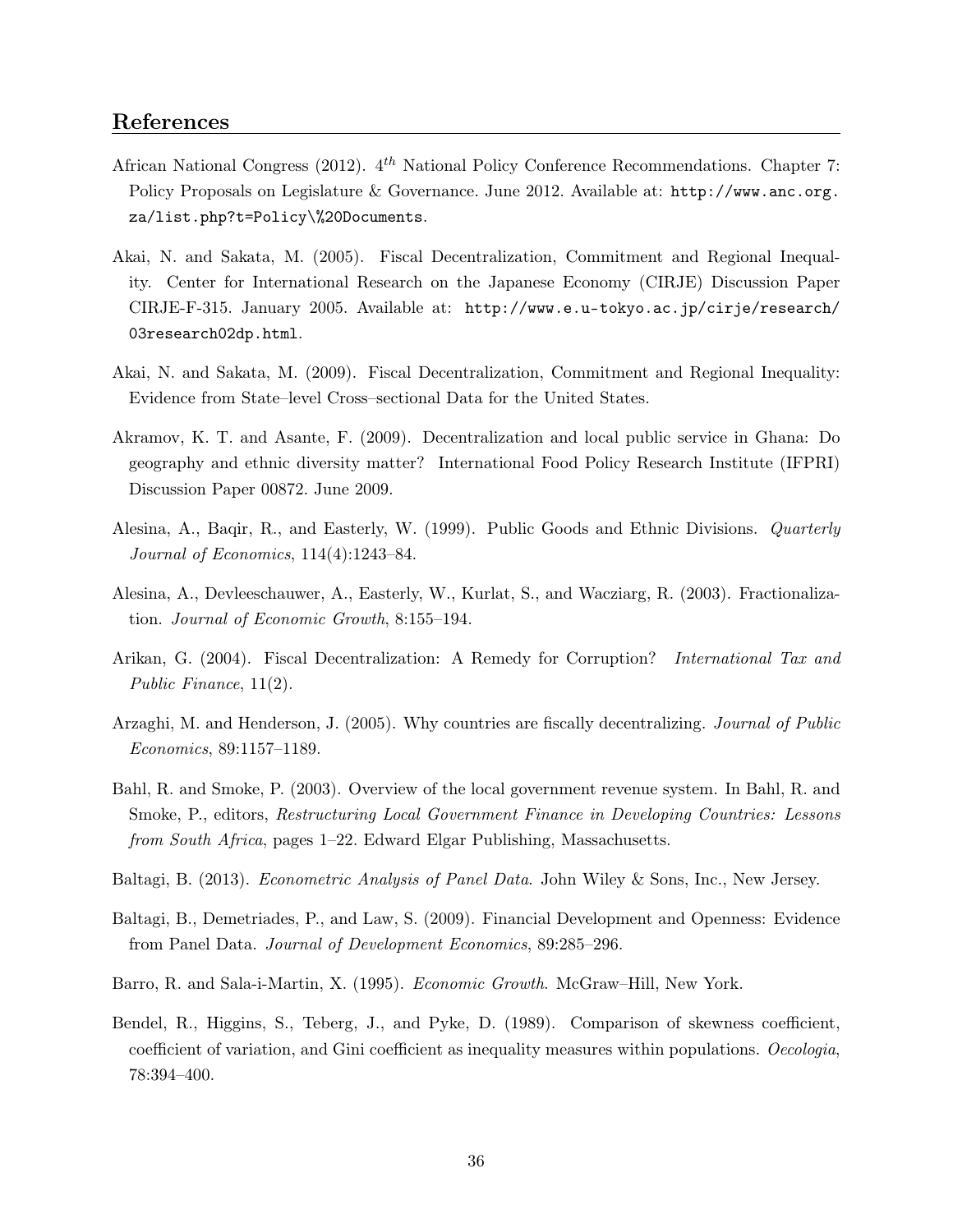- Beramendi, P. (2007). Inequality and the territorial fragmentation of solidarity. International Organization, 61:783–820.
- Bolton, P. and Roland, G. (1997). Breakup of nations: A political economy analysis. The Quarterly Journal of Economics, 112(4):1057–1090.
- Bonet, J. (2006). Fiscal Decentralization and Regional Income Disparities: Evidence From the Colombian Experience. Annals of Regional Science, 40:661–676.
- Booysen, S. (2007). With the ballot and the brick; the politics of attaining service delivery. Progress in Development Studies, 7(123):21–32.
- Borjas, G. and Ramey, V. (1994). Time–Series Evidence on the Source of Trends in Wage Inequality. American Economic Review, 84(2):10–16.
- Brown, C. and Oates, W. (1987). Assistance to the poor in a federal system. Journal of Public Economics, 32(3):307– 330.
- Christopher, A. (1994). The Atlas of Apartheid. Routledge, 11 New Fetter Lane, London.
- COGTA (2010). State of Local Government in South Africa.
- Dalton, H. (1920). The Measurement of the Inequality of Incomes. *Economic Journal*, 30(119):348– 361.
- de Mello, Jr., L. (2002). Public finance, government spending and economic growth: the case of local governments in Brazil. Applied Economics, 34:1871–1883.
- Department of Provincial and Local Government (2004). The Municipal Infrastructure Grant programme:An Introductory Guide. Technical report, DPLG, Pretoria, South Africa.
- Development Bank of Southern Africa (1994). South Africa's Nine Provinces: A Human Development Profile. Technical report, DBSA, Midrand, South Africa.
- Dimou, M. (2008). Urbanisation, agglomeration effects and regional inequality : An introduction. Région et Dévelopment, (27):7–12.
- Ebel, R. and Yilmaz, S. (2003). On the measurement and impact of fiscal decentralization. In Martinez-Vazquez, J. and Alm, J., editors, Public Finance in Developing and Transitional Countries: Essays in Honor of Richard Bird. Edward Elgar Publishing, Cheltenham, England.
- Enikolopov, R. and Zhuravskaya, E. (2006). Decentralization and political institutions. Centre for Economic and Financial Research, New Economic School, WP 65. Availabe at: http://www. cefir.ru/papers/WP65updatedNovember.pdf.
- Ezcurra, R. and Pascual, P. (2008). Fiscal decentralization and regional disparities: Evidence from several European Union countries. Environment and Planning A, 40:1185–1201.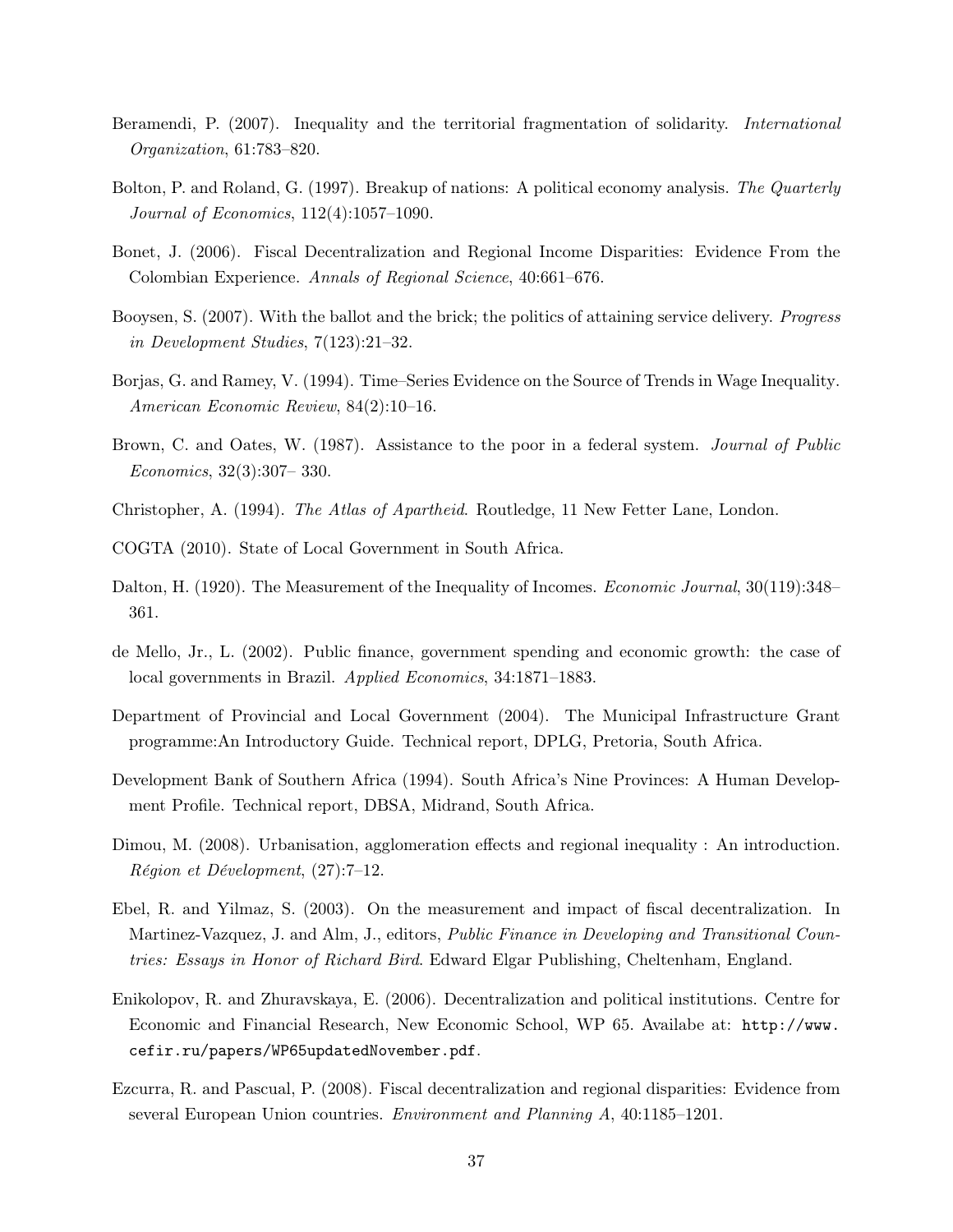- Financial and Fiscal Commission (2012). Lack of Capacity is Crippling Delivery of Services in Municipalities. Policy Brief 9/2012. Available at: http://www.ffc.co.za/index.php/docman-menu-item/policy-briefs-2012/ 446-policy-brief-9-lack-of-capacity-crippling-delivery-of-services-in-municipalities.
- Financial and Fiscal Commission (2013). Annual Submission for the Division of Review 2014/15. Technical report, Financial and Fiscal Commission, Republic of South Africa, Midrand, South Africa. Chapter 10: Measuring Financial Distress in South African Local Government. Available at: http://www.http://www.ffc.co.za/index.php/submissions/ commission-submissions/submission-chapters.
- Habib, A. (2010). The state of the nation and its public service in contemporary South Africa: A critical reflection. Adminitratio Publica, 18(3):2–24.
- Holborn, L. and Moloi, L. (2012). The problem with SA Local Government. MoneyWeb. Available at: http:\\www.moneyweb.co.za/moneyweb-soapbox/ the-problem-with-sa-local-government.
- Kelejian, H. and Robinson, D. (1997). Infrastructure Productivity Estimation and Its Underlying Econometric Specification: A Sensitivity Analysis. Papers in Regional Science, 76:115–131.
- Kim, E., Hong, S. W., and Ha, S. J. (2003). Impacts of national development and decentralization policies on regional income disparity in Korea. The Annals of Regional Science, 37:79–91.
- Kuznets, S. (1955). Economic growth and income inequality. American Economic Review, 45:1–28.
- Lemon, A. (1992). Restructuring the Local State in South Africa: Regional Services Councils, Redistribution and Legitimacy. In Drakakis-Smith, D., editor, Urban and Regional Change in Southern Africa. Routledge, New Fetter Lane, London.
- Lessman, C. (2009). Fiscal decentralization and regional disparity: evidence from cross-section and panel data. Environment and Planning A, 41:2455–2473.
- Lessman, C. (2012). Regional inequality and decentralization: An empirical analysis. Environment and Planning A, 44(6):1363–1388.
- Lessman, C. and Markwardt, G. (2010). One size fits all? Decentralization, corruption and the monitoring of bureacrats. World Development, 38(4):631–646.
- Lester, A., Nel, E., and Binns, T. (2000). South Africa, Past Present and Future: Gold at the end of the rainbow? Pearson Education Limited, Essex, England.
- Managa, A. (2012). Unfulfilled promises and their consequences: A reflection on local government performance and the critical issue of poor service delivery in South Africa. Policy Brief. African Institute of South Africa. Briefing No. 76, May. Available at: http://www.ai.org.za/wp-content/uploads/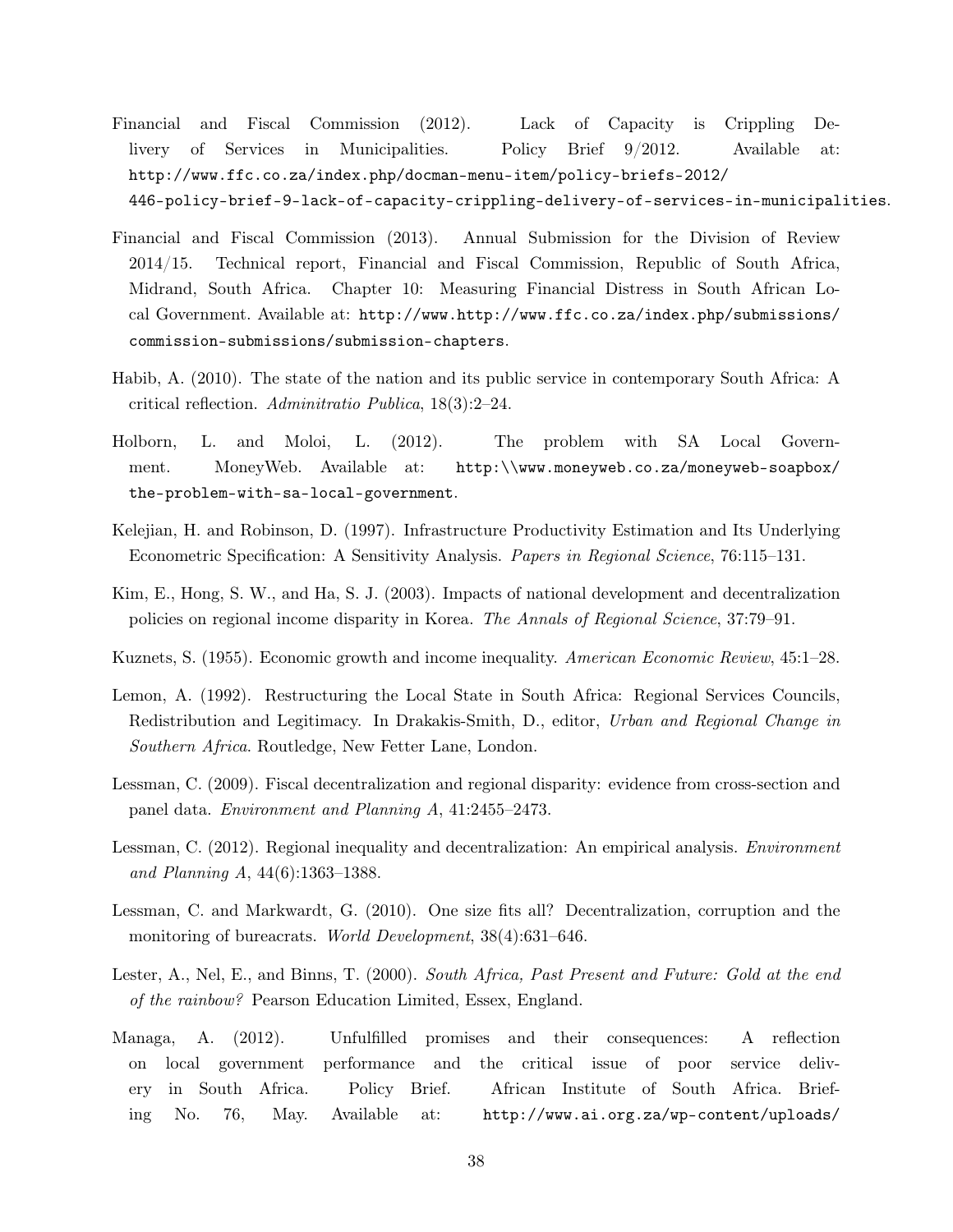downloads/2012/05/No.-76.-Unfulfilled-promises-and-their-consequences. -A-reflection-on-local-government-performance-and-the-critical-issue-of-poor-service-deliver .pdf.

- Marks, S. and Andersson, N. (1987). Issues in the Political Economy of Health in Southern Africa. Journal of Southern African Studies, 13(2):177–186.
- Multi-Level Government Initiative (2012). Local Government Bulletin: Service Delivery Protest Barometer. Technical report, Multi-Level Government Initiative, Community Law Centre at the University of the Western Cape, Cape Town, South Africa. Available at:http://www.mlgi.org. za/barometers/service-delivery-protest-barometer.
- Musgrave, R. and Musgrave, P. (1973). Public Finance in Theory and Practice. McGraw–Hill, Inc., New York, USA.
- National Treasury (2011). 2011 Local Government Budgets and Expenditure Review: 2006/07 2012/13. Technical report, National Treasury, Republic of South Africa, Pretoria, South Africa. Available at: http://www.treasury.gov.za/documents.
- National Treasury (2012). Over and underspending of municipalities as at 30 june 2012. Report to the Parliament of South Africa. Available at: http://mfma.treasury.gov.za/ Media\_Releases/Reports\%20to\%20Parliament/Documents/2012/01.\%20Report\%20to\ %20Parliament\%20-\%200ver\%20and\%20under\%20spending\%202011-12.pdf.
- Nleya, N. (2011). Linking service delivery and protest in South Africa: An exploration of evidence from Khayelitsha. Africanus, 50(1):3–13.
- Oates, W. (1968). Theory of public finance in a federal system. Canadian Journal of Economics, 1:37–54.
- Oates, W. (1972). Fiscal Federalism. Harcourt Brace Janovich, New York.
- Oberholzer, C. (2012). Local government: Municipal Turnaround and Clean Audit. Deloitte Local Government Unit Report. Available at: http://www.deloitte.com/assets/ Dcom-SouthAfrica/LocalAssets/Documents/Local\_goverment\_turnaround\_strategy\_ 25July12.pdf.
- OECD (2002). Fiscal Design Surveys across Levels of Government. Technical report, Organization for Economic Co-operation and Development, Paris, France. OECD Tax Policy Studies, Number 7.
- Partridge, D., Rickman, S., and Levernier, W. (1996). Trends in U.S. income inequality: Evidence from a panel of states. The Quarterly Review of Economics and Finance, 36(1):17–37.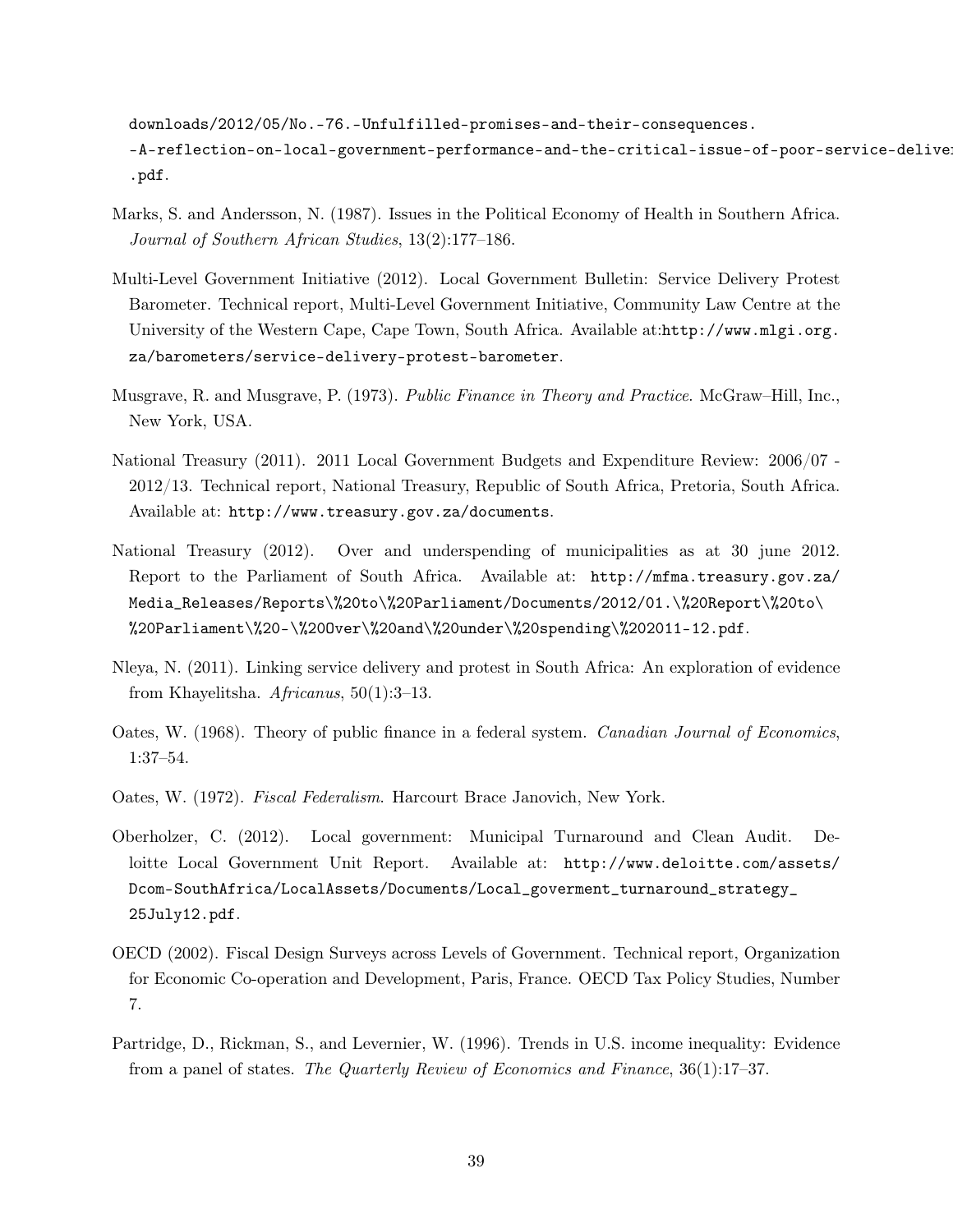- Powell, D. (2012). Imperfect transition local government reform in South Africa. 1994–2012. In Booysen, S., editor, Local Elections in South Africa: Parties, People, Politics. African Sun MeDia, Westdene, Bloemfontein.
- Price, M. (1986). Health care as instrument of Apartheid policy in South Africa. Health Policy and Planning, 1(2):158–170.
- Prud'homme, R. (1995). The Dangers of Decentralization. The World Bank Research Observer, 10(2):201–220.
- Qian, Y. and Weingast, B. (1997). Federalism as a Commitment to Preserving Market Incentives. The Journal of Economic Perspectives, 11(4):83–92.
- Qiao, B., Martin–Vazquez, J., and Yongsheng, X. (2008). The tradeoff between growth and equity in decentralization policy: China's experience. Journal of Development Economics, 86(1):112–128.
- Rodrìguez-Pose, A. and Ezcurra, R. (2010). Does decentralization matter for regional disparities? A cross-country analysis. Journal of Economic Geography, 10:619–644.
- Ros, J. (2000). Development theory and the economics of growth. The University of Michigan Press, Michigan, USA.
- Schneider, A. (2003). Decentralization: Conceptualization and Measurement. Studies in Comparative International Development, 38:32–56.
- Seekings, J. (2007). Poverty andInequality after Apartheid. Paper Prepared for the Second 'After Apartheid Conference', Yale University, 27–28 April 2007.
- Seekings, J. (2010). Race, class and inequality in the South African city. Social Survey Unit, Centre for Social Science Research (CSSR), University of Cape Town. CSSR Working Paper No. 283, November 2010.
- Sen, A. (1973). On Ecconomic Inequality. Norton, New York.
- Sepulveda, C. and Martinez-Vazquez, J. (2011). The consequences of fiscal decentralization on poverty and income inequality. Environment and Planning C, 29:321–343.
- Shankar, R. and Shah, A. (2003). Bridging the Economic Divide Within Nations: A Scorecard on the Performance of Regional Development Policies in Reducing Regional Income Disparities. World Development, 31(8):1421–1442.
- Smoke, P. (2001). Fiscal decentralization in developing countries: A review of current concepts and practice. Technical Report 2, United Nations Research Institute for Social Development Programme.